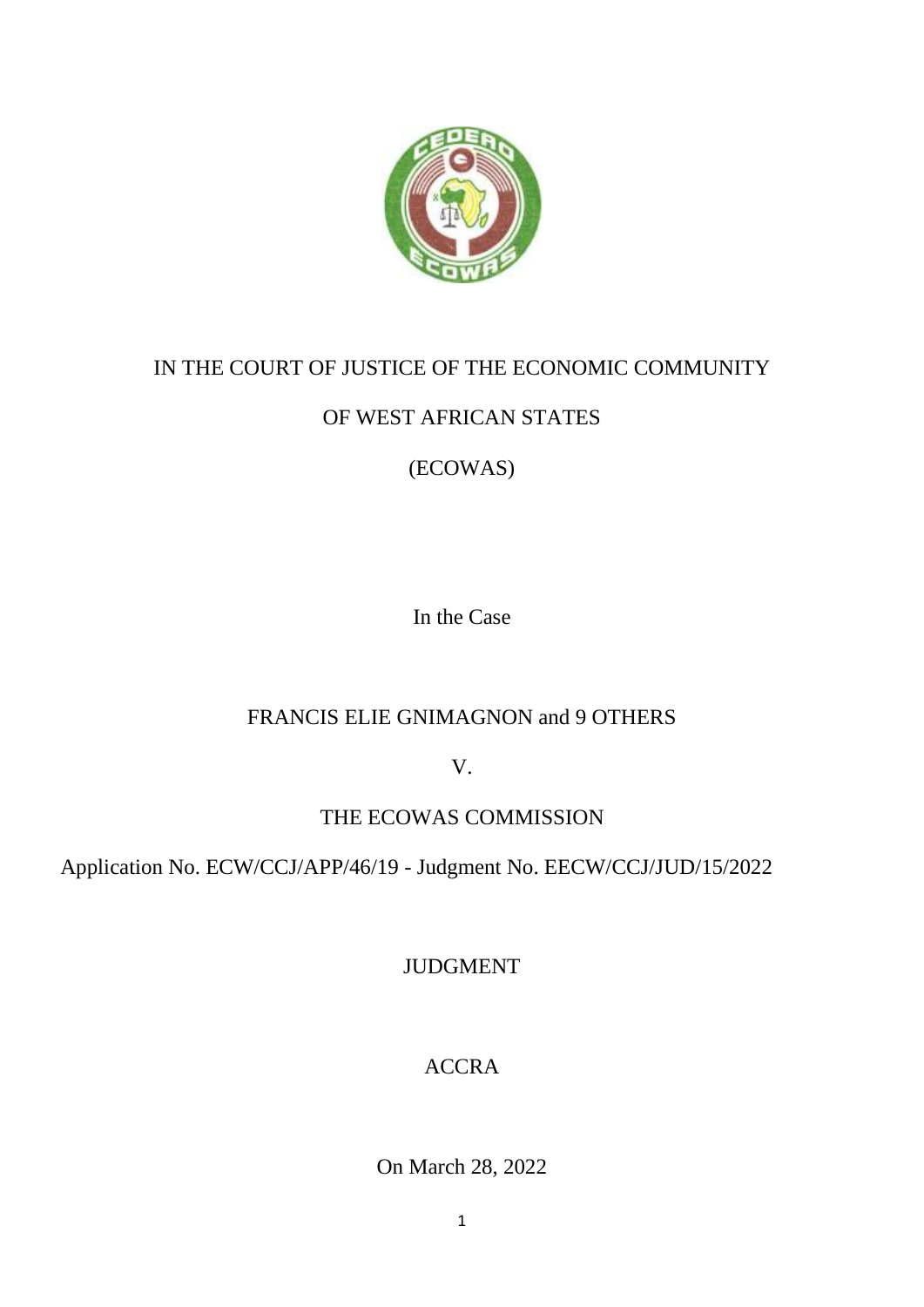# APPLICATION NO. ECW/CCJ/APP/46/20

## JUDGMENT No ECW/CCJ/JUD/15/2022

## **BETWEEN**

- 1) Mr. Francis Elie GNIMAGNON
- 2) Mr. SOGOYOU Cossi
- 3) Mr. Vinagnon ZANNOUBO
- 4) Mr. BILGHO TED Rodrigue
- 5) Mr. SOW Idrissa
- 6) Mr. ALCIDES BARTOLOMEU SILVA
- 7) Ms. SARA SEIDI SAIEGH
- 8) Ms. EDNENSA MENDY
- 9) Mr. MAIGA Abdoulawahidou,
- 10) Mr. Ghislain AGBOZO ............................ APPLICANTS

And

THE ECOWAS COMMISSION ............................... DEFENDANT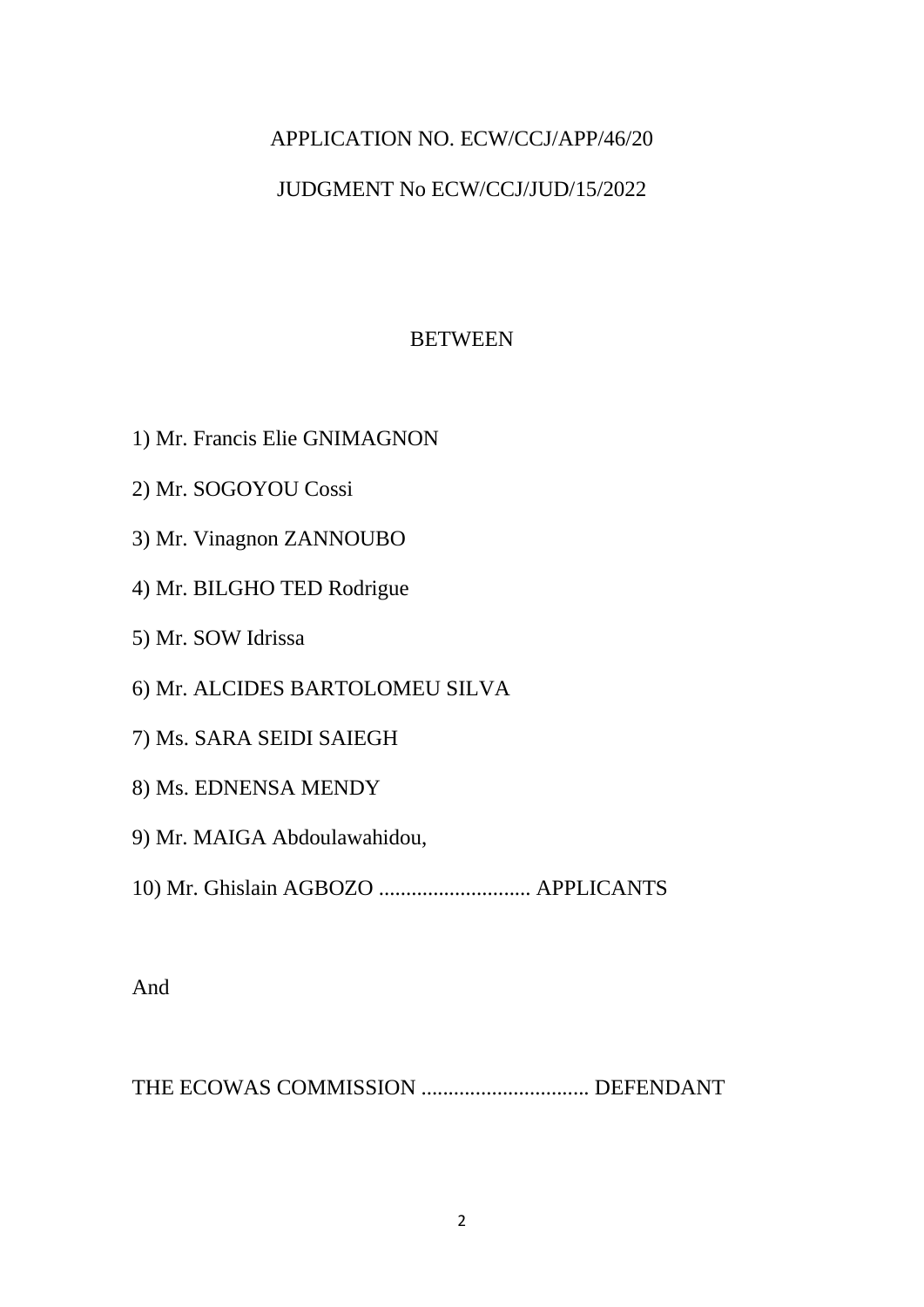## **COMPOSITION OF THE COURT**

| Hon. Justice Januária T. Silva Moreira COSTA Member/Rapporteur |  |
|----------------------------------------------------------------|--|

## **ASSISTED BY:**

Aboubacar DIAKITE………………………………………….Registrar

## **I. REPRESENTATION OF PARTIES**

Maitre Sadikou ALAO ........................ Counsel for the Applicants

The ECOWAS Commission ........................ For the Defendant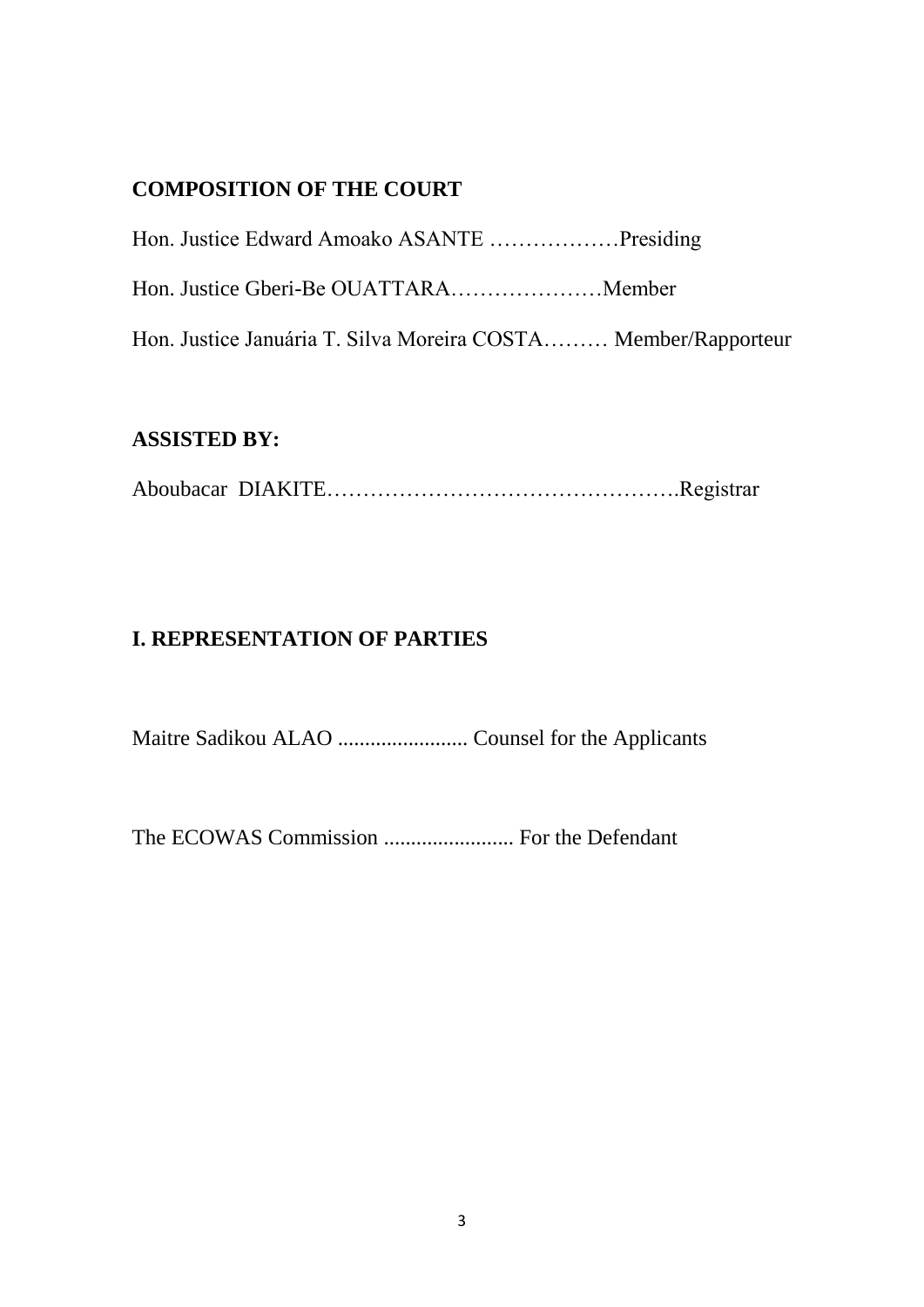### **II. COURT'S JUDGMENT**

1. This is the Court's Judgment read virtually in a public hearing, in accordance with Article 8 (1) of the 2020 Practical Instructions on Electronic Case Management and Virtual Sessions of the Court.

### **III. DESCRIPTION OF THE PARTIES**

2. The first Applicant is Mr. Francis Elie GNIMAGNON, Colonel and former Program Officer for Administration and Finance (P5 Level) at the ECOWAS Mission Planning and Management Unit in Abuja, of Beninese nationality, resident and domiciled in COTONOU.

3. The second Applicant is Mr. SOGOYOU Cossi, Colonel and former Communication Program Officer of the Mission Planning and Management Unit (MPCM), P4 Level, ECOWAS in Abuja, of Togolese nationality, resident and domiciled in Lome.

4. The third Applicant is Mr. Vinagnon ZANNOUBO, Colonel and former Senior Broadcast Program Officer (P5 Level) of the ECOWAS Standby Force Staff in Abuja, of Beninese nationality, resident and domiciled in COTONOU.

5. The fourth Applicant is Mr. BILGHO TED Rodrigue, former Assistant Judge at the ECOWAS Court of Justice in Abuja, of Burkinabé nationality, resident and domiciled in Ouagadougou.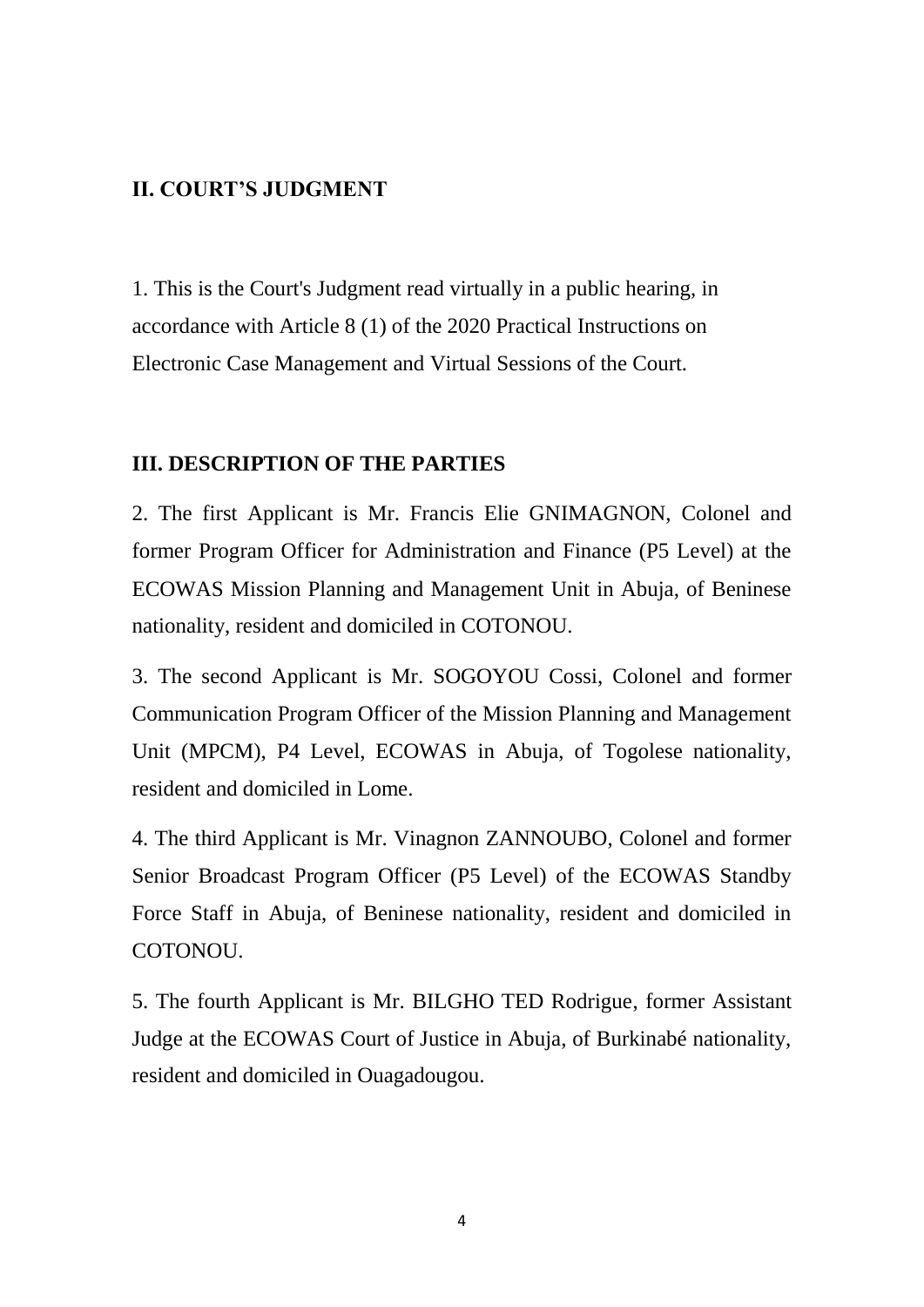6. The fifth Applicant is Mr. SOW Idrissa, former Assistant Judge at the ECOWAS Court of Justice in Abuja, of Senegalese nationality, residing and domiciled at 20 in the city des Magistrats, keur Damel, Dakar, Senegal.

7. The sixth Applicant is Mr. ALCIDES BARTOLOMEU SILVA, former Research Officer at the ECOWAS Court of Justice in Abuja, of Guinean Bissau nationality, residing and domiciled at Rua General Omar Torijos, 29- B, Bissau.

8. The seventh Applicant is Mrs. SARA SEIDI SAIEGH, former Interpreter at the ECOWAS Court of Justice in Abuja, of Guinean Bissau nationality, residing and domiciled at Brains and Hammers Estate, Life Camp II, Second Avenue Flat C11, Abuja, NIGERIA.

9. The eighth Applicant is Mrs, EDNENSA MENDY ANDRELINO, a former Interpreter of the ECOWAS Court of Justice in Abuja, of Guinean Bissau nationality, residing and domiciled at Brains and Hammers Estate, Life Camp II, Second Avenue, Flat C7, Abuja, NIGERIA.

10. The ninth Applicant is Mr. MAIGA Abdoulawahidou, former Assistant Judge at the ECOWAS Court of Justice in Abuja, of Malian nationality, resident and domiciled in Bamako, route de Koulikoro, immeuble Station Shell, BP: 9095.

11. The tenth Applicant is Mr. Ghislain AGBOZO, former Assistant Judge at the ECOWAS Court of Justice in Abuja, of Beninese nationality, resident and domiciled in Abomey-Calavi.

12. The Defendant, the Commission, is the Institution of the Economic Community of West African States, represented by its President.

## **IV. INTRODUCTION**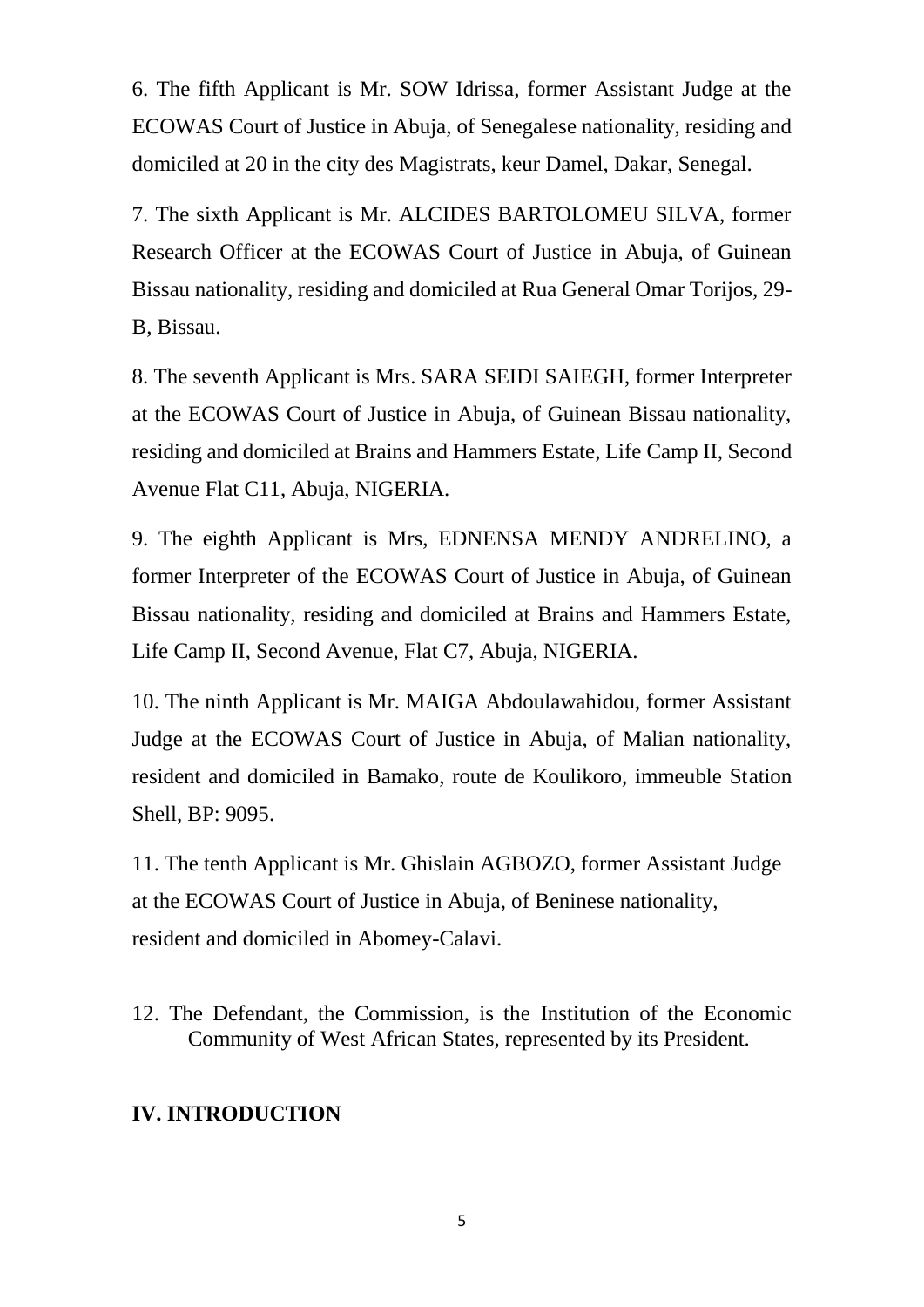13. In the instant case, the Applicants, who served in the ECOWAS Institutions and whose contracts have ended, claim payment of certain allowances: Mr. GNIMAGNON Francis Elie claims payment of his separation allowance; Mr. SOGOYOU Cossi claims payment of separation allowance for the first 7 years and 3 months, and a separation allowance and gratuity for the extension of his contract of one year provided for in the contract; Mr. ZANNOUGBO, in turn, claims the separation and resettlement allowance; Mr. Ghislain AGBOZO claims, in addition to the separation allowance, the reassessment of his incorrectly calculated paid vacation entitlements and the other former professional staff, Assistant Judges, Interpreters and Research Officer at the ECOWAS Court of Justice; Mr(s) BILGHO TED Rodrigue, SOW Idrissa, ALCIDES BARTOLOMEU SILVA, SARA SEIDI SAIEGH, EDNENSA MENDY Andrelino, MAIGA Abdoulawahidou claim payment of their separation allowances.

#### **V. PROCEDURE BEFORE THE COURT**

14. The Originating Application (doc. 1) accompanied by twelve (12) Exhibits, was lodged at the Registry of this Court on 9th November, 2020.

15. The Defendant, the ECOWAS Commission, was duly served on 11/11/2020, but did not contest.

16. 28 October 2021 was appointed for the hearing of the parties, only the Applicants' representative attended the hearing, at which he was heard and made his oral submissions.

17. The judgment of the case was adjourned to 28th March, 2022.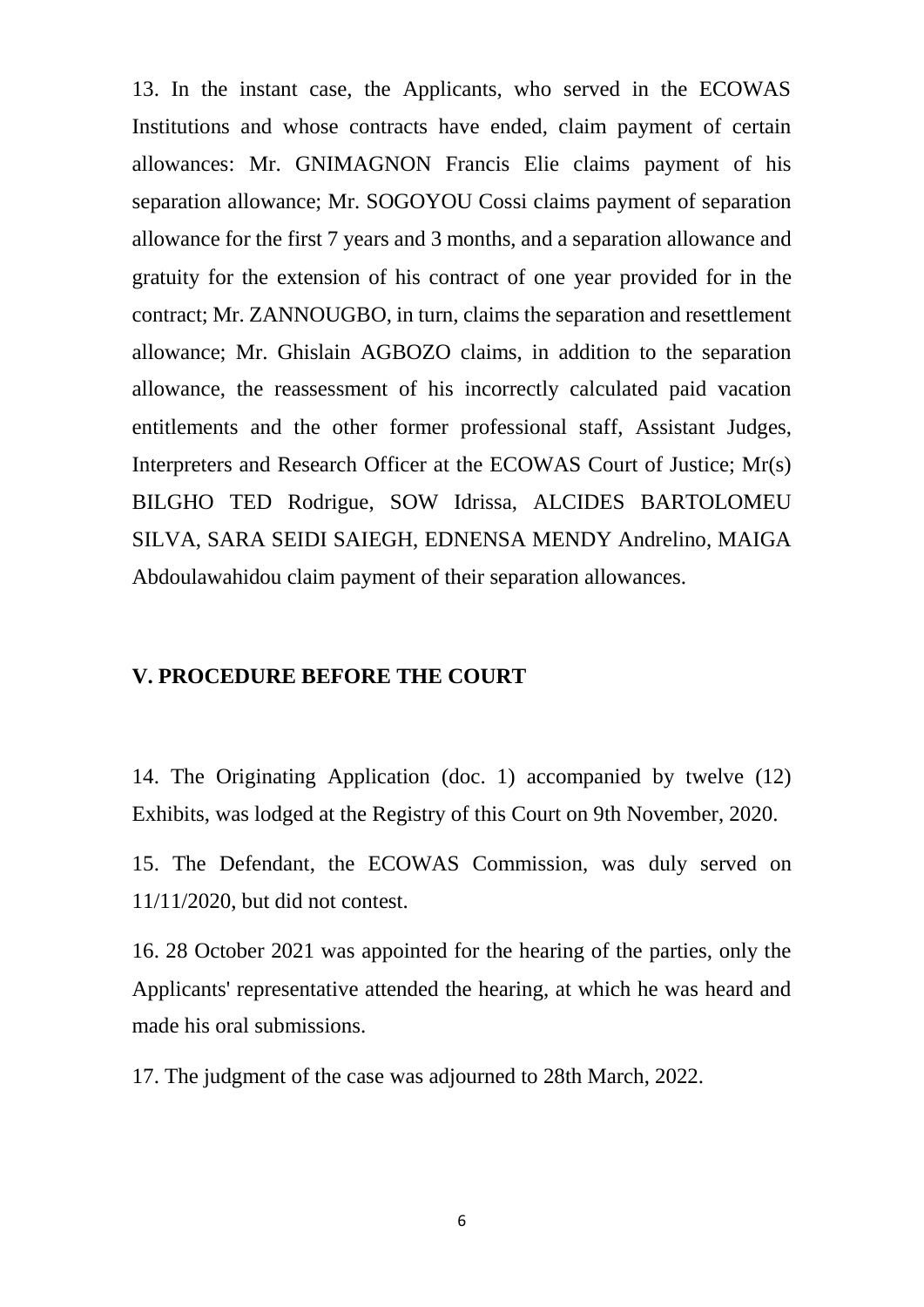## **VI. APPLICANT´S CASE**

*a) Summary of Facts*

18. The Applicants were recruited by the Commission to serve ECOWAS, some, as military and security forces on ECOWAS missions and others, as Assistants to Community Judges, Interpreters and Investigating Officer of the Court of Justice;

19. Upon termination of the contracts of the Assistants to Community Judges, Interpreters and Research Agent, the various rights provided for in the Staff Regulations, respectively in Articles 32a; 35b; 35d and 62c, were calculated by the competent departments of Administration and Human Resources in benefit of the Applicants;

20. Interestingly, the Chief Accountant of the Community Institution did not deign to pay them the separation allowance, although it was calculated in their benefit by the Administration;

21. That also, certain former military personnel claim payment of their separation, relocation and gratuity allowances;

22. The rights of Mr. Ghislain AGBOZO, former assistant judge of the Court of Justice, were miscalculated by the said Administration. His numerous appeals and multiple warnings for rectification purposes remained unanswered;

23. The individual situation of Applicants will be presented on a case-bycase basis as follows:

#### 24 Mr **GNIMAGNON Francis Elie**;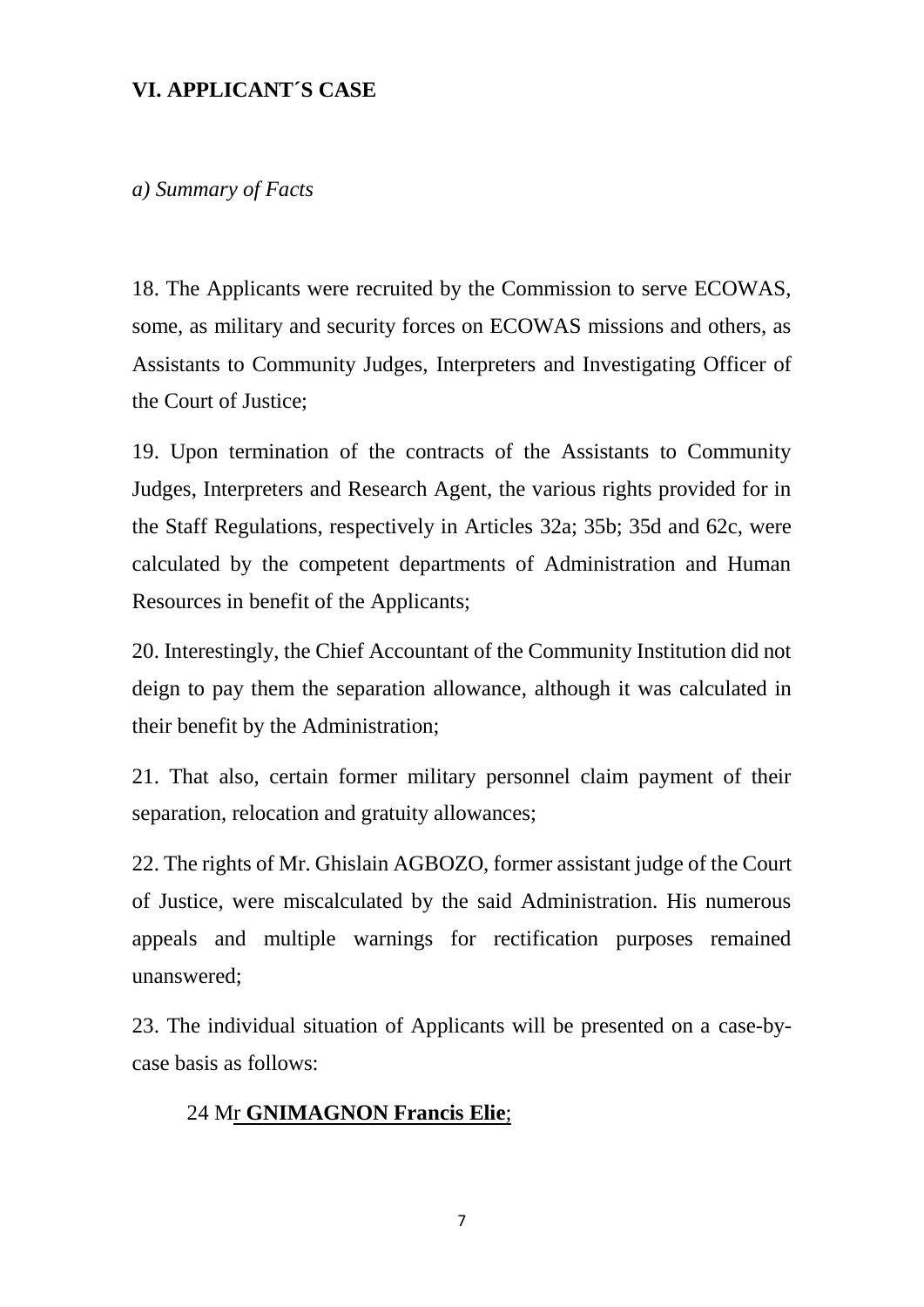25. He was recruited by contract of employment No. ECW/REL/1/ADM/356/KK of ECOWAS, dated August 2, 2004, as an Administration and Finance Program Officer in the Mission Planning and Management Unit of the ECOWAS Commission; (Exhibit No. 1-a)

26. He performed from August 30, 2004, the date of entry into force of the said contract, with conscientiousness and professionalism, all missions and tasks relating to his service until October 22, 2013, the date on which the ECOWAS Commissioner responsible for Administration and Finance notified him of the end of his contract by letter No. ECW/PER/01/01-00124-P/22-10/aca; (Exhibit No. 1-b)

27. Wherefore, Mr. GNIMAGNON Francis Elie has rendered nine (9) years 3 months of service to ECOWAS;

28. All his allowances were paid to him by the ECOWAS Directorate of Administration and Human Resources, with the exception of the separation allowance;

29. The value of said separation allowance corresponds to the number of years of service, multiplied by the employee's monthly base salary;

30. The monthly base salary of Mr. GNIMAGNON Francis Elie is UA 2,800.59, i.e., two million six hundred and twelve thousand two hundred and seventy six FCFA (2,612,276); (Exhibit No. 1-c).

31. That ECOWAS, therefore, owes Mr. GNIMAGNON, as part of the separation allowance, the sum of twenty-three million five hundred and ten thousand four hundred and eighty-four FCFA (23,510,484).

#### 32. Mr **SOGOYOU Cossi**: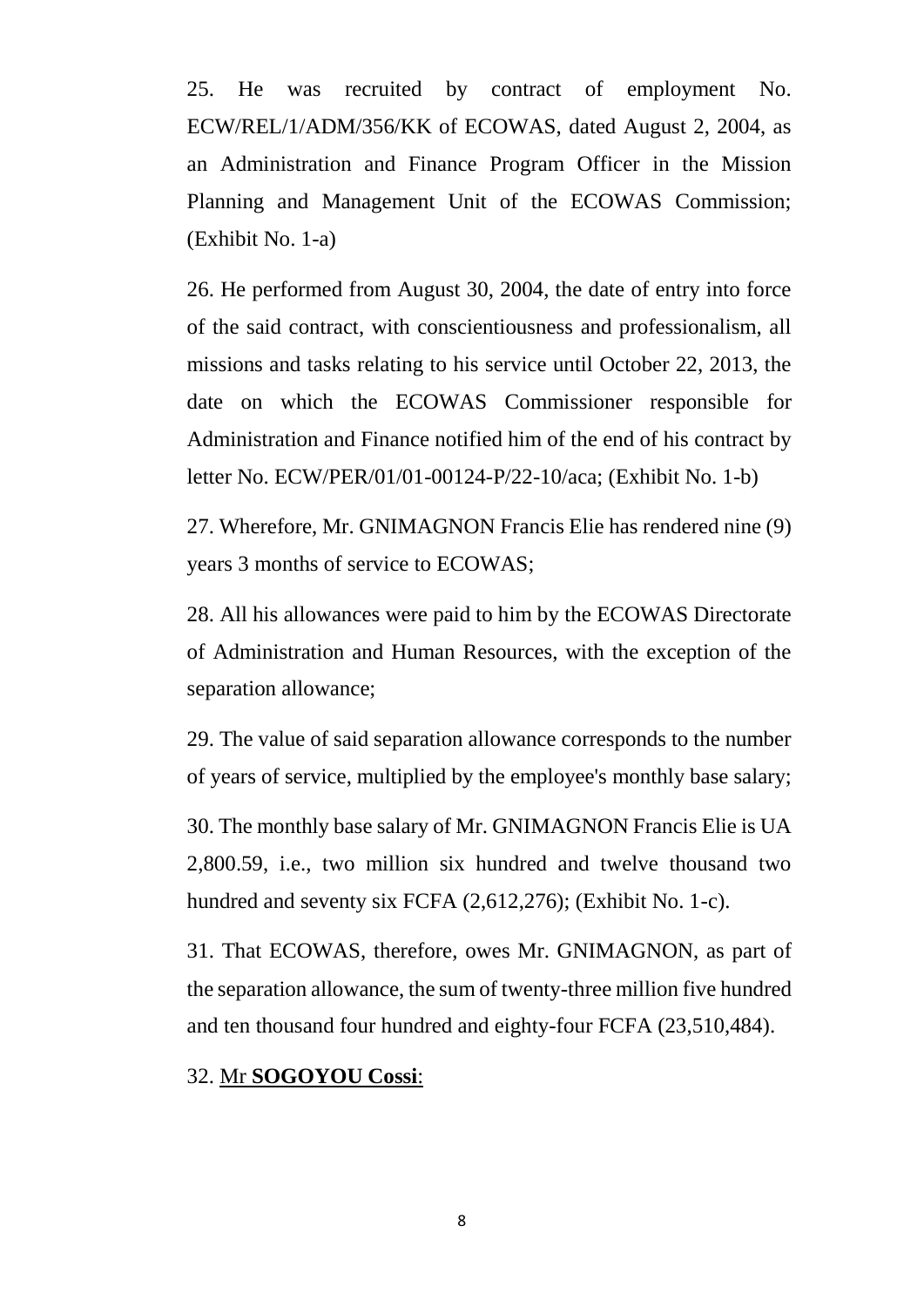33. He was recruited by contract of employment No. ECW/REL/15/ADM/356/KK of the ECOWAS Commission, dated August 2, 2004, as a Communications Program Officer in the Mission Management Unit (CPGM) for the ECOWAS Commission; (Exhibit No. 2 a).

34. He performed, from August 30, 2004, the effective date of the said contract, with conscientiousness and professionalism, all missions and tasks pertaining to his position, with a one-year extension covering the period from January 1 to December 31, 2012, the termination date of the contract; (Exhibit No. 2 bc).

35. Mr. SOGOYOU Cossi's base salary is 2,215,303 FCFA;

36. Mr. SOGOYOU served ECOWAS for eight (8) years three (3) months;

37. All his allowances were paid to him by the ECOWAS Directorate of Financial Administration, with the exception of the separation allowance in relation to his first contract for a period of seven (7) years and three (3) months;

38. As for the extension of his contract that runs from January 1 to December 31, 2012, he is entitled to the separation allowance and the 12.5% gratuity provided for in the contract;

39. Mr. SOGOYOU Cossi's separation allowance representing eight (8) months of base salary, corresponds to the sum of seventeen million seven hundred and twenty-two thousand four hundred and twenty-one FCFA (17,722,421);

40. In addition to this amount, ECOWAS still owing Mr. SOGOYOU an outstanding amount for the extension year of his contract from January 1 to December 31, 2012, the gratuity allowance at 12.5% of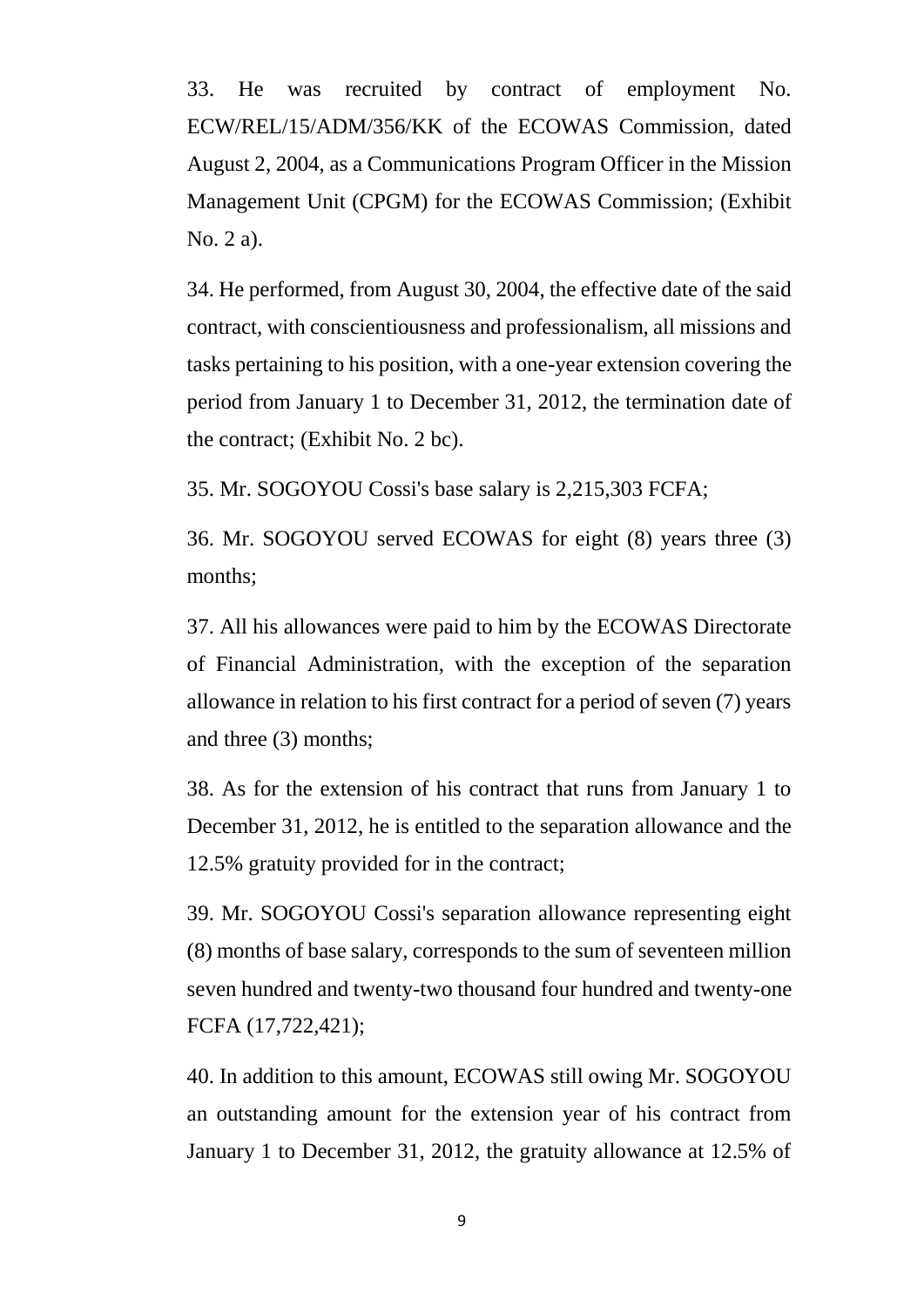the annual base salary provided for in the contract (letter ECW/REL/15ADM/356/KK dated July 17, 2012); (see Exhibit No. 2  $b$ :

41. Mr. SOGOYOU Cossi's gratuity allowance amounts to the sum of two million eight hundred and sixty-eight thousand one hundred and five FCFA (2,868,105).

42. That in total, ECOWAS continues to owe Mr. SOGOYOU Cossi the sum of twenty million five hundred and ninety thousand five hundred and twenty-six FCFA (20,590,526);

## 43. Mr **ZANNOUBO Vinagnon**;

44. He was recruited by contract of employment No. ECW/HR/PER-00236-P of the ECOWAS Commission, dated February 08, 2008, as a Senior Broadcast Program Officer for the ECOWAS Standby Force (ESF) Headquarters in Abuja; (Exhibit No. 3 -a).

45. Mr. ZANNOUBO Vinagnon assumed service on April 2, 2008, conscientiously and professionally performing all missions and tasks pertaining to his position until December 12, 2013, when the President of the ECOWAS Commission communicated to him the end of his contract by letter No. ECW/REL/01/C-PAPS-ESF/TFQ/22/13; (Exhibit No. 3-b).

46. Mr. ZANNOUBO Vinagnon has rendered five (5) years and nine (09) months of service to ECOWAS;

47. His base salary was UC 2,800.59, i.e., two million six hundred and twelve thousand two hundred and seventy-six 2,612,276 FCFA; (Exhibit No. 3c).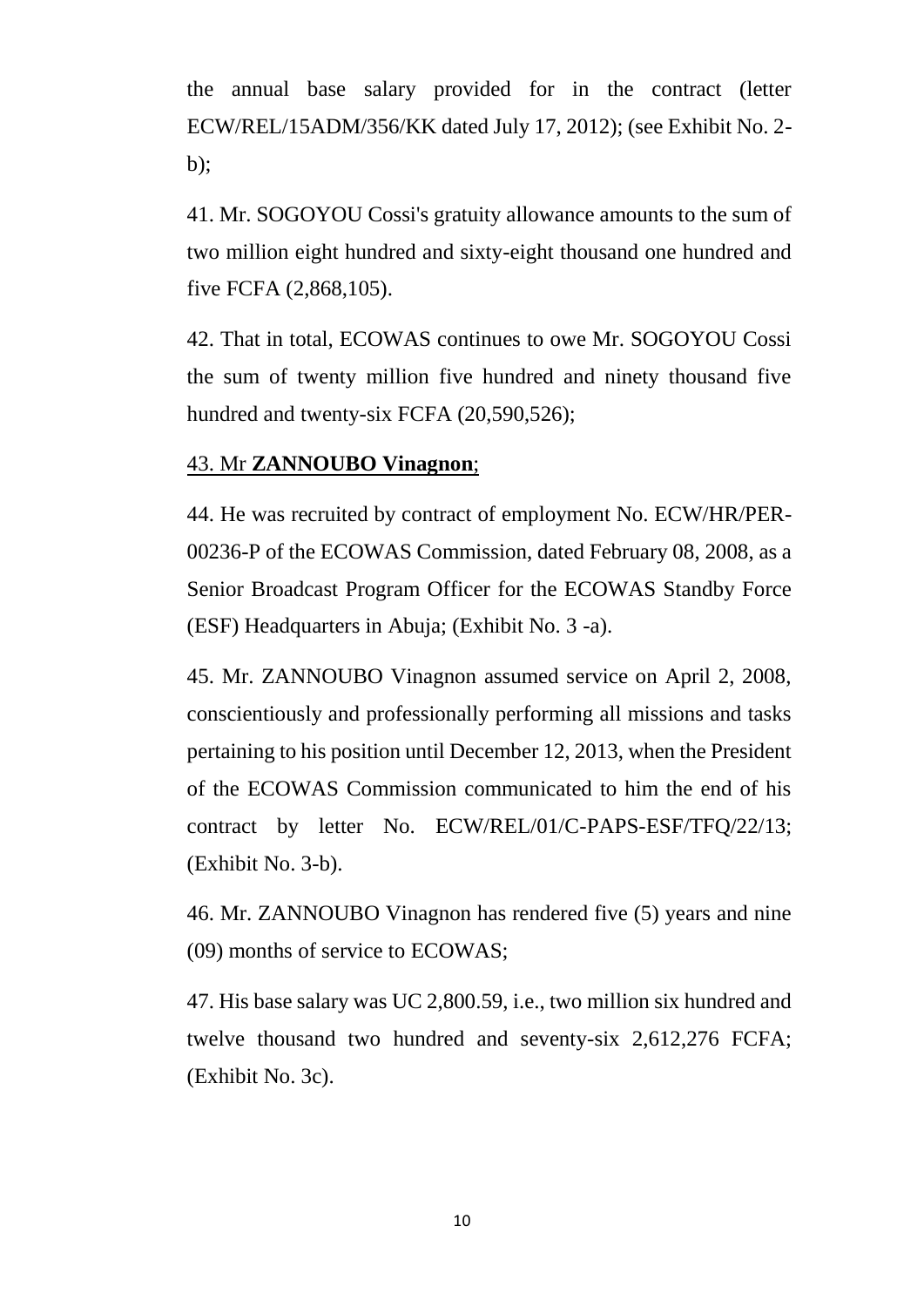48. That at the end of his contract, Mr. ZANNOUBO Vinagnon approached the ECOWAS authorities for payment of the resettlement and separation allowance, provided for respectively in articles 35b and 35d of the ECOWAS Staff Regulations;

49. The resettlement allowance corresponding to three (3) months of base salary is valued at the sum of seven million eight hundred and thirty-six thousand eight hundred and twenty-eight FCFA (7,836,828);

50. That having spent five (5) years 9 months, or approximately six years in the service of the Community Institution, Mr. ZANNOUBO Vinagnon's separation allowance, corresponds to six months' salary and is valued at the sum of fifteen million six hundred and seventythree six hundred and fifty-six FCFA (15,673,656);

51. That in total, Mr. ZANNOUBO Vinagnon had demanded from ECOWAS a payment of the total sum of twenty-three million Five hundred and ten thousand four hundred and eighty-four FCFA (23,510,484);

52. That his appeal to hierarchical superior for the payment of his allowances did not proceed;

### 53. Mr **BILGHO Palakwindé Ted Rodrigue**:

54. He was recruited on September 8 (eight), 2014 as an Assistant Judge of the ECOWAS Court of Justice, his service ended on June eighteen (18), 2018; (Exhibit No. 4-b)

55. Mr. BILGHO Palakwindé Ted Rodrigue served the institution for three (3) years and ten (10) months;

56. The amount of 27,650,490 FCFA (twenty-seven million six hundred and fifty thousand four hundred and ninety FCFA) was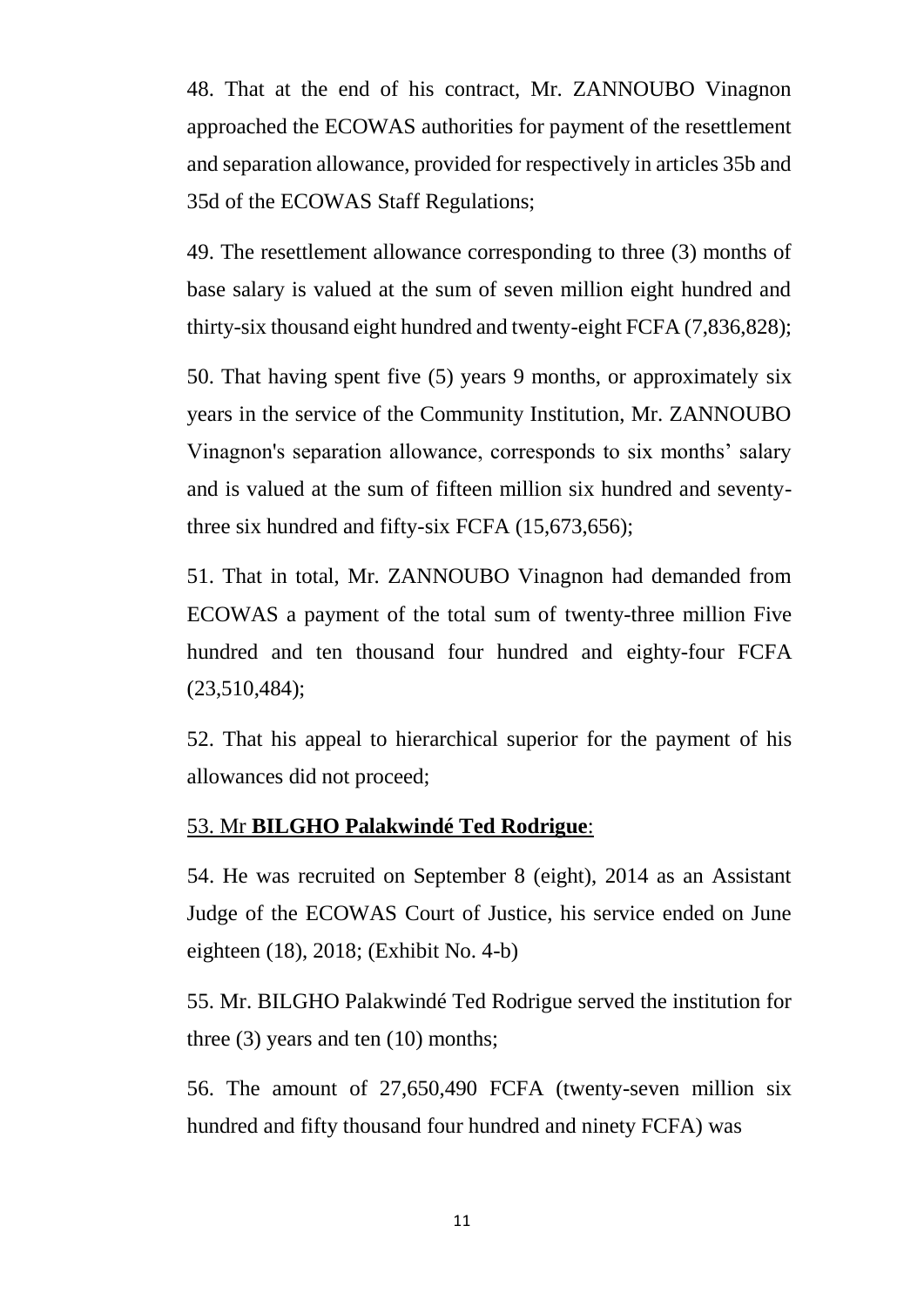retained, confirmed by the Chief Accounting Officer, approved by the Director of Administration and Finance on July 26, 2018; (Exhibit No. 4a-c)

57. The President of the ECOWAS Court of Justice, the hierarchical authority of the former Assistant Judges, approved the said financial item; (see Exhibit No. 4-b)

58. The allowances were paid with the exception of the separation allowance;

59. Mr. BILGHO's base salary is UA 1,977 (Unit of Account).

60. The separation allowance of Mr. BILGHO Palakwindé Ted Rodrigue amounts to the sum of five million five hundred and thirtytwo thousand one hundred and ninety-three comma sixty-three FCFA (5,532,193.63);

#### 61. Mr **SOW Idrissa**:

62. He served the ECOWAS Court as an Assistant Judge from February 23, 2015 to June 18, 2018; (Exhibit No. 5-c);

63. He spent more than three (3) years four (4) months in the service of the Institution;

64. His base salary is 1977 U.C;

65. He is therefore entitled to the separation allowance, the value of which is equivalent to three months of base salary, corresponding to the sum of five million five hundred and thirty-two thousand one hundred and ninety-three point sixty-three FCFA (5,532,193.63)

#### 66. Mr **ALCIDES Bartolomeu SILVA:**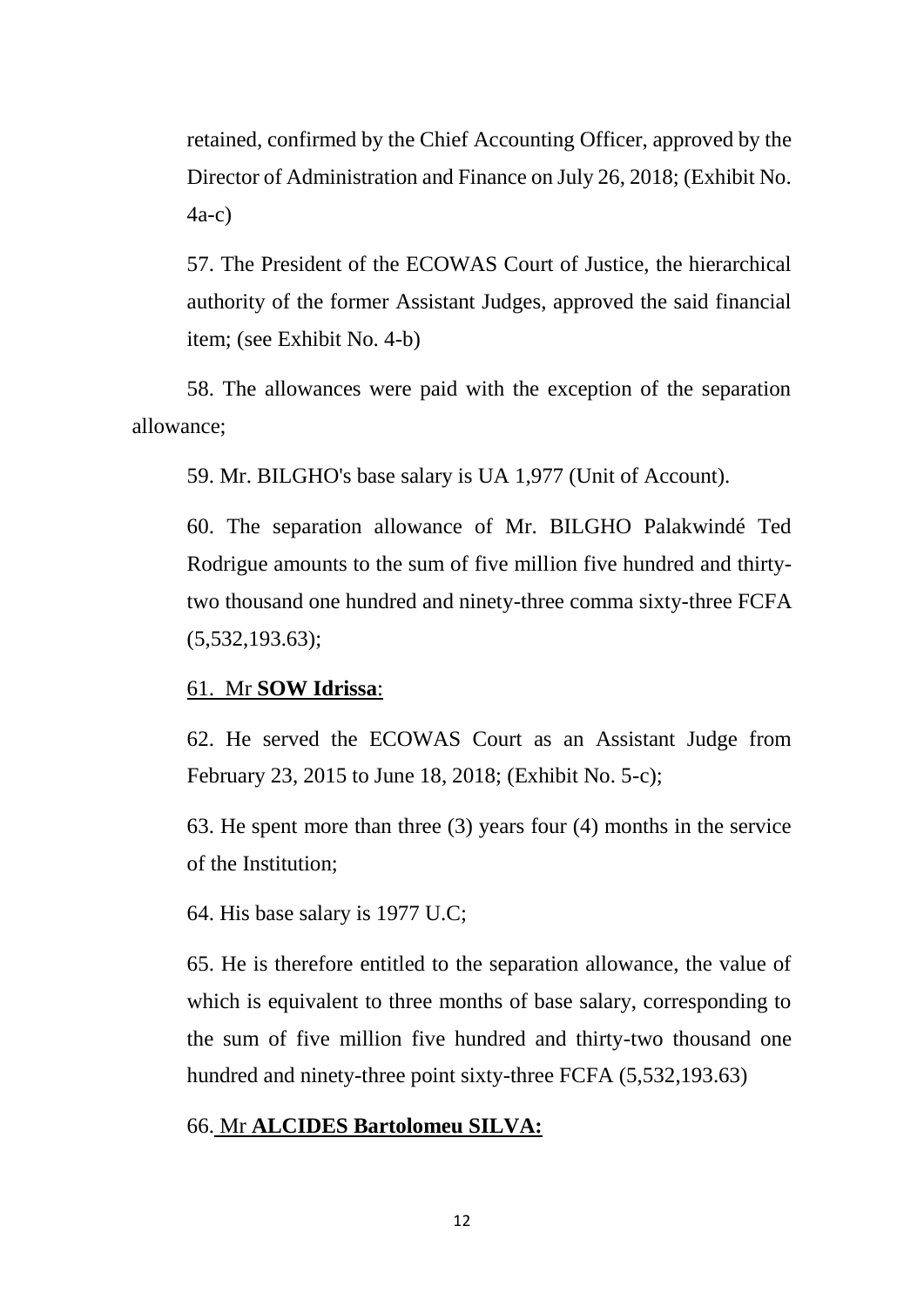67. He was hired in service of the ECOWAS Court, as a Research Assistant, on December 15, 2014, he left service on June 18, 2018, thus having spent three (3) years and 7 months in the service of the Community Institution; (Exhibit No. 6-c).

68. His entitlements have been calculated and approved by the various competent authorities of the Financial Administration in accordance with the Staff Regulations;

69. Only the separation allowance was not paid to him;

70. Mr. ALCIDES SILVA's base salary of is UA 2,374.92 (Exhibit  $N^{\circ}$  6-b)

71. Mr. ALCIDES claims payment of the said allowance, which amounts to the sum of six million six hundred and forty-five thousand, six hundred and seventy-four, point sixty-nine FCFA (6,645,674.69);

72. All his appeals to the competent authorities were unsuccessful;

#### 73. Mrs **Sara Seidi SAIEGH**

74. She was recruited as an interpreter at the ECOWAS Court of Justice on December 1, 2014 and completed her mission on June 18, 2018 (Exhibit No. 7-d)

75. Her entitlements have been calculated and approved by all competent authorities of the institution in an amount of twenty-six million four hundred and thirty-one thousand six hundred and sixty FCFA (26,431,660); (Exhibit No. 7a-b).

76. After the collective of former Assistant Judges of the ECOWAS Court appealed to the relevant authorities, Ms. SARA Seidi SAIEGH was paid, by check No. 00000005 dated September 25, 2018, in the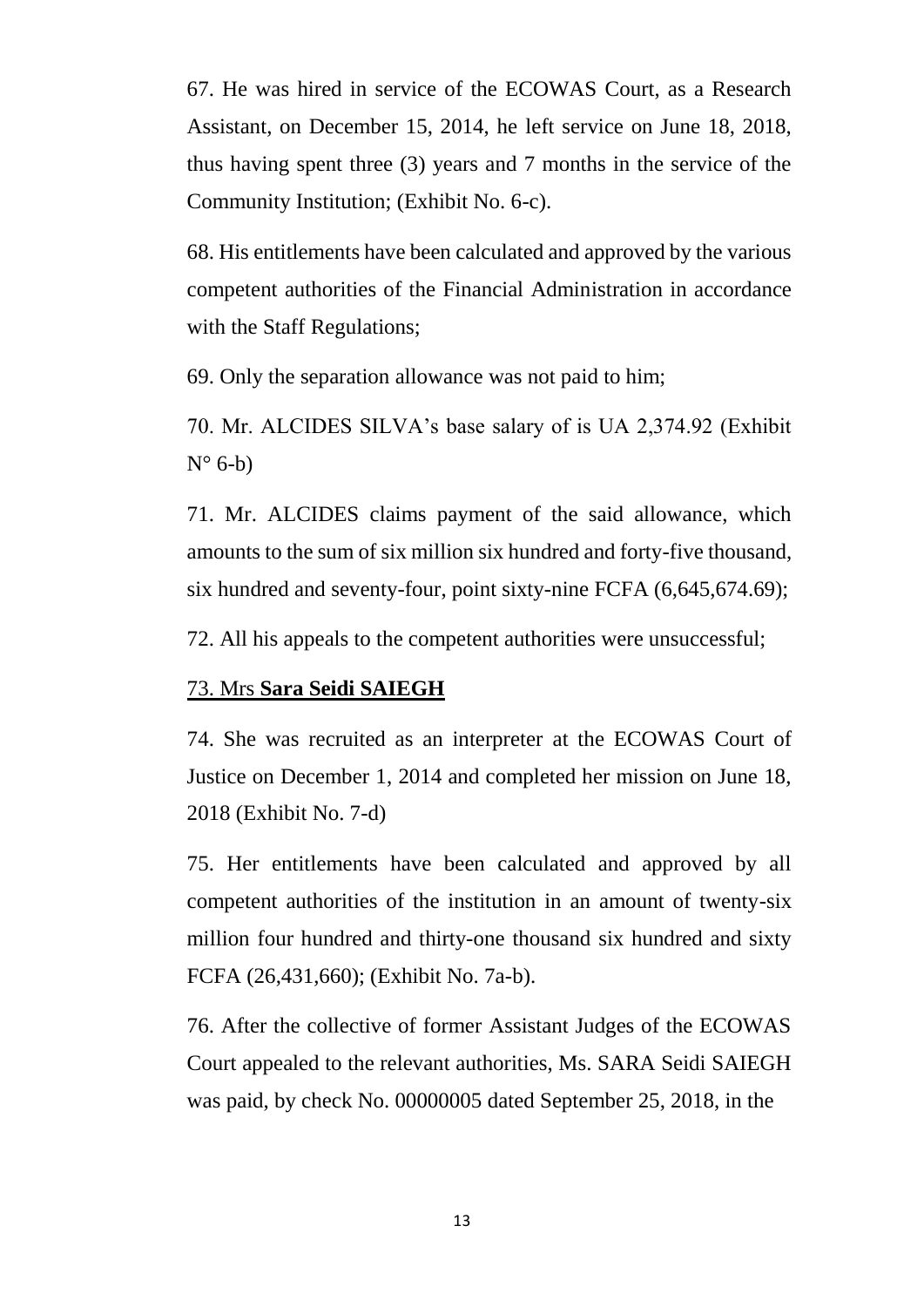amount of seventeen million five hundred and seventy thousand seven hundred and sixty-three FCFA (17,570,763); (Exhibit No. 7-c).

77. Ms. Sara Seidi SAIEGH base salary is 2,374.92 UA (Exhibit No. 7-b).

78. Ms. SARA SEIDI SAIEGH is entitled to the separation allowance that has not been paid to her, the amount of which corresponds to three months of base salary, i.e., the sum of six million, six hundred fortyfive thousand, six hundred seventy-four, point sixty-nine FCFA (6,645,674.69);

## 79. Mrs **EDNENSA MENDY Andrelino**:

80. She was recruited as an interpreter at the ECOWAS Court on December 1, 2014 and completed her function on June 18, 2018; (Exhibit No. 8-c).

81. Her rights are calculated and approved by all competent authorities of the Institution in an amount of twenty-eight million four hundred and forty-five thousand five hundred and one FCFA (28,445,501) (Exhibit No. 8a-b).

82. After the collective of former Assistant Judges of the ECOWAS Court appealed to the competent authorities, Mrs. EDNENSA MENDY Andrelino was partially payed, by check No. 00000011 dated October 05, 2018, in the amount of 21,799,818 (twenty-one million seven hundred and ninety-nine eight hundred and eighteen FCFA) (Exhibit No. 8-d).

83. She served the Court of Justice for a period of three (3) years seven (07) months;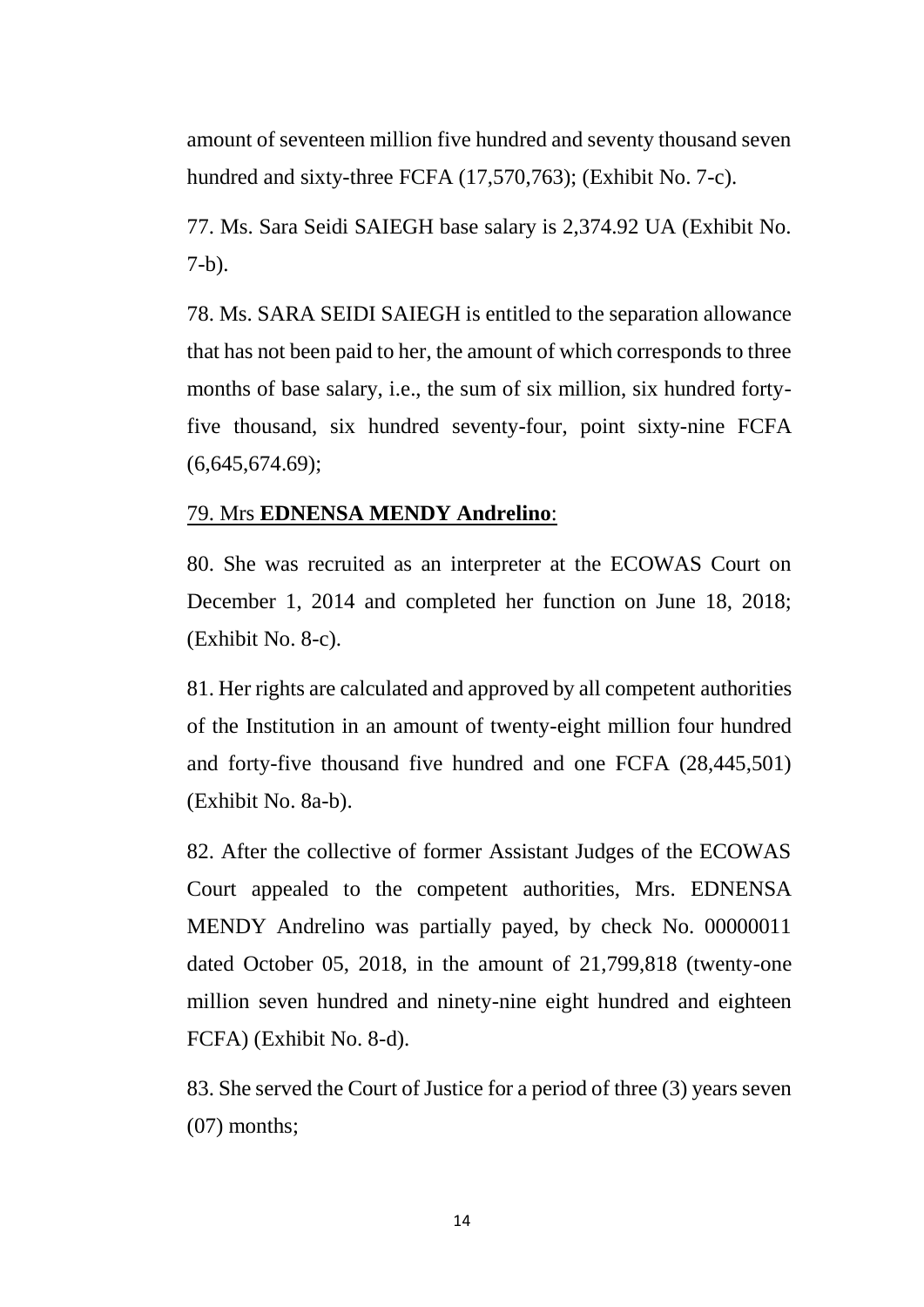84. Mrs. EDNENSA MENDY Andrelino's base salary is 2,374.92 UA; (Room No. 8-b).

ECOWAS still owes the separation allowances to Mrs. EDNENSA MENDY in the sum of six million six hundred and forty-five thousand six hundred and seventy-four, point sixty-nine FCFA (6,645,674.69);

## 86. Mr. **MAIGA Abdoulawahidou:**

87. He was recruited to serve ECOWAS Court as an Assistant Judge, on 15th September, 2014, and completed his mission on 18th June, 2018 (Exhibit No. 9-b).

88. His rights are calculated and approved by all competent authorities of the Institution in an amount of twenty-five million five hundred and fifty-four thousand nine hundred and sixty-two FCFA (25,554,962) (Exhibit No. 9a-c).

89. The said entitlements were paid to him with the exception of the separation allowance;

90. He served the Court of Justice for three (3) years ten (10) months;

91. Mr. MAIGA Abdoulawahidou's base salary is 1,977 UA (Exhibit No. 9-c).

92. Mr. MAIGA Abdoulawahidou is claiming payment of the said allowance, the amount of which corresponds to three months' salary, i.e., five million five hundred thirty-two thousand one hundred ninetythree point sixty-three FCFA (5,532,193.63);

## 93. Mr **Ghislain AGBOZO:**

94. He was recruited as an Assistant Judge, in May 2009, and served until October 31, 2013, i.e., four (4) years and 7 months in the service of the Court of Justice (Exhibit No. 10-a).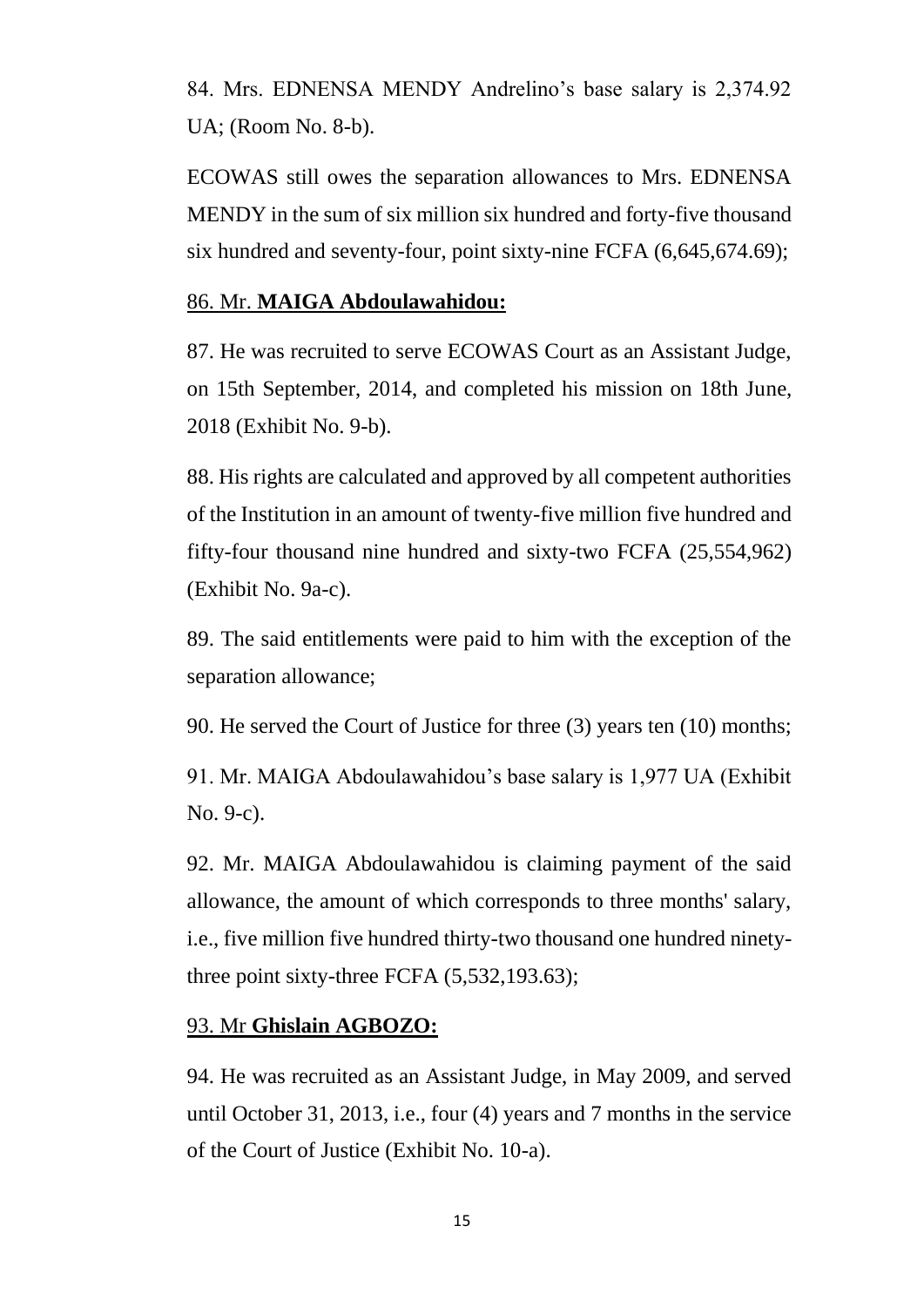95. Mr. Ghislain AGBOZO's base salary is 1,977 UA; (Exhibit No. 10-a).

96. Mr. AGBOZO's separation allowance corresponds to four months of base salary, amounting to seven million three hundred seventy-six thousand, two hundred fifty-eight, point seventeen FCFA (7,376,258.17).

97. In addition, his corresponding entitlements for accrued leave days were miscalculated (Exhibit No. 10-b point A).

98. That on the salary corresponding to the accrued leave is sixty-nine (69) working days of vacation, which corresponds to 90 days of annual leave instead of the sixty-five (65) working days used in the calculation of entitlements by the ECOWAS administration (see Exhibit No. 10-b point A);

99. That the 90 days of annual leave earns him 5,931 UA instead of 3,558.60 UA for the 65 days of work withheld by the Chief Accountant in violation of his rights;

100. That ECOWAS still owes him 2,372.4 UA corresponding to the days due calculated less, i.e., the sum of two million two hundred and twelve thousand eight hundred and seventy-seven, point forty-five FCFA (2,212,877.45);

101. That Mr. Ghislain AGBOZO addressed several appeals to the ECOWAS authorities with a view to obtaining payment of his entitlements (see Exhibit 10-c).

102. That all his appeals went unanswered;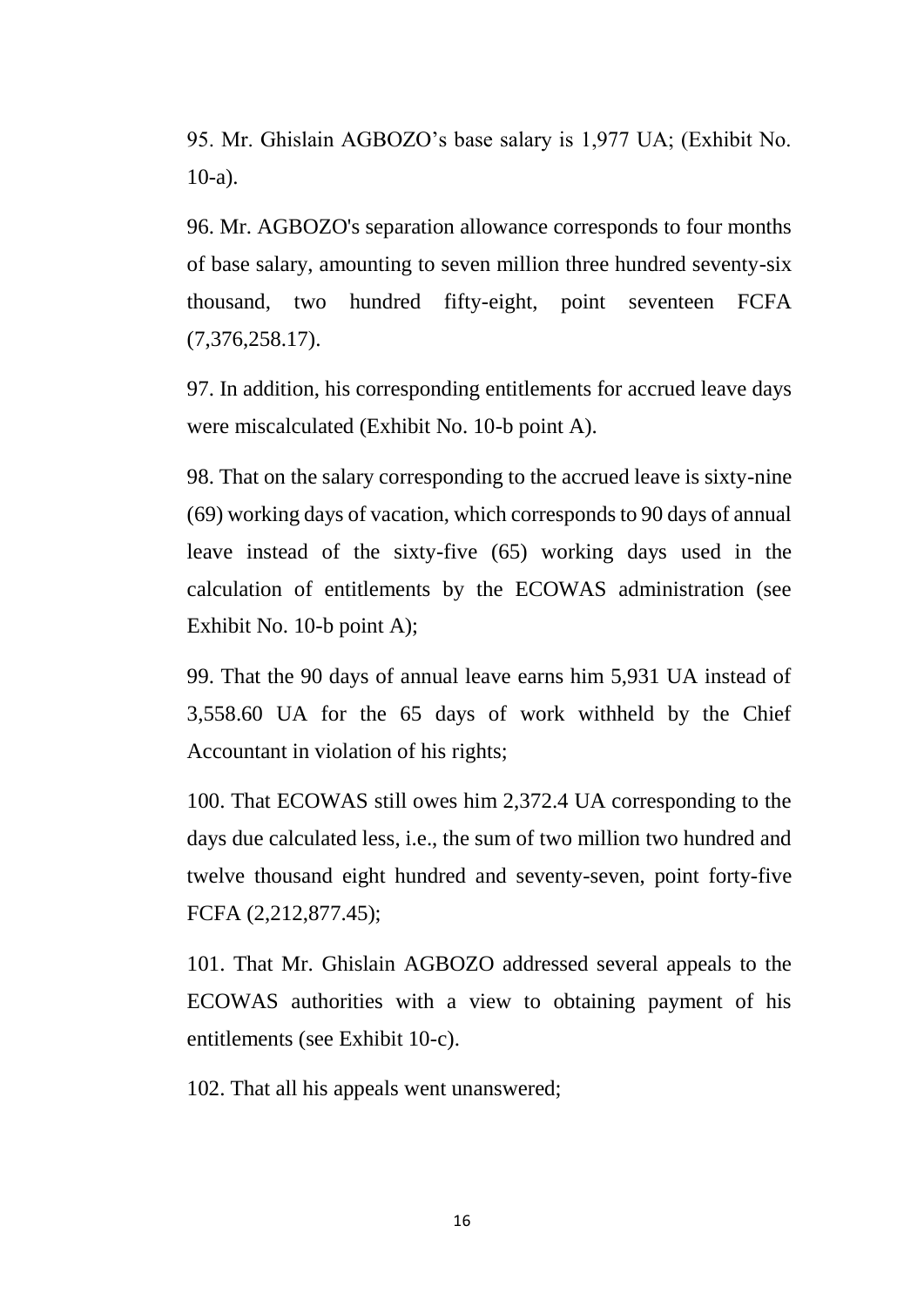103. That in total, ECOWAS continues to owe the Applicant the sum of nine million five hundred and eighty-nine thousand, one hundred and thirty-five, point sixty-two FCFA (9,589,135.62);

104. That at the time the Applicants left ECOWAS, the value of 1  $UA =$ 932.759 FCFA.

105. That since the Applicants' departure from the ECOWAS service, they have, by various means, approached the hierarchical authorities for payment of their dues, but without any success;

106. That even before approaching ECOWAS Court of Justice as provided for under the provisions of the ECOWAS Treaty Conventions, Protocols and Directives, the Applicants took the trouble to gracefully approach the Administration and Finance Committee, the Auditor General, the Chairman of the Ad Hoc Committee, the President of the Court of Justice and the President of the Commission, but no follow-up was given to their approaches (Exhibits X and Y).

107. That their employment contracts, in addition to their clauses, are also subject to the provisions of the Staff Regulations.

108. That the various attempts of amicable solution, sought by the Applicants by addressing appeals to the ECOWAS authorities, have been unsuccessful.

109. That the delay in the payment of their entitlements has caused them enormous losses;

110. That in fact the Applicants former retired employees, had planned, once the gratuities were paid on time, to invest in banks, to obtain financial interest at the legal rates.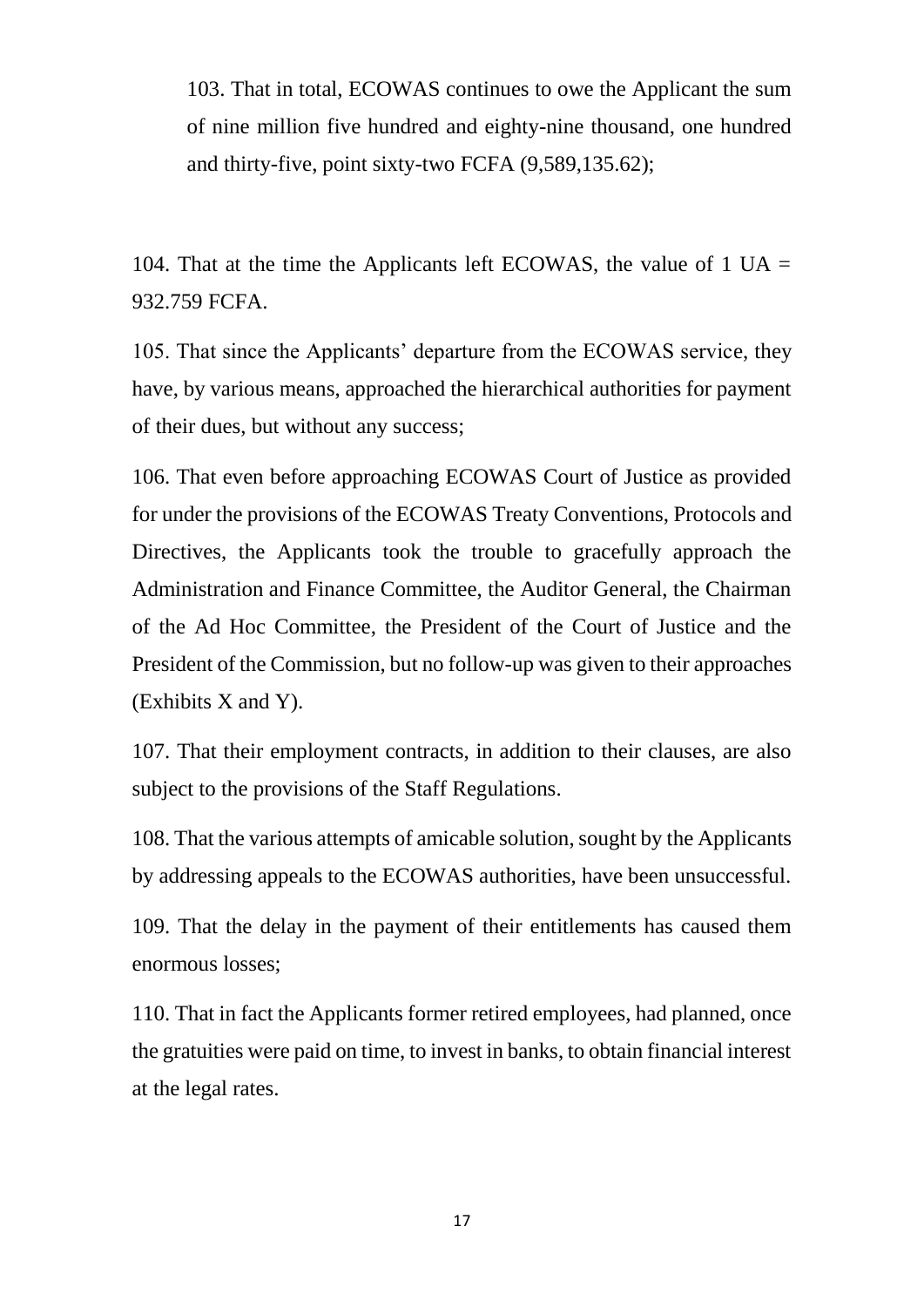111. That similarly, the Applicants, former employees of the ECOWAS Court of Justice, have suffered losses due to the observed delay in payment and they seek redress.

112. That the Applicants are well grounded in claiming default interest.

113. That the damages they suffered open up the right to the payment of compensation;

114. That under the terms of the employment contract, the Defendant's yearslong failure to pay the allowances claimed is attributable to the Employer who must assume its responsibility.

115. That by choosing not to pay the due allowances, ECOWAS Commission has committed a fault which has made the financial situation of the Applicants more vulnerable with regard to their family responsibilities and the situation of some already retired.

116. That the failure to pay the allowances created in the Applicants a lack of support for their health, which also created a huge psychological distress.

117. They conclude that the conditions are met to order the Defendant to pay them damages.

118. That the former co-workers of Judges previously collectively claimed payment, addressing respectively to the Commissioner for Human Resources, the President of the Court of Justice and the President of the ECOWAS Commission, but unfortunately without success (Exhibit X).

119. Similarly, former ECOWAS military officers have also approached the ECOWAS authorities for the payment of their allowances, without success (Exhibit Y).

## *b. Pleas in Law*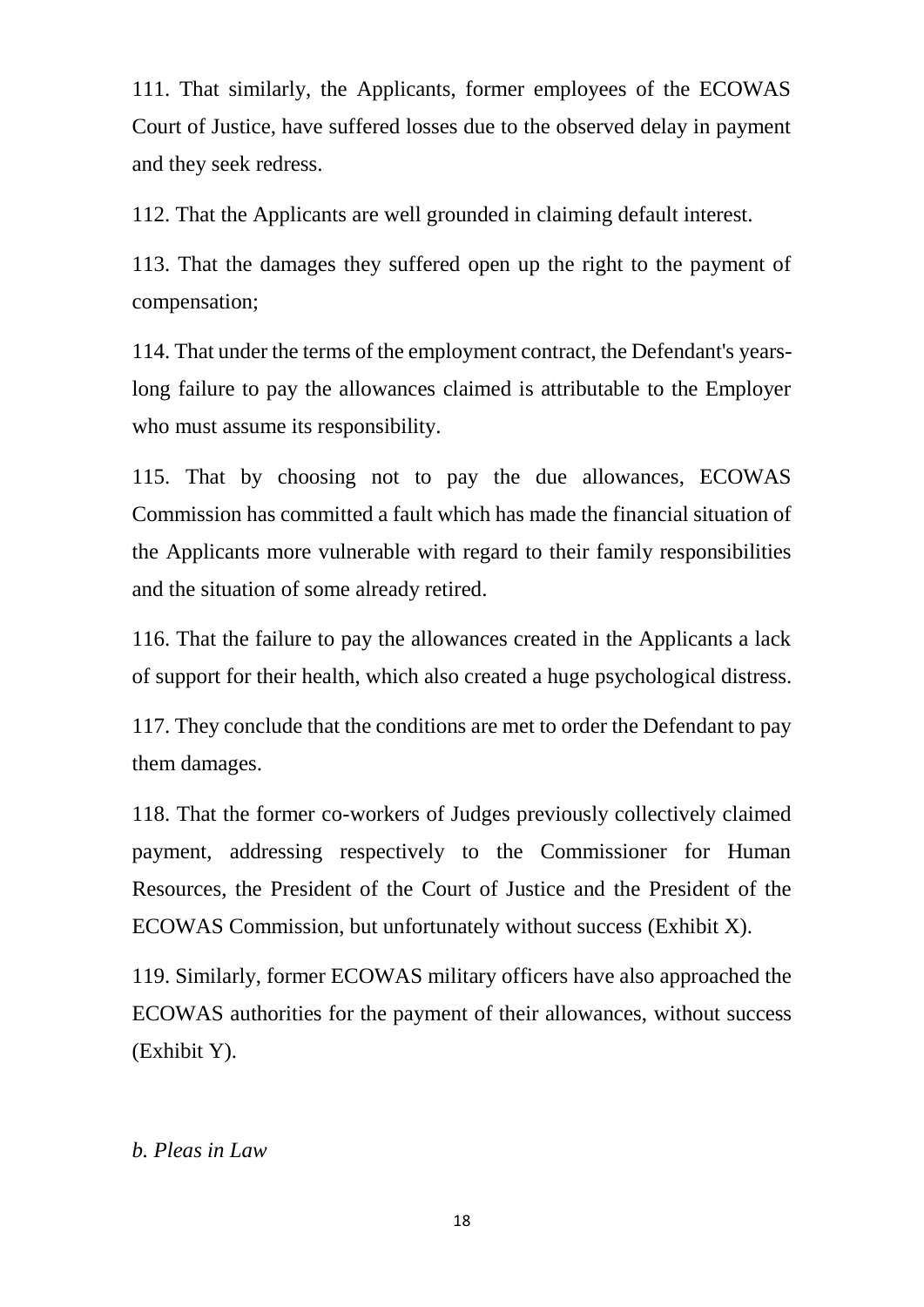120. The Applicants relied their claims on Articles 9, 35 paragraphs b), d) of the ECOWAS Staff Regulations; Article 9 paragraph 1-b of the Supplementary Protocol (A/SP.1/01/05); Articles 1344-1 and 1382 of the Civil Code in force in Benin.

*c) Reliefs Sought*

121. The Applicant concludes, seeking from the Court:

AS TO THE FORM:

i. To declare that it entertains jurisdiction;

ii. To accept the Applicants' action as admissible;

AS TO MERIT TO:

iii. Declare it to be well-founded;

iv. Find that the Applicants were recruited by various contracts to serve ECOWAS, according to the referenced documents;

v. Find that the Applicants have effectively served ECOWAS within the time frames indicated, as the case may be, as seen in the tables contained in the documents gathered;

vi. Find that the Staff Regulations provide for resettlement and separation allowances in favor of the Applicants;

vii. Find that the non-payment of the said gratuity constitutes a violation of the Staff Regulations and Community law;

viii. Find that since 2013, that is, already seven (7) years that Mr. Elie Francis GNIMAGNON, Mr. Vinagnon ZANNOUBO and Mr. SOGOYOU Cossi,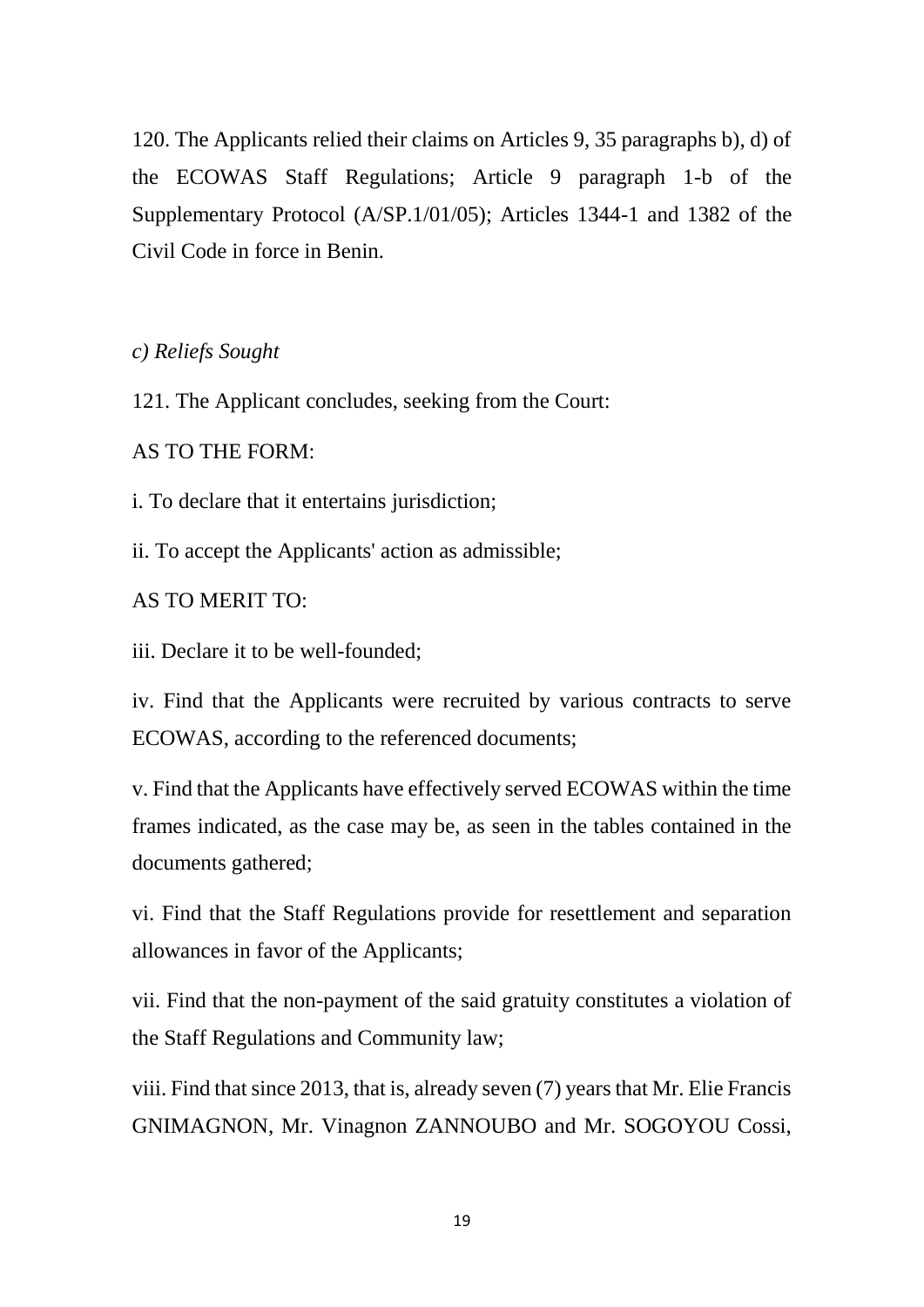all former professional officials of ECOWAS, have not obtained payment of the said allowances;

ix. Find that Mr. AGBOZO, a former employee of the Court of Justice has been away from the institution since 2013, that is, for seven (7) years;

x. Find that Mr BILGHO Rodrigue, Mr. SOW Idrissa, Mr. ALCIDES Silva, Ms. EDENSA Andrelino, MAIGA Abdoulawahidou and Ms. SARAH Saiegh, former employees of the Court of Justice, have been waiting for the said payment since 2018, that is, for two (2) already;

xi. Find that Mr. Ghislain AGBOZO's entitlements, regarding accrued leave days, were miscalculated;

xii. Find that the various pre-payment appeals addressed by the Applicants to the ECOWAS authorities were not pursued;

xiii. Find that the delay in payment of the Applicants' entitlements causes them damages and consequently they deserve compensation;

### **CONSEQUENTLY**

xiv. Declare and determine that the Applicants are beneficiaries of the application of Articles 35b and 35d of the Staff Regulations;

xv. Declare and determine that the rights to be revalued and those claimed by Mr. Ghislain AGBOZO correspond to the sum of nine million five hundred and eighty-nine thousand one hundred and thirty-five, comma sixtytwo FCFA (9,589,135.62);

xvi. Declare and determine that the Applicants have suffered material and moral damages due to the delay in the payment of their various entitlements, and order the ECOWAS Commission to pay:

xvii. To Mr. Elie Francis GNIMAGNON the sum of twenty-three million five hundred and ten thousand four hundred and eighty-four FCFA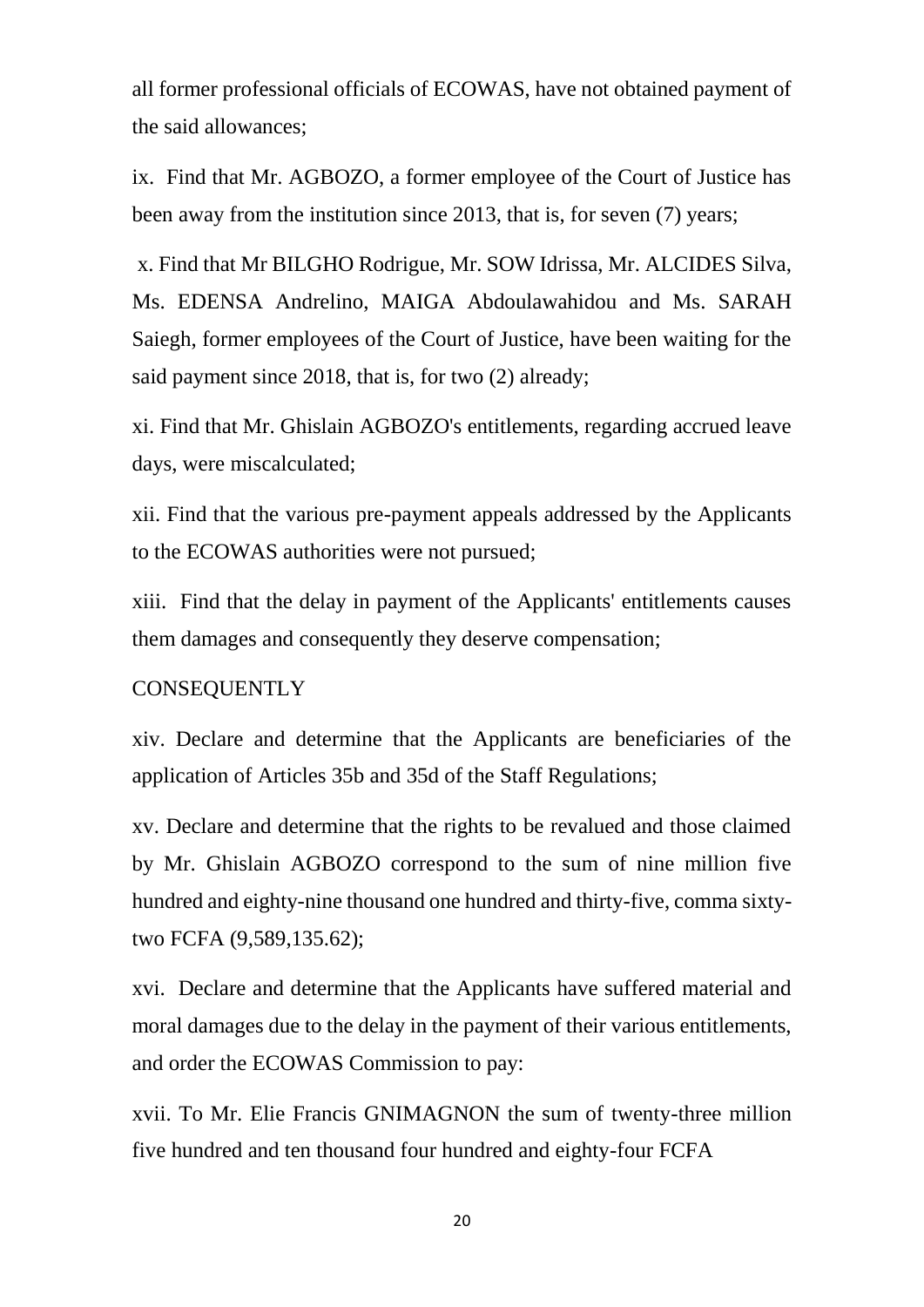(23,510,484) as main reparation, ten million FCFA (10,000,000) as default interest and five million FCFA (5,000,000) for damages;

xviii. To Mr. SOGOYO Cossi, the sum of twenty million five hundred and ninety thousand five hundred and twenty-six FCFA (20,590,526) as main reparation, ten million FCFA (10,000,000) as default interest, and five million FCFA (5,000,000) for damages;

xix. To Mr. ZANNOUBO Vinagnon the sum of Twenty-three million Five hundred and ten thousand four hundred and eighty-four FCFA (23,510,484) as main reparation, ten million FCFA (10,000,000) as default interest, and five million FCFA (5,000,000) for damages;

xx. To Mr. BILGHO Palakwindé Ted Rodrigue the sum of five million five hundred and thirty-two thousand one hundred and ninety-three point sixtythree FCFA (5,532,193.63) as main reparation, five million FCFA (5,000,000) as default interest, and Two Million FCFA (2,000,000) for damages;

xxi. To Mr. SOW Idrissa the sum of five million five hundred and thirtytwo thousand one hundred and ninety-three point sixty-three FCFA (5,532,193.63) as main reparation, five million FCFA (5,000,000) as default interest, and two million FCFA (2,000,000) for damages;

xxii. To Mr. ALCIDES Bartolomeu SILVA, the sum of six million six hundred and forty-five thousand six hundred and seventy-four point sixtynine FCFA (6,645,674.69) as main reparation, five million FCFA (5,000,000) as default interest and two million FCFA (2,000,000) for damages;

xxiii. To Ms. SARA Seidi SAIEGH the sum of six million six hundred and forty-five thousand six hundred and seventy-four point sixty-nine FCFA

21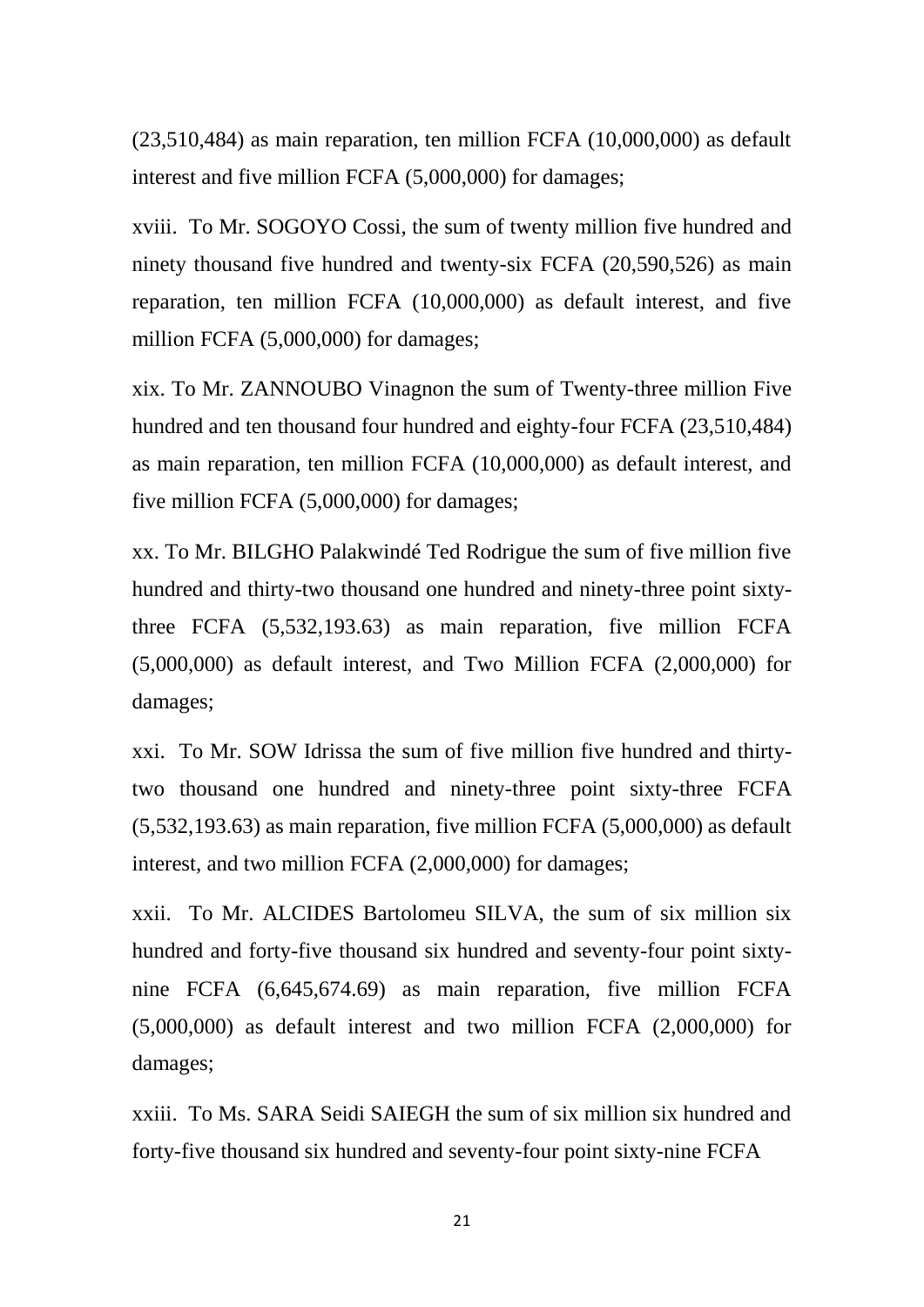$(6,645,674.69)$  as main reparation, five million FCFA  $(5,000,000)$  as default interest, and two million FCFA (2,000,000) for damages;

xxiv. To Ms. EDNENSA MENDY the sum of six million six hundred and forty-five thousand six hundred and seventy-four point sixty-nine FCFA (6,645,674.69) as main reparation, five million FCFA (5,000,000) as default interest, and two million FCFA (2,000,000) for damages;

xxv. To Mr. MAIGA Abdoulawahidou the sum of five million five hundred and thirty-two thousand one hundred and ninety-three point sixty-three FCFA (5,532,193.63) as main reparation, five million FCFA (5,000,000) as default interest, and two million FCFA (2,000,000) for damages;

xxvi. To Mr Ghislain AGBOZO the sum of nine million five hundred and eighty-nine thousand one hundred and thirty-five point sixty-two FCFA (9,589,135.62) as main reparation, seven million FCFA (7,000,000) as default interest, and five million FCFA (5,000,000) for damages;

 xxvii. Order the immediate payment of the said rights claimed for in benefit of the Applicants;

xxviii. Order the ECOWAS Commission to pay the costs.

### **VI - DEFENDANT'S CASE**

The Defendant has not objected.

### *VIII – JURISDICTION*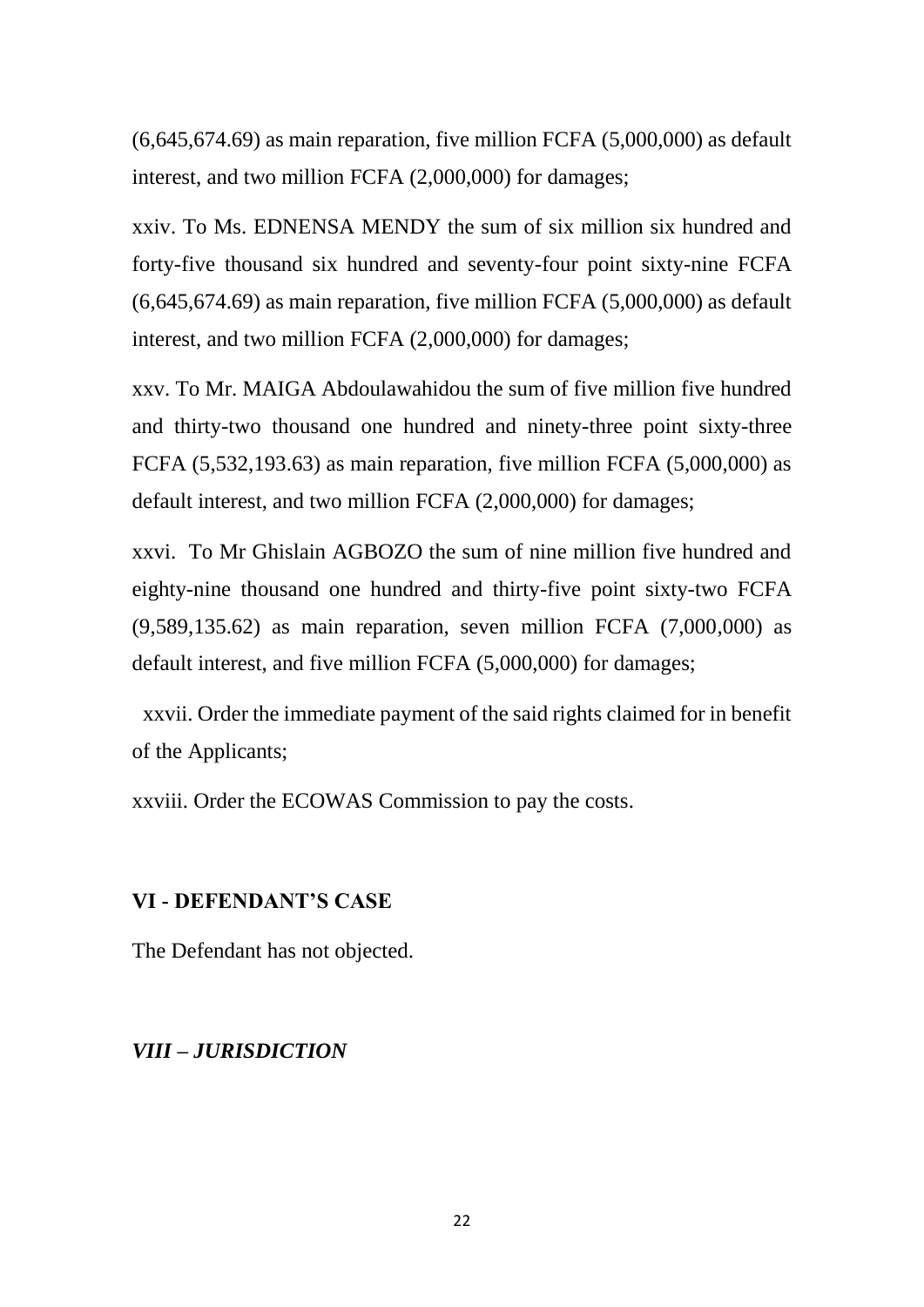123. As is the case law of this court, it is from the analysis of the application initiating proceedings submitted by the Applicants that the Court verifies whether the matter falls within its jurisdiction.

124. Therefore, in order to determine whether this Court has jurisdiction, account must be taken of the legal texts governing its jurisdiction, as well as the nature of the question brought before it by the Applicant, based on the facts as alleged by the Applicant. (See its Judgment No. ECW/CCJ/JUD/03/11, of March 17, 2011, delivered in the case, *BAKARY SARRE AND 28 ORS V. REPUBLIC OF MALI* in CCJ, RL, 2013, p. 349, §51. **and** ECW/CCJ/JUD/10/13 of 6 November 2013 and *CHUDE MBA V. REPUBLIC OF GHANA*, in CCJ, RL, 2011, p. 67,§25.

125. In the instant case, it is apparent from the alleged facts that the Applicants were in an employment relationship with the Defendant, as they state in their application initiating proceedings that they were employed by the Defendant and that under their contracts, they performed their duties in various ECOWAS institutions for the periods indicated, until the expiry of their contracts and that the Defendant did not pay them all the rights to which they were entitled as a result of the termination of their contracts, in particular the separation allowance, reinstatement allowance or accrued leave.

126. Therefore, the issue before the Court in the present action arises from liabilities arising from an employment relationship, established between each of the Applicants and the Defendant.

127. Thus, it follows from Article 9(f) of Protocol A/P1/7/91 on the Court as amended by Additional Protocol A/SP.1/01/05, that *the Court has* 

23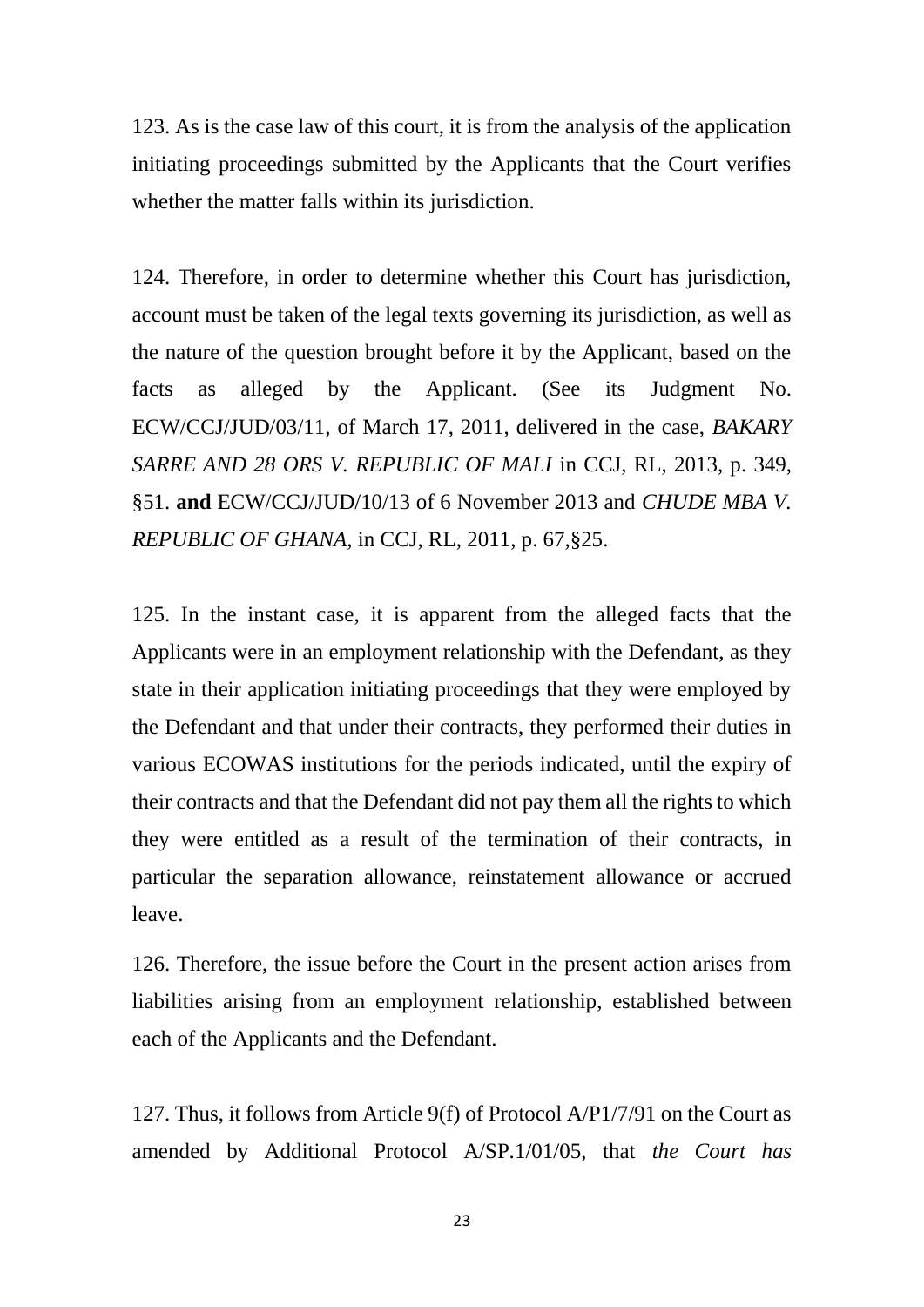*competence to adjudicate on any dispute relating to the following*: "*Analysis of disputes between the Community and its officials*."

128. On the other hand, Article 73 of the ECOWAS Staff Regulations provides that *"(…) at any stage of the case, the Community Court of Justice is the final court of appeal*".

129. Therefore, in view of the grounds invoked and based on the aforementioned norms, this Court concludes that it has jurisdiction to adjudicate the instant cause.

## **IX – ADMISSIBILITY**

130. The admissibility of the instant case must be verified from the application of Article 10 (e) of the Protocol on the Court, A/P1/7/91, in the wording given by Additional Protocol A/SP.1/01/05 of 2005, which states that:

**"***Staff of any Community Institution, after the Staff Member has exhausted all appeal processes available to the officer under the ECOWAS Staff Regulations.***"**

131. And from Article 73 of the ECOWAS Staff Regulations it follows that:

*"Differences between a staff member and his/her supervisor shall be settled as early as possible and in the simplest and most respectful way. If a staff member and supervisor cannot resolve a difference after a good-faith effort, they shall refer the problem to the next highest supervisor for resolution, and escalate the grievance upwards if it cannot be resolved at lower levels, until it reaches the Head of Institution. Throughout the process, the Head of*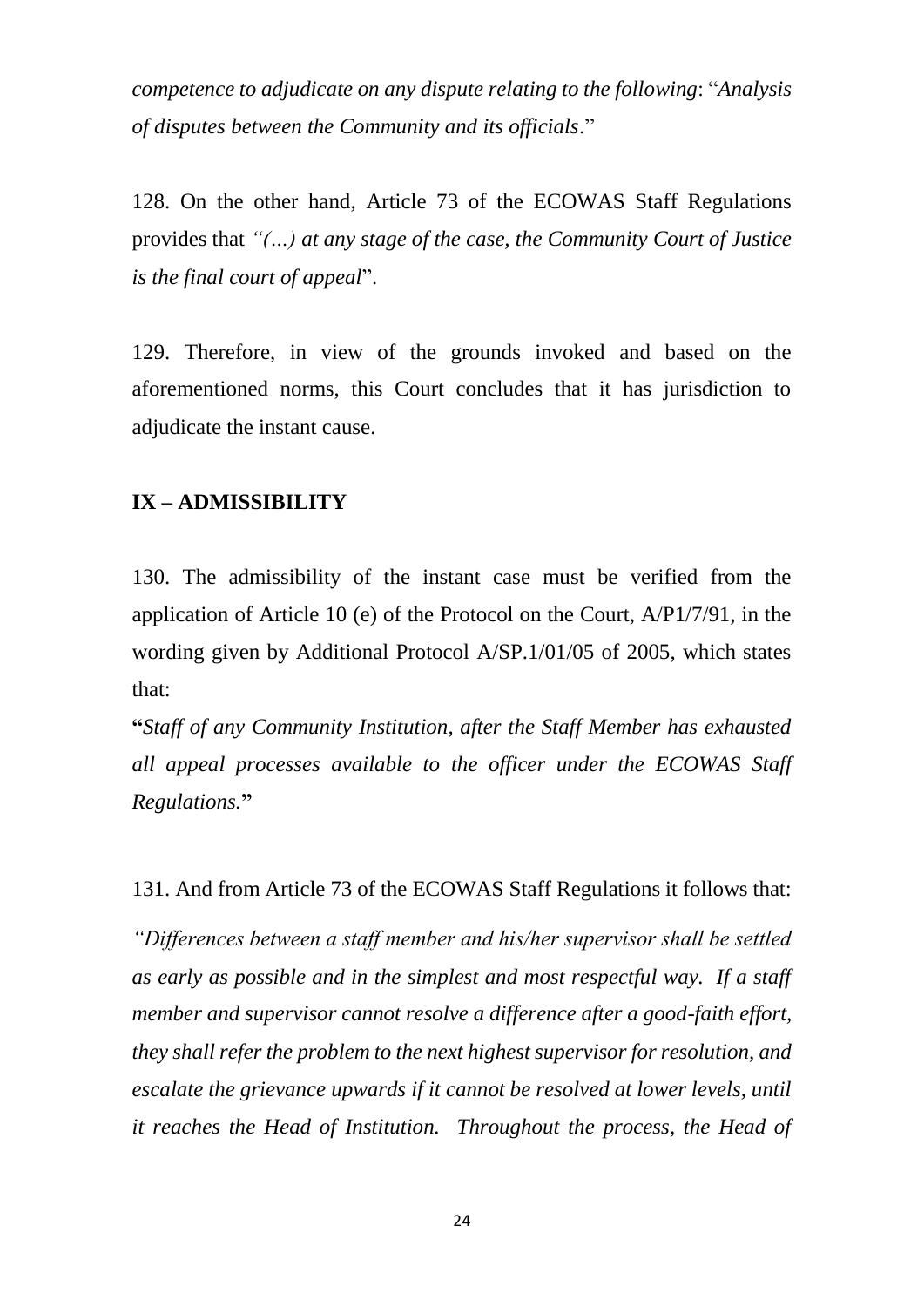*Administration and Human Resources shall be kept informed and consulted at all stages."*

*"If these regular informal management methods are still not found to be satisfactory then formal mechanisms shall be put into place. In all circumstances, the final court of appeal shall be the Community Court of Justice. Staff members may only appeal their case to Council once they have demonstrated that they have first made diligent and good faith efforts to seek resolution through all the other steps listed."*

132. In the instant case, the Applicants allege and demonstrate by documents that they made use of internal remedies by means of letters addressed to the hierarchical authorities, namely the Administration and Finance Committee, the Auditor General, the President of the *ad hoc* Commission, the President of the Court of Justice and the President of the Commission, (See Exhibits X and Y) complaining about the non-payment of their dues.

133. The failure to demonstrate any response to these communications is, in this case, irrelevant, and the Court therefore considers that the Applicants have exhausted the internal administrative remedies, provided for in Article 73 of the Staff Regulations, and the requirements authorizing them to have access to this Court are met, and the cause is admissible.

## **X - MERITS**

134. On the burden of proof:

135. It must be observed that the general principle of proof imposes the burden of proof on the party making the claims.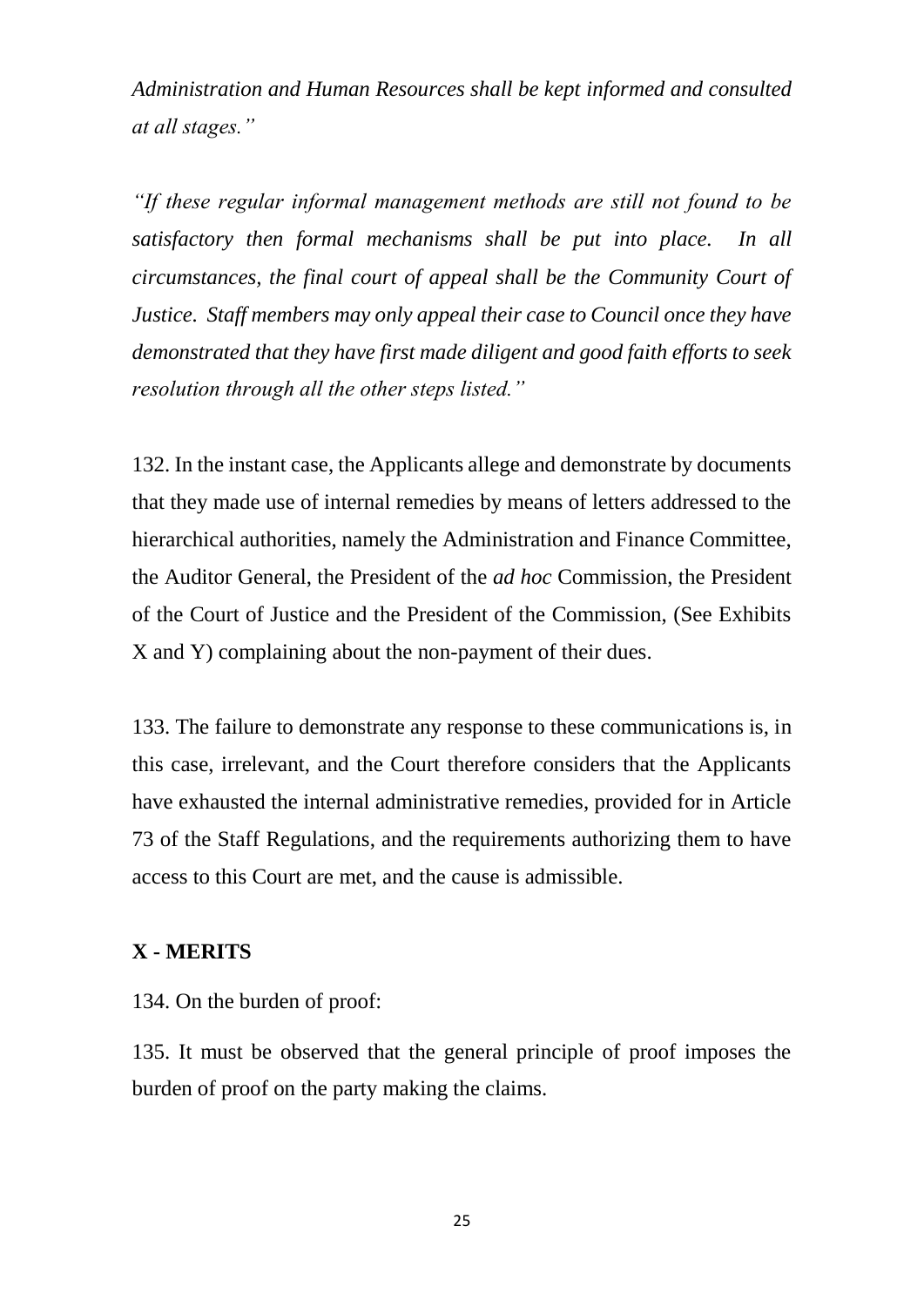136. It is certain that this rule is reversed when there is presumption of law, dispensation or discharge of the burden of proof, situations in which this same burden falls on the opposite party.

137. Thus, in a proceeding where the party to whom the burden of proof is to be imposed complies with it, such party shall enjoy the benefit of the presumption and, as such, it will be for the counterpart to counteract the evidence produced.

138. As provided in Article 32 (4) of the Rules, the Defendant, having been duly served with the application initiating proceedings by the Applicants, failed to file its defense and did not appear at the hearing, opting for a complete default.

139. As a result, the facts alleged by the Applicants, namely, the claim of non-payment of their dues, was not challenged.

140. It is known that the general rule imposes the burden of proof on the Applicant, who must demonstrate the facts s/he alleges.

141. However, in the case of an action based on breach of contract, of a labor nature, as is the case here, there is a presumption of truthfulness in favor of the employee or servant claiming the payment of unpaid salary installments. Therefore, it would be up to the Contractor, in this case the Defendant, to take the necessary steps to prove its compliance.

142. Having failed to do so, in this case, it must be admitted that Defendant failed to make the payments now claimed by Applicants.

143. Therefore, the dispute submitted to this Court is summarized in the nonpayment by the Defendant of amounts referred to by the Applicants and due by way of allowances arising from the termination of their respective contracts.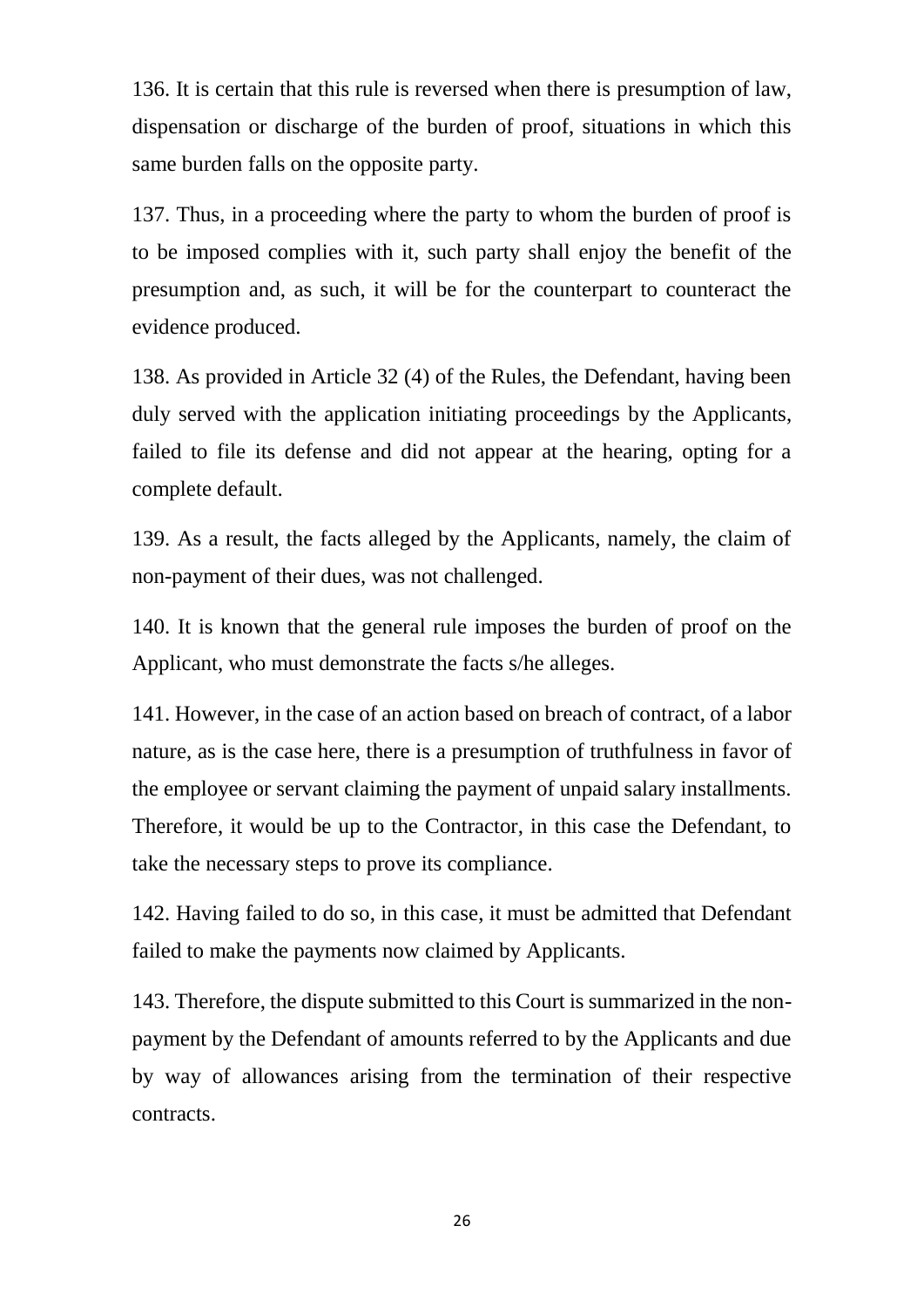144. The Applicants have been waiting for several years (at least 2) for payment of what they are owed and now claim.

145. Thus, *it is necessary to verify whether, upon termination of their respective contracts, the Applicants are entitled to the allowances for which they now claim payment.*

#### *The applicable legal regime.*

146. Article 1(1) and (2) of the "*PRINCIPES REGISSANT LES CONDITIONS ET SERVISSE DU PERSONNEL"* provides that:

1 *– "These principles, defined by the Economic Community of West African States (ECOWAS), in application of Article 10 (3) (f) of the Revised Treaty, establish the general principles governing the conditions of the staff employment, their rights, obligations and privileges.* 

*2 – They apply to all members of the staff of the Institutions of the Community, except those whose constitutive texts establish the contrary;"*

147. Also, from Article 2 of the ECOWAS Staff Regulations, it is stated that: "*The provisions of these Regulations shall apply to all staff members of ECOWAS as defined in Article 3 hereafter.*"

148. And from Article 3 it follows that: *"The following expressions in these Regulations shall have the following meanings:*

*"Professional Staff" means an internationally recruited staff member from a Member State who is not a statutory appointee, holding university degrees or equivalent professional qualification, appointed by the Head of Institution*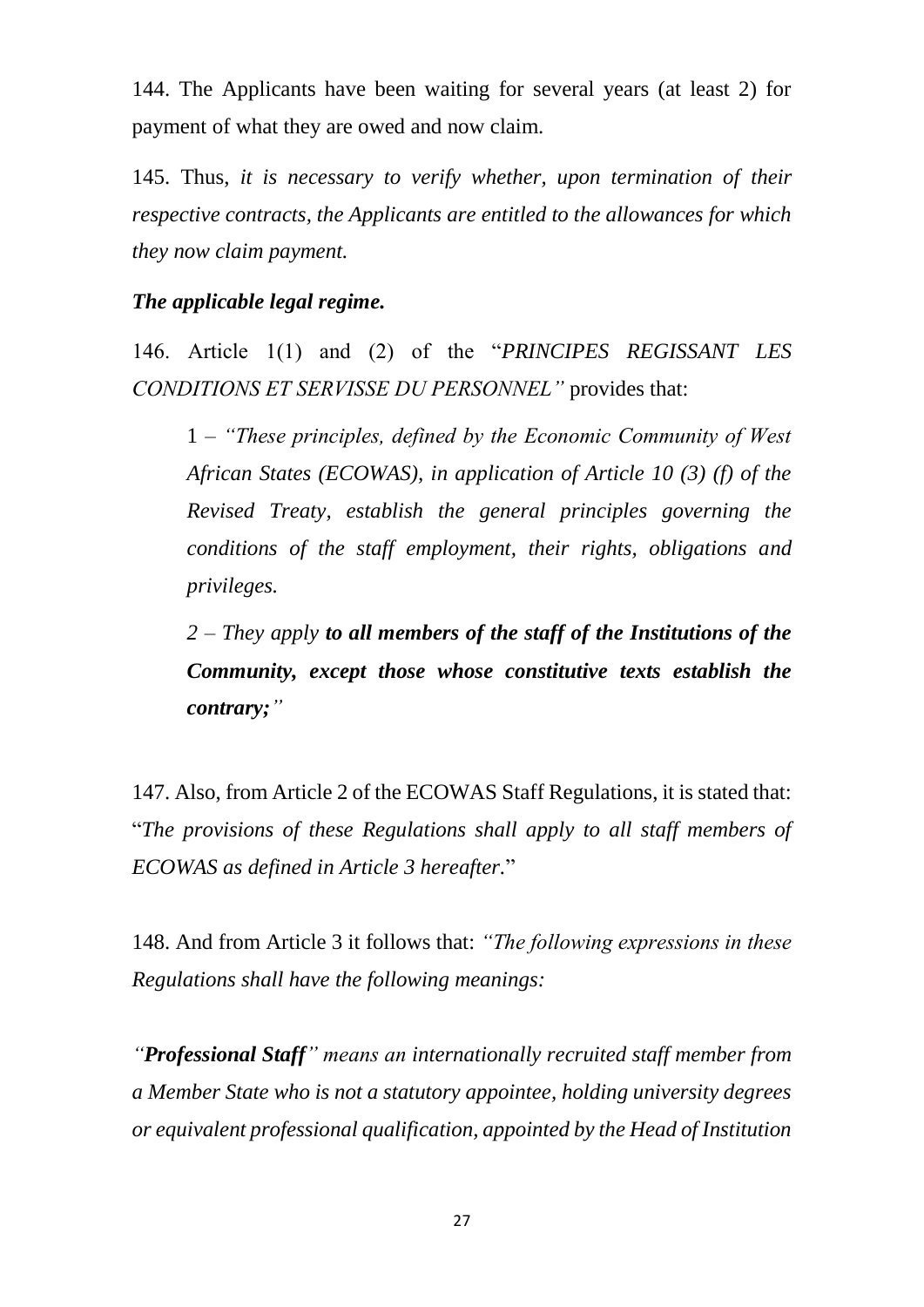*on the recommendation of the Advisory Committee on Appointment and Promotion of Professional Staff in the Institution, and who is involved in the execution of the duties assigned to the ECOWAS institutions."*

149. And its Article 9, while classifying Community personnel, places the *professional staff* in group 1 and among those who are recruited at the International level.

150. This category "*professional staff"* may be recruited for permanent or temporary position, that is, by fixed or indefinite duration contract, as provided in Articles 12 to 15 of the Regulation.

151. From the documents in the casefile, it is clear that the Applicants were all recruited under fixed-term contracts and held the professional category of level P3 to P4 (See Exhibits 1, 2, 3, 4, 5, 6, 7, 8, 9 and 10) and that the respective contractual clauses and the ECOWAS Staff Regulations are therefore applicable to them.

*152. Article 7 of the PRINCIPES REGISSANT LES CONDITIONS ET SERVICE DU PERSONNEL*: with epigraph "**Cessation de service"** in its paragraph (a) states that: "*La cessation de service peut resulter (…) de l´a expiration de la durée d´un poste conformément aux termes convenus* ( …)"

153. Chapter VI of the Staff Regulations, in its articles 30 to 37, regulates the "REMUNERATIONS AND BENEFITS.

154. And, specifically, Article 35 concerns the installation and resettlement allowances (paragraphs a) and b) and separation allowances (paragraphs c) and d).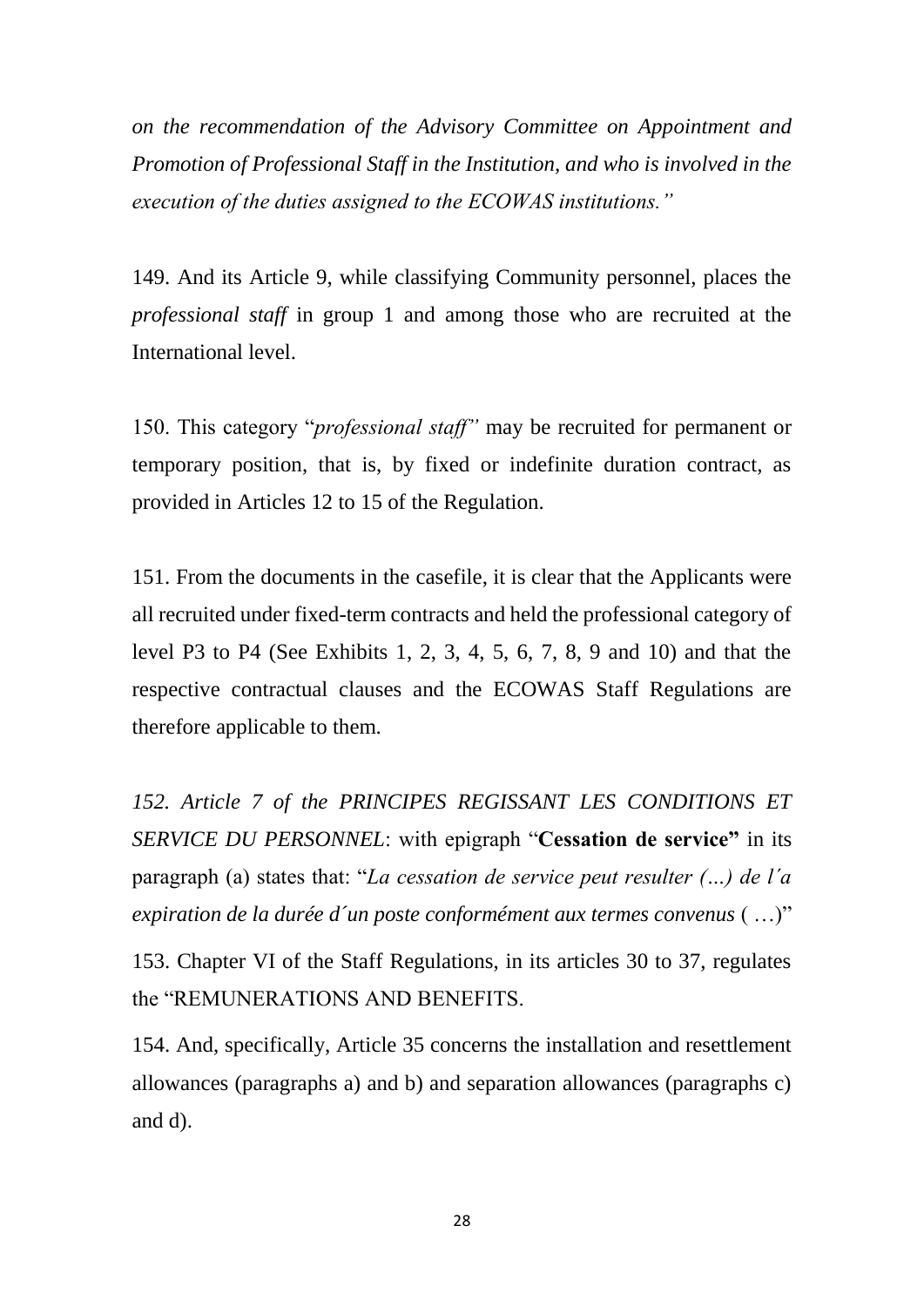155. Let us look at the situation of the Applicants:

156. The first three Applicants, Mr **GNIMAGNON Francis Elie, Mr. SOGOYOU Cossi and Mr. ZANNOUBO Vinagnon** were recruited by employment contracts No. ECW/REL/1/ADM/356/KK and ECW/REL/15/ADM/356/KK, and No. ECW/HR/PER-00236-P of the ECOWAS Commission, dated August 2, 2004, and February 8, 2008, respectively.

157. The first Applicant, Mr **GNIMAGNON Francis Elie,** performed his duties from August 30, 2004, until October 22, 2013, (Exhibit No. 1-b) while the second Applicant, Mr **SOGOYOU Cossi, performed his duties from August 30, 2004**, with an extension of one year covering the period from January 1 to December 31, 2012, the date his contract ended; (Exhibit No. 2 bc) and the third Applicant, Mr. **ZANNOUBO Vinagnon, performed his duties from** 2 April 2008 until December 12, 2013, (Exhibit No. 3-b).

158. Therefore, the first Applicant, served ECOWAS for nine (9) years 3 months, the second Applicant, for eight (8) years three (3) months and the third Applicant for five (5) years and nine (09) months;

 $\checkmark$ 

*The Reliefs Sought by the Applicants* 

*a. Resettlement allowance*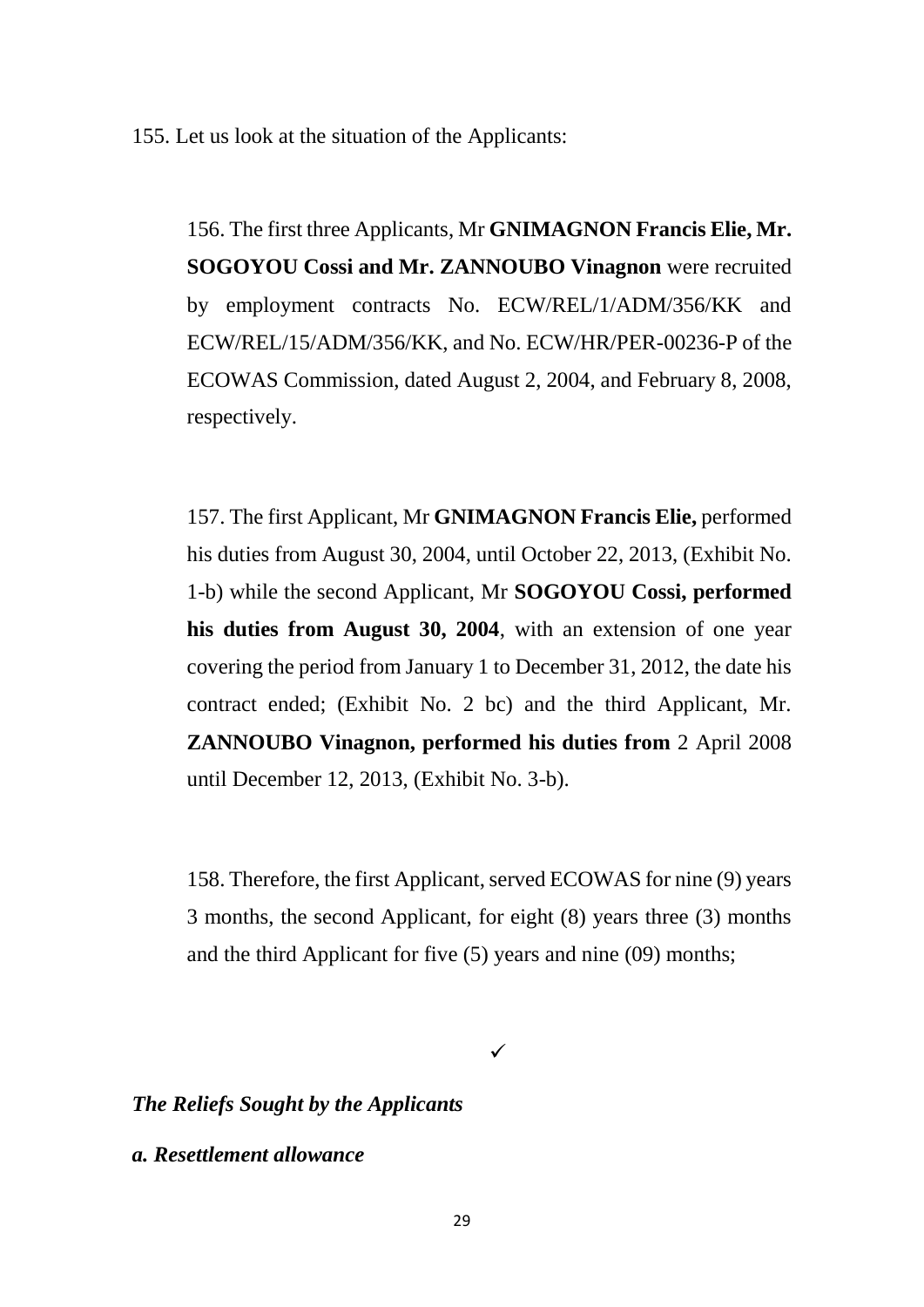159. The Applicant Mr **ZANNOUBO Vinagnon** claims that upon termination of his contract, he was not paid the **resettlement allowances.**

160. As stated in the mentioned article 35 (b) "*Une prime de réinstallation est versée aux fonctionnaires statutaires et au personnel professionnel qui quittent les services de la communauté, à condition que le départ ne soit pas lié à une mesure de renvoi pour faute grave ou à une démission. Les beneficiaires doivent en outre avoir servi la communauté pendant au moins quatre (4) . Le montante de cette prime est égal à tros (3) mois de salaire*.

161. As stated by this Court in Case No. *KOMLAN RAYMOND KOUDO V ECOWAS PARLIAMENT***, Judgment No.** *ECW/CCJ/JUD/39/21 in Case No. ECW/CCJ/APP/42/20:*

*"The import of the above provision is clear, that is, all statutory appointees and professional staff shall receive a resettlement allowance from the Community upon their disengagement from an institution of the Community, so long as they meet three conditions as follows: i) they were not dismissed from service, ii) they did not resign and iii) they must have served for a duration of at least four years"* (see §89)

162. In the instant case is the Applicant Mr. **ZANNOUBO Vinagnon** who claims payment of *resettlement allowance.*

163. Therefore, it must be ascertained whether the situation of this Applicant meets the legal requirements for access to such an allowance.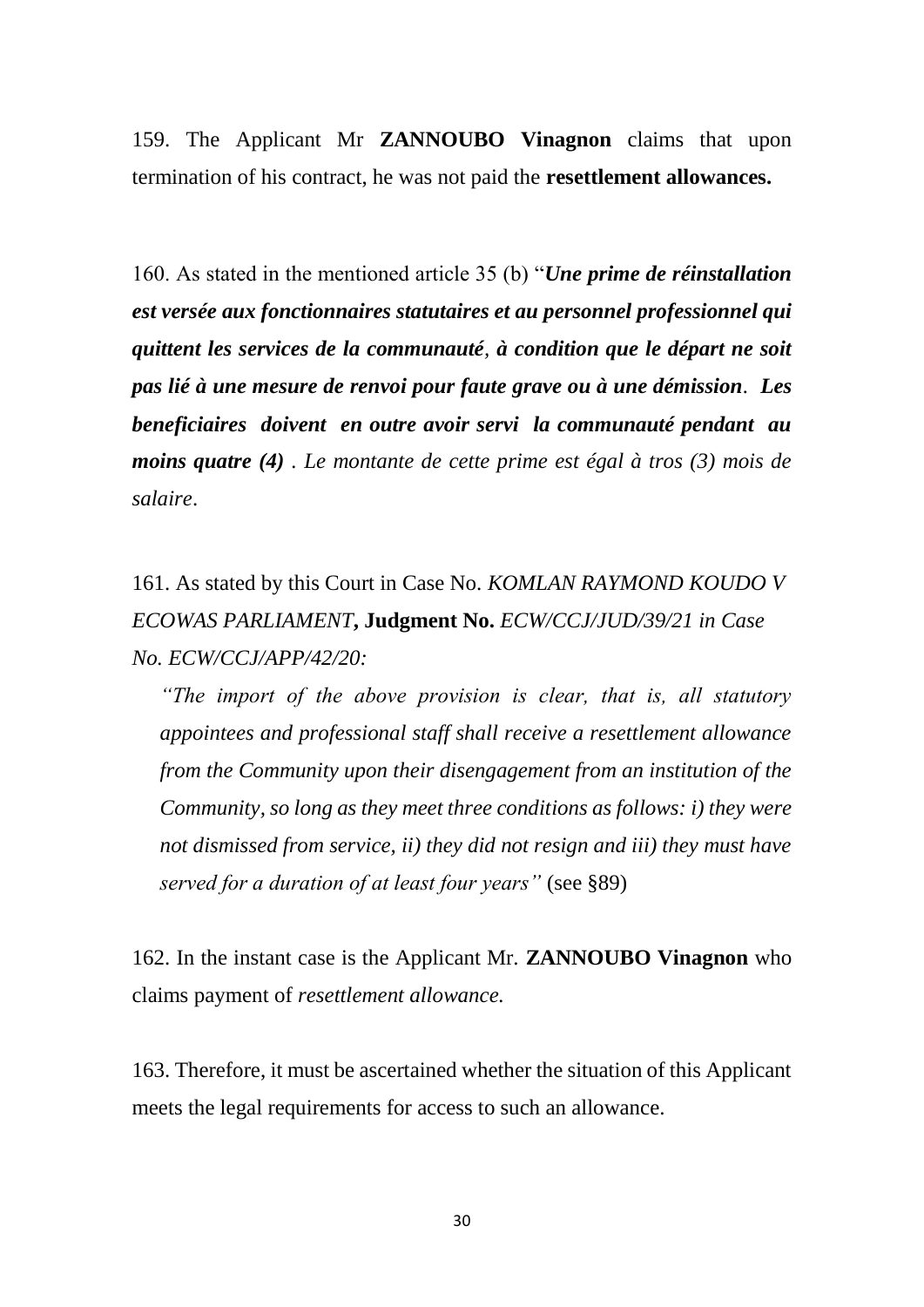164. From the evidence offered and attached to the case-file, it is shown that this Applicant began his duties on April 2, 2008 and that he was neither dismissed nor did he resign until the date of the communication of the termination of his contract (See Exhibit 3 a and b) which occurred on December 12, 2013.

165. Therefore, this Applicant was in office for five (5) years and nine (09) months, that is, for more than 4 years.

166. In view of these facts, the Court concludes that, in relation to the aforementioned Applicant, the requirements demanded for access to the resettlement allowance, contained in article 35, paragraph b) of the Regulation, are, in this case, fulfilled.

167. This means that the Applicant **ZANNOUBO** Vinagnon is entitled to receive the resettlement allowance claimed herein and that the non-payment of this allowance to the Applicant is in violation of the aforementioned Article 35(b) of the Regulations**.**

#### *b. On the Separation Allowance*

168. It is stated in Article 35 (c) and (d) of the Staff Regulations that:

(c) *Statutory Appointees shall be entitled to a gratuity for each year of service, at a rate to be determined by the Council of Ministers on the recommendation of the Administration and Finance Commission. The payment shall be effected on separation from service.*

**(d)** *All staff members excluding Statutory Appointees shall be entitled to one (1) month's salary for every year of service rendered to the community up to a maximum of twelve (12) years upon separation."*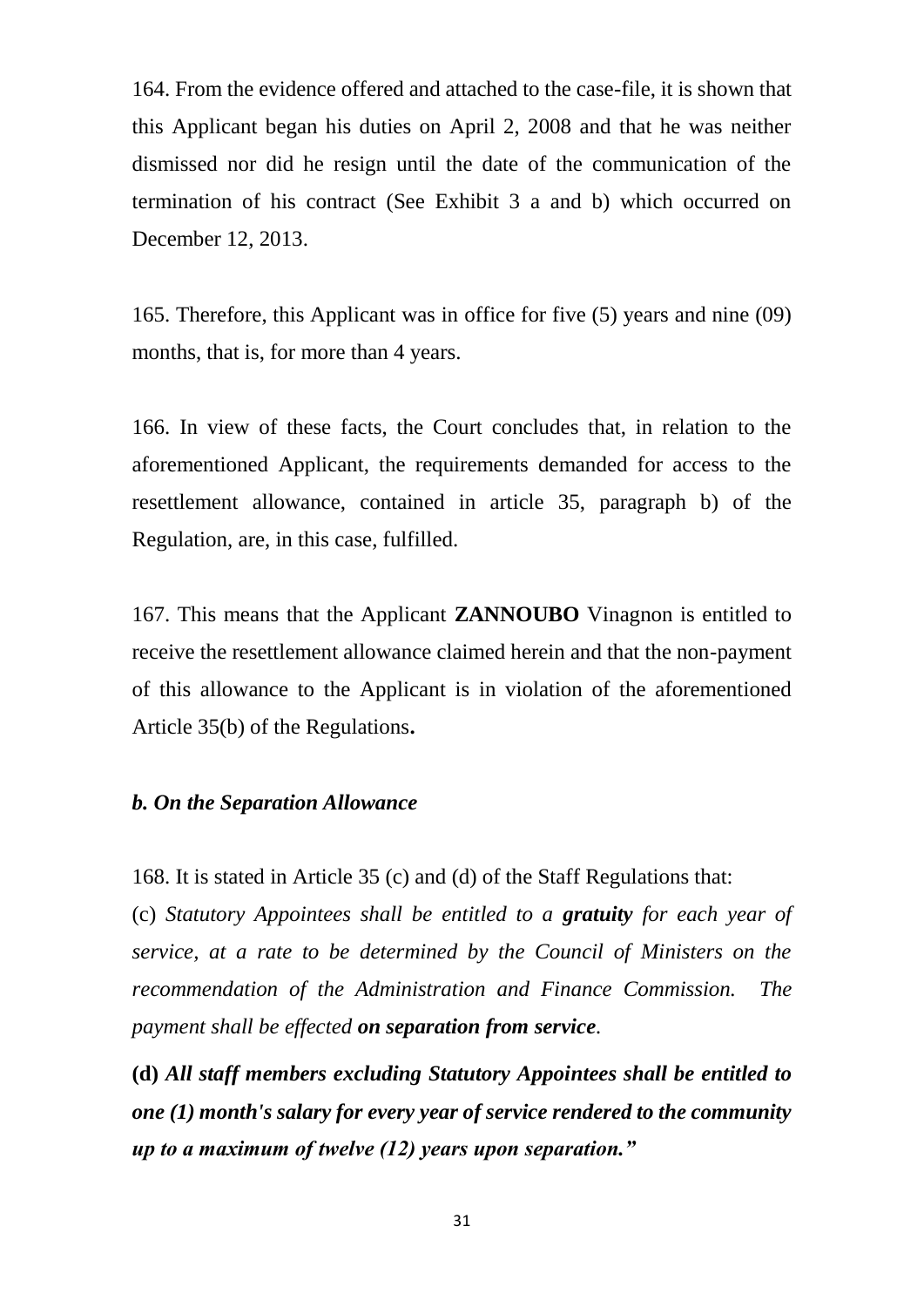169. This paragraph (d) spells out the extension of the entitlement to the *separation allowance* to all staff members, to be calculated as provided therein.

170. It should also be noted that Chapter XI – Separation from Service in paragraph (c) of its Article 62 (c) under the heading "ENTITLEMENTS AND FINANCIAL OBLIGATIONS UPON SEPARATION FROM SERVICE" states that: "*A contract staff member shall be paid a gratuity of 12.5% of his/her basic annual salary for each year of service at the time of separation from service.*" (See the English version of the mentioned Rules).

171. Thus, making a systematic interpretation of the cited Article 35 (c) and (d), and of Article 62 (c), it is clear that the separation allowance contains two components and that the condition for access to it is the "*separation from service"* of the statutory or professional staff.

172. And because the ECOWAS Staff Regulations does not define the concept "*separation from service",* i.e., the moment or the temporal limit in which it occurs, it must be admitted that it occurs, with the termination of the contract.

173. It thus means that the termination of the contract determines the access to such benefit, as long as the professional agent in question was not, immediately, engaged in a new contract with the Community.

174. No other conditions have been set for access to such a benefit, unlike, for example, in the European Union.

175. In this regard, the European Union Civil Service Tribunal stated in case F-59/15 between *FX v. COMISSION EUROPÉNNE, that:* 

*(…) le droit à l'allocation de départ, prévu par l'article 39 du RAA au bénéfice des agents temporaires, n'est pas un droit qui naît automatiquement au moment de la résiliation ou de l'expiration du contrat d'engagement de*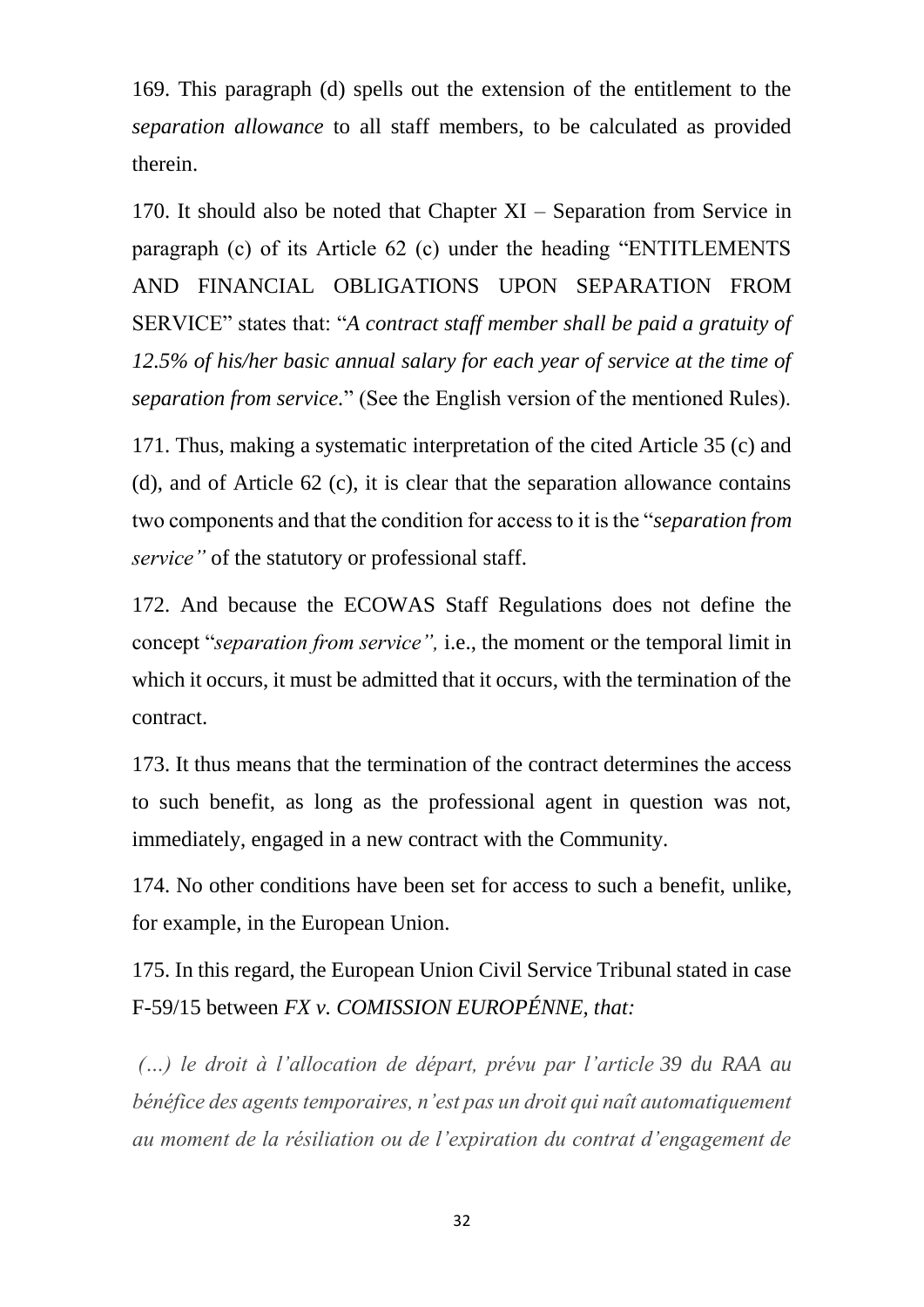*l'agent concerné. Au contraire, comme le prévoit le libellé de cet article, le droit à l'allocation de départ est ouvert aux agents concernés « dans les conditions prévues au titre V, chapitre 3, du statut et à l'annexe VIII du statut », parmi lesquelles figurent les conditions fixées spécifiquement par l'article 12, paragraphe 2, de cette annexe (voir, en ce sens, arrêt du 22 mai 2012, AU/Commission[,F-109/10,](https://eur-lex.europa.eu/legal-content/PT/AUTO/?uri=ecli:ECLI%3AEU%3AF%3A2012%3A66&locale=fr) [EU:F:2012:66,](https://eur-lex.europa.eu/legal-content/redirect/?urn=ecli:ECLI%3AEU%3AF%3A2012%3A66&lang=pt&format=pdf&target=CourtTab) point [24](https://eur-lex.europa.eu/legal-content/redirect/?urn=ecli:ECLI%3AEU%3AF%3A2012%3A66&lang=pt&format=html&target=CourtTab&anchor=#point24)*). (vide §29)

*Il convient également de préciser que l'article 12, paragraphe 2, de l'annexe VIII du statut figure parmi les dispositions du chapitre 2 de cette annexe, relatives au régime de pension de l'Union européenne, et non parmi les dispositions relatives à la rémunération des fonctionnaires ou agents de l'Union européenne ou à leurs indemnités, telles que figurant en particulier à l'annexe VII du statut. Dans cette même optique, l'article 39 du RAA se trouve au chapitre 6 du RAA, intitulé « Sécurité sociale », et non parmi les dispositions relatives aux indemnités prévues par le RAA lors de la fin de l'engagement des agents concernés (voir, en ce sens, arrêt du 27 octobre 2009, Bauch/Commission[,F-61/07,](https://eur-lex.europa.eu/legal-content/PT/AUTO/?uri=ecli:ECLI%3AEU%3AF%3A2009%3A144&locale=fr) [EU:F:2009:144,](https://eur-lex.europa.eu/legal-content/redirect/?urn=ecli:ECLI%3AEU%3AF%3A2009%3A144&lang=pt&format=pdf&target=CourtTab) points [53](https://eur-lex.europa.eu/legal-content/redirect/?urn=ecli:ECLI%3AEU%3AF%3A2009%3A144&lang=pt&format=html&target=CourtTab&anchor=#point53) et [54\)](https://eur-lex.europa.eu/legal-content/redirect/?urn=ecli:ECLI%3AEU%3AF%3A2009%3A144&lang=pt&format=html&target=CourtTab&anchor=#point54).*

*Or, l'article 39 du RAA et l'article 12, paragraphe 2, de l'annexe VIII du statut, lus ensemble à la lumière des dispositions pertinentes du régime de pension dont ils relèvent, ne peuvent être interprétés que dans le sens selon lequel l'agent temporaire a droit à une allocation de départ lorsque, n'étant plus titulaire d'un contrat d'engagement suite à la résiliation ou à l'expiration de celui-ci et n'ayant pas l'intention d'exercer au sein de l'Union européenne d'autres fonctions, il ne satisfait toutefois pas, à ce moment-là, aux conditions nécessaires pour pouvoir bénéficier d'une pension d'ancienneté immédiate ou différée ni aux conditions mentionnées à l'article 12, paragraphe 1, sous b), i) à iv), de l'annexe VIII du statut.*

*Ainsi, l'allocation de départ ne constitue pas une indemnité de fin d'engagement à laquelle l'agent concerné aurait droit, d'office, au moment*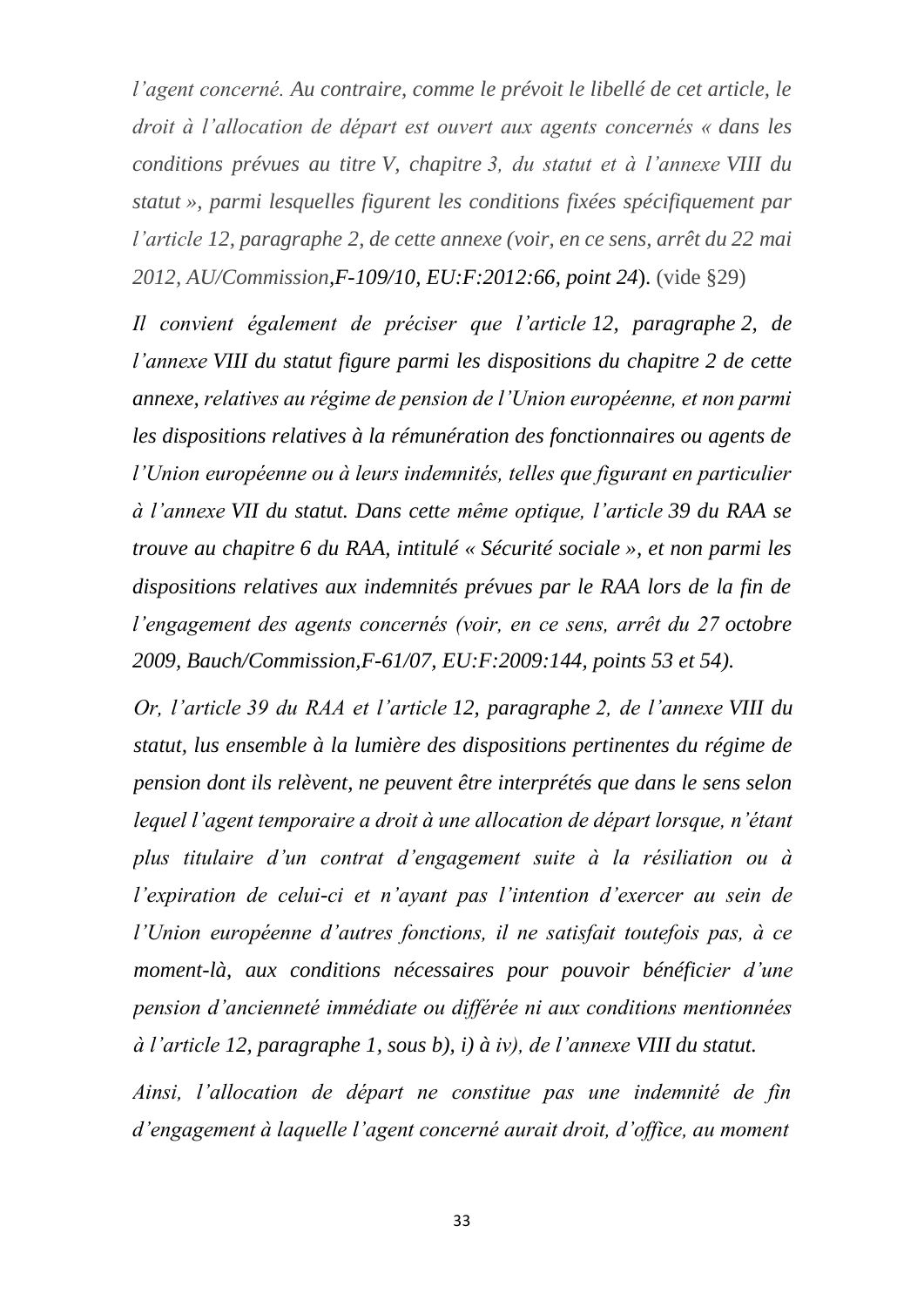*de la résiliation ou de l'expiration de son contrat, mais une mesure pécuniaire s'inscrivant dans le cadre de dispositions statutaires en matière de sécurité sociale.*

*Dès lors, la résiliation ou l'expiration d'un contrat d'agent temporaire ne saurait automatiquement ouvrir, à elle seule, le droit à une allocation de départ."* (See § 29 to 33)

176.In the same judgment, that court found that: *"la notion de cessation «définitive» des fonctions figurant à l'article12, paragraphe 2, de l'annexe VIII du statut, appliquée par analogie au cas d'un agent temporaire, ne peut être interprétée qu'au cas par cas, selon les circonstances de l'espèce, précisément dans le but d'éviter, dans toute la mesure du possible, le versement d'une allocation de départ au bénéfice d'un agent de l'Union européenne qui, au moment d'en faire la demande, sait pertinemment, alors que son contrat d'engagement est arrivé à son terme, qu'il pourrait être « remis en activité » auprès des services de l'Union européenne, ayant, par exemple, postulé, entretemps, à un autre emploi vacant dans un des services de l'Union européenne. Dans cette perspective, le versement automatique de l'allocation de départ en raison de la simple résiliation ou expiration du contrat d'engagement de l'agent non seulement serait contraire au but de cette disposition, relevant du domaine statutaire de la sécurité sociale, mais également au principe général de bonne administration des finances de l'Union européenne (voir, en ce sens, arrêt du 9 octobre 2007, Bellantone/Cour des comptes[,F-85/06,](https://eur-lex.europa.eu/legal-content/PT/AUTO/?uri=ecli:ECLI%3AEU%3AF%3A2007%3A171&locale=fr) [EU:F:2007:171,](https://eur-lex.europa.eu/legal-content/redirect/?urn=ecli:ECLI%3AEU%3AF%3A2007%3A171&lang=pt&format=pdf&target=CourtTab) points [67](https://eur-lex.europa.eu/legal-content/redirect/?urn=ecli:ECLI%3AEU%3AF%3A2007%3A171&lang=pt&format=html&target=CourtTab&anchor=#point67) et [72\)](https://eur-lex.europa.eu/legal-content/redirect/?urn=ecli:ECLI%3AEU%3AF%3A2007%3A171&lang=pt&format=html&target=CourtTab&anchor=#point72).a* 

177. The legal regime provided in the ECOWAS Staff Regulations differs from that established in the European Union system.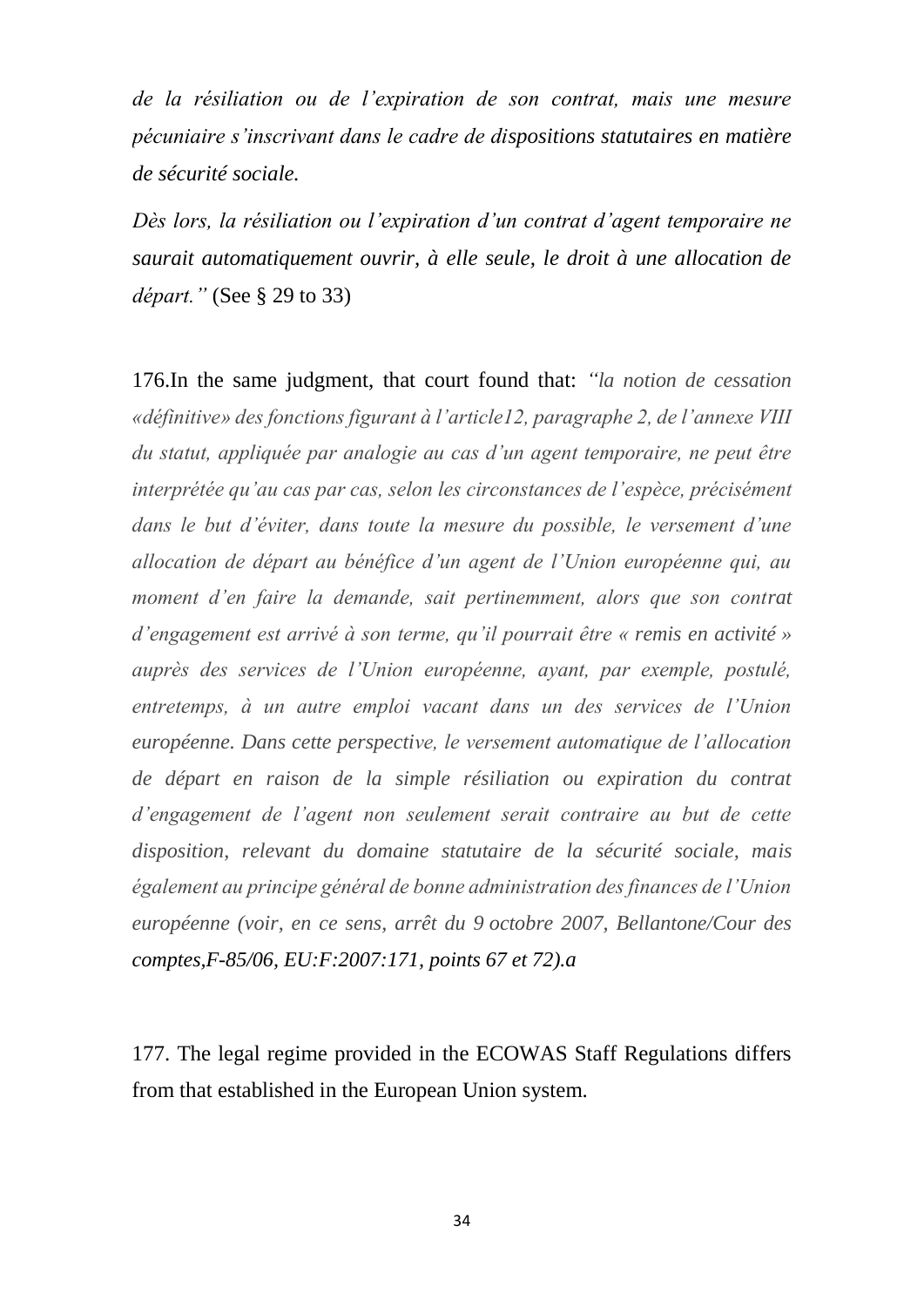178. in the latter system, the "*allocation du départ"* is included in the provisions on the European Union pension scheme and not in the provisions on the remuneration of officials or servants of the European Union or their allowances, the purpose of which is to guarantee the member of the temporary staff an allowance on termination or expiry of his contract of employment who does not wish to carry out any other duties in the European Union and who does not at that time fulfill the conditions for immediate or deferred retirement pension or the conditions referred to in Article 12(1)(b)(i) to (iv) of Exhibit VIII of the Staff Regulations.

179. Contrarily, in the ECOWAS Staff Regulations, this separation allowance falls under "*Entitlements and Financial Obligations upon Separation from Service*".

180. However, it cannot be denied that the arrangements under these two systems converge in requiring the "*permanent termination*" or "*permanent departure*" of the official as a criterion for access to the separation allowance.

# *181. The lack of payment of this separation allowance was claimed by all the Applicants.*

182. The first Applicant, GNIMAGNON Francis Elie, claims that all his allowances were paid to him by the ECOWAS Directorate of Administration and Human Resources, with the exception of the separation allowance.

183. The second Applicant, Mr. **SOGOYOU Cossi**, submits that the **separation allowance** is due to him in respect of his first contract for a period of seven (7) years and three (3) months; and further as to the extension of his contract running from January 1 to December 31, 2012, he is further entitled to the **separation allowance and the gratuity** of 12.5% provided for in the contract;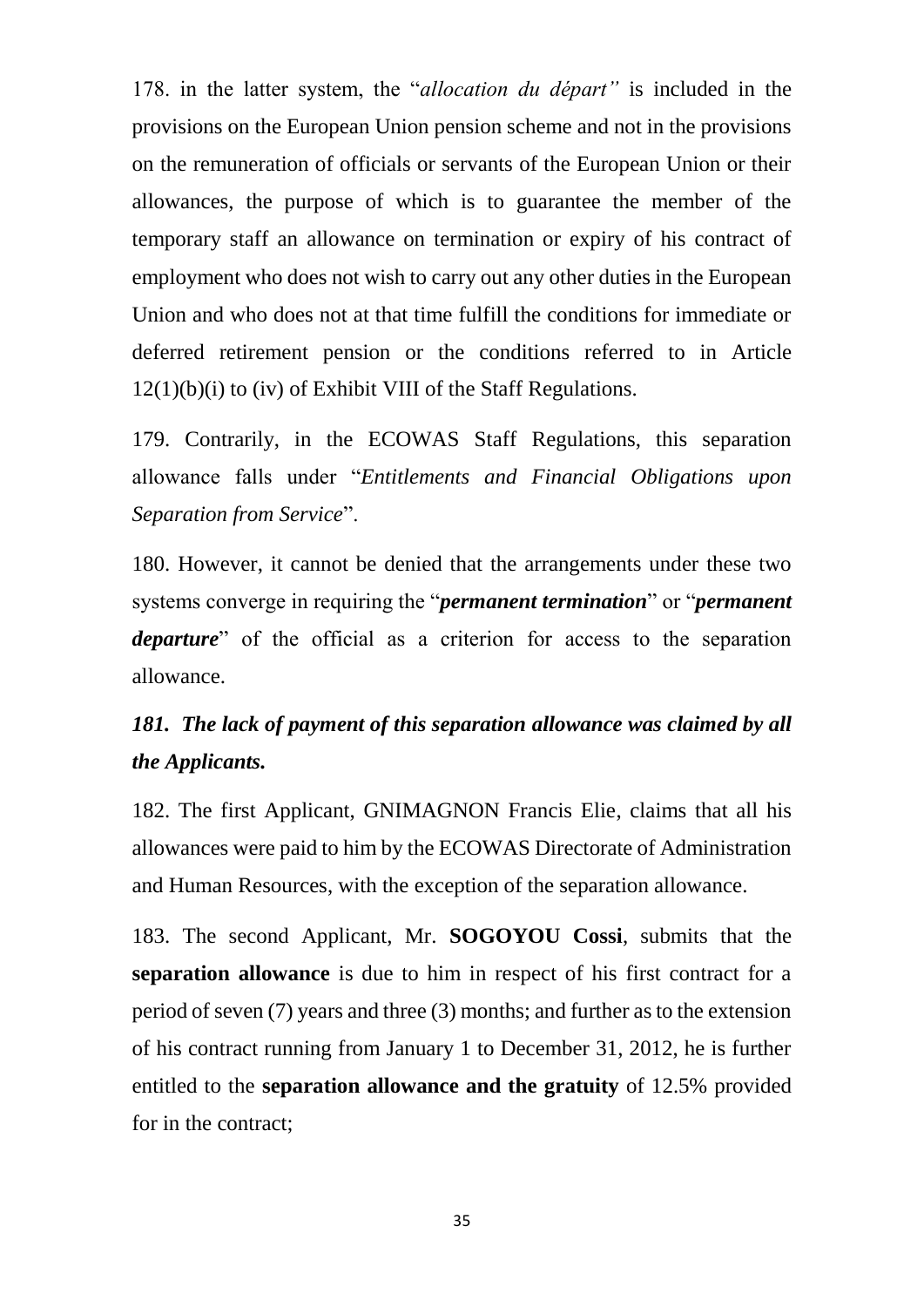184. The third Applicant, Mr. **ZANNOUBO Vinagnon,** claims that upon termination of his contract, he was not paid his resettlement **and separation allowances.** 

185. As to the remaining seven Applicants, (4) **BILGHO Palakwindé Ted Rodrigue**: (5) **SOW Idrissa**: (6) **ALCIDES Bartolomeu SILVA:** (7) **Sara Seidi SAIEGH; (**8) **EDNENSA MENDY Andrelino; and** (9) **MAIGA Abdoulawahidou and** 10- Mr **Ghislain AGBOZO**, all of whom have demonstrated that they were employed and were in office until the date of termination of their respective contracts, and that all their rights resulting therefrom have been settled, but that they were nevertheless not paid **the separation allowance** provided for in Article 35(d) of the Staff Regulations.

186. As is apparent from the documents gathered, all of the Applicants performed their duties under and up to the termination of their respective contracts.

 $\checkmark$ 

In the execution of a contract, the parties must proceed in good faith, until its termination, taking into consideration, first of all, the respective contractual clauses as well as the legislation applicable to it.

188. And acting in good faith is an obligation of public policy, as this Court noted in the case *CLAUDE AKOTEGNON v. COMISSION DE LA CEDEAO*, Judgment no. ECW/CCKJ/JUD/19/18, by stating that: "*(...) a failli à une obrigation d'ordre public qui est celle d'agir de bonne foi et avec celerité dans léxecution de toute convention legalement formee, (...)*"

189. The termination of the Applicants' contracts gave them access to the separation allowance provided for therein, in accordance with Article 35(d) of the Staff Regulations.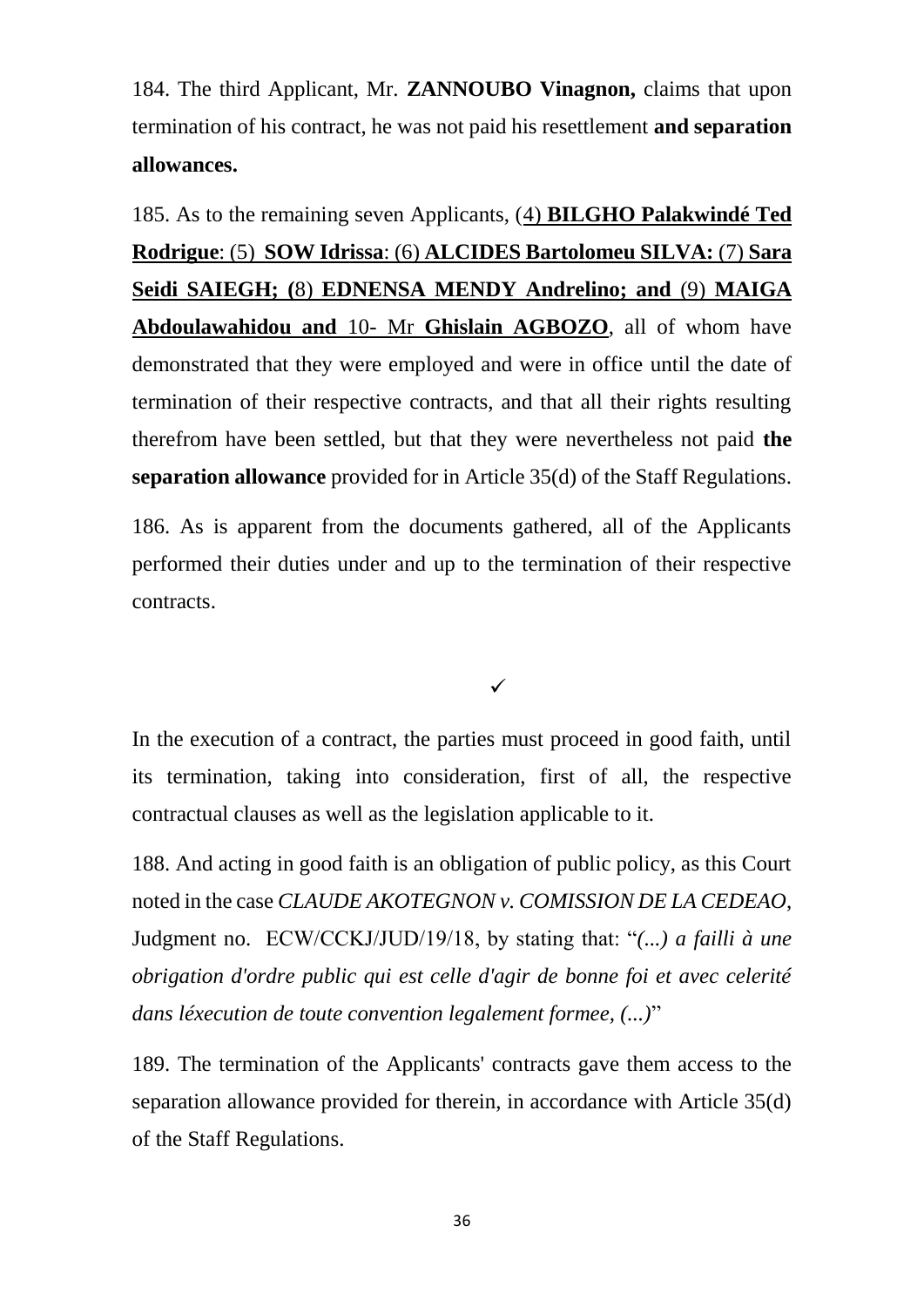190. Moreover, it is the same termination of contract, which, by application of Articles 32, 35 and 62 of the Staff Regulations, authorized the payment to all Applicants of the rights legally and contractually provided for.

191. Among the duties assessed and paid to the Applicants there is one of the components of the separation allowance, the "separation allowance", provided for in Article 62(c), in an amount equivalent to "*12.5% of annual basic salary for each year of service as gratuity"*. (see Exhibits 2 c), 4 to 9)

192. Therefore, the settlement and payment of the separation allowance provided for in Article 35(d) are neither conditioned nor within the discretion of the contracting entity, since they derive from a regulatory and therefore binding rule.

193. Nor can it be held that the benefits under Articles 35(d) and 62(c) are not cumulative or due.

194. It is sufficient to have regard to the terms of the settlement agreement which ended the dispute between *COLONEL MOCTAR NDOYE v. COMISSION*, ECW/CCJ/JUD/03/20, Case No. ECW/CCJ/APP/07/17, to find that, under points III and IV of the terms of the agreement, the Defendant settled and paid to this Applicant, amounts corresponding to the "departure allowance" and the "separation allowance".

195. On the other hand, this Court, whenever it has found a situation of termination of contract of community agents, has ordered the Defendant to pay the separation allowance. (See cases CLAUDE AKOTEGNON v. COMMISSION OF ECOWAS, and JEAN PIERRE EZIN v. COMMISSION, ECW/CCJ/JUD/18/18).

196. It should be recalled that the ECOWAS Staff Regulations apply to "*(…) all staff members of the ECOWAS institutions, except where the constitution of said institution otherwise provides."*

37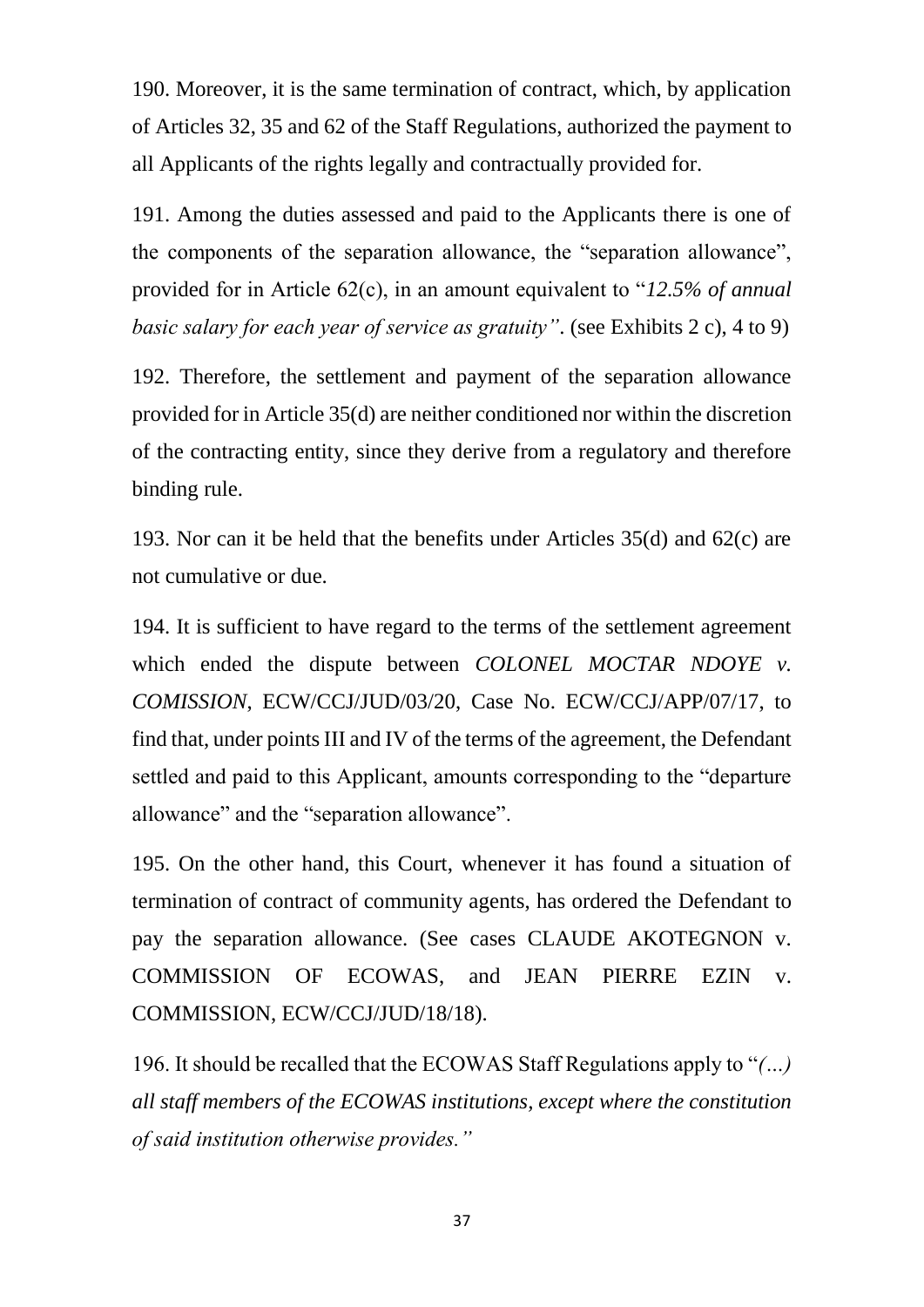197. The exception provided in this rule does not apply to Applicants.

198. Therefore, the aforementioned rule of Article 35(d) of the Regulation is applicable to them, in compliance with the principle of equal treatment before the law, in relation to the other members of the community staff, who, in an identical situation, were recognized, settled and paid the separation allowance, as demonstrated above.

199. Thus, the Court concludes that the Defendant, by failing to pay the separation allowance to the Applicants, has violated Article 35(d), in breach of its contractual obligation, without any justification.

# **Allowance for "separation" provided for in Article 62(c) of the Staff Regulations.**

200. The Applicant, Mr. SOGOYOU Cossi, further claims that regarding the extension of his contract which runs from January 1 to December 31, 2012, he is still entitled to **gratuity** of 12.5% provided for in the contract;

201. Indeed, the letter that renewed his initial contract states the following: "(2) *Your appointment which is for a period of twelve (12) months, takes effect from 1st January to 31st December 2012*"

202. And in point 5 it reads: *"In Line with Council Decision C/DEC.8/92 on the conditions of service for contract officers of the ECOWAS Institutions, other benefits accruable to you are the following:* 

*(…)*

*d) 12,5 of annual basic salary for each year of service as gratuity payable at the end of the contract."*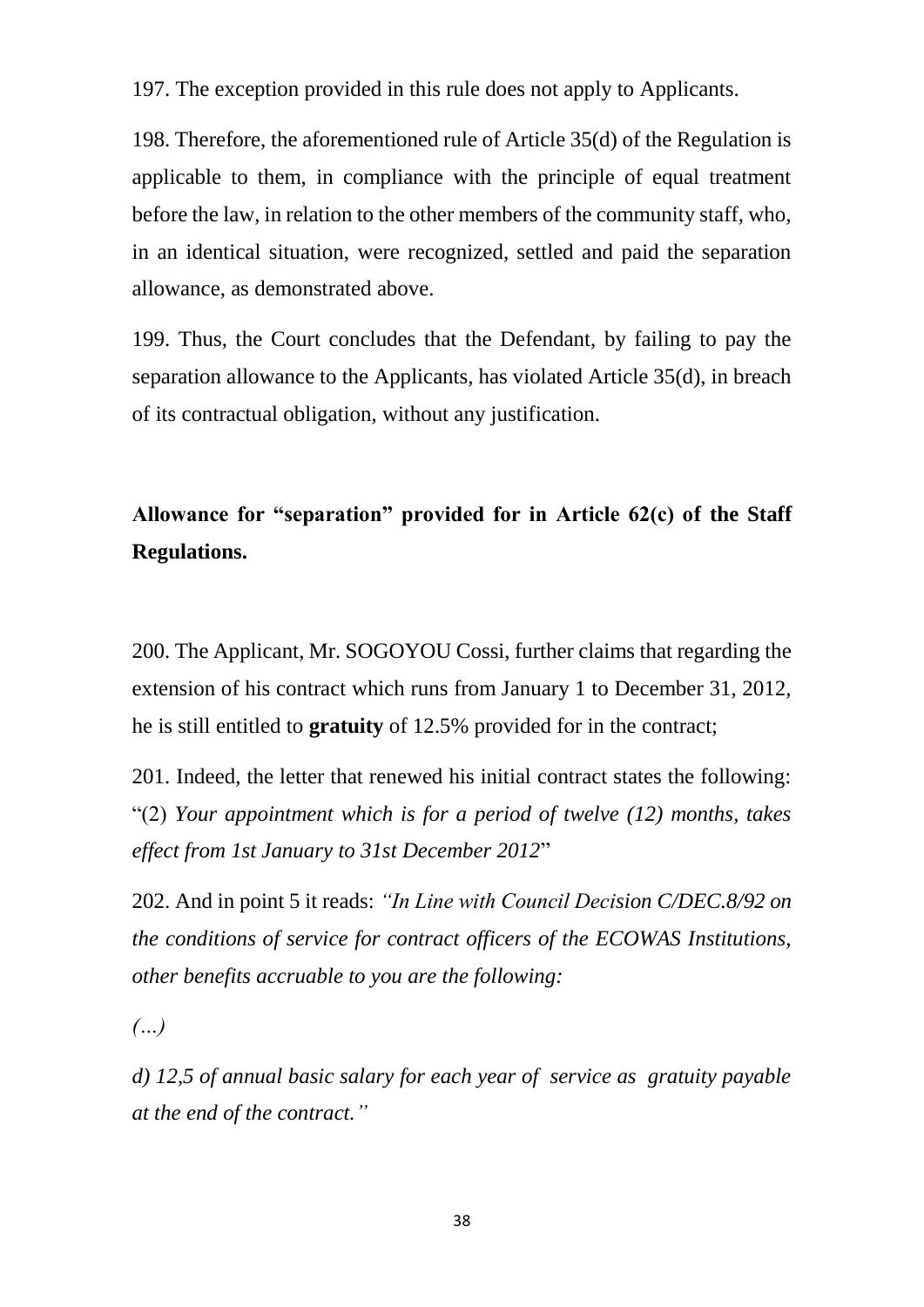203. The Applicant concerned has enclosed the document (Exhibit 2c) which states that on 1st February 2012 the payment of his benefits was ordered in respect of his initial contract which ran from 3rd September 2004 to 31st December 2011. At that time the 12.5% of his annual base salary corresponding to the period of 7 years and three months, which lasted the initial contract, was settled and paid.

204. He claims he was not paid the same allowance corresponding to the extension period from 1st January to 31st December, 2012.

205. Article 62(c) of the Staff Regulations provides that: "*A contract staff member shall be paid a gratuity of 12.5% of his/her basic annual salary for each year of service at the time of separation from service.*"

206. Therefore, upon the definitive termination of his contract, the Applicant was owed the aforementioned **separation allowance**, for the period of one year during the extension, in accordance with both Clause 5 d) of the concluded contract and Article 62 c) of the Staff Regulations.

207. Thus, the same conclusion is reached by this Court with respect to the non-payment of this **separation** allowance of "12.5% *of annual basic salary for each year of service as gratuity"* claimed by Mr. SOGOYOU Cossi, for the year of extension of his contract, insofar as such refusal of payment violates clause 5 d) of the contract and Article 62 c) of the Staff Regulations and no basis was found which could legitimately justify the refusal to pay such benefit to the concerned Applicant.

### *Accrued leave*

208.The Applicant Mr. **Ghislain AGBOZO** claimed that there was an error in the calculation of his **accrued leave** and that despite his complaint this error was not corrected.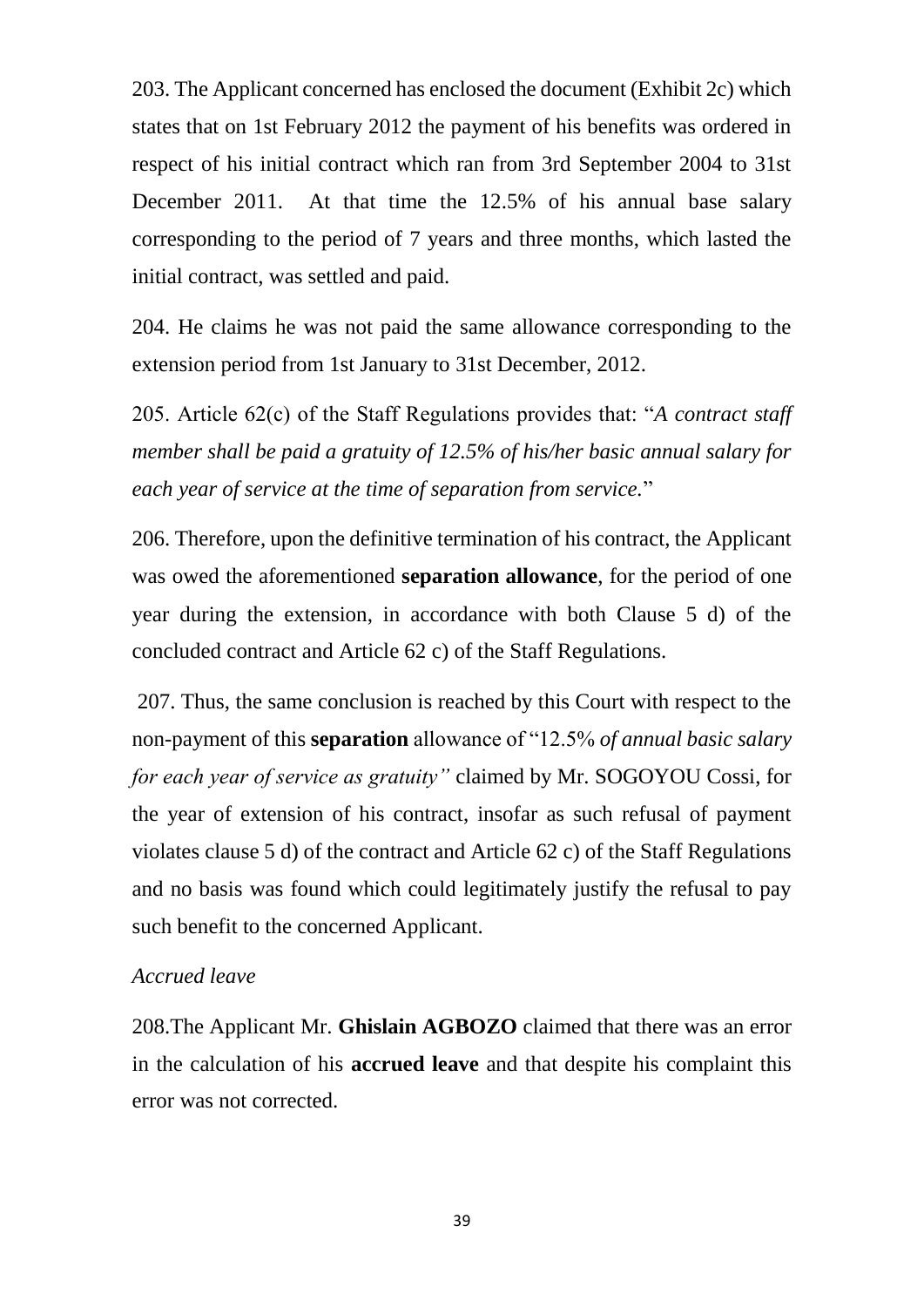209. It must be examined whether it has been shown that there was error in the calculation of **accrued leave,** as alleged by the concerned Applicant.

210. He held that the salary corresponding to his accrued leave days are sixty-nine **(69) working days**, which correspond to 90 days of annual leave, instead of the **sixty and five (65) working days** used in the calculation of the entitlement by the ECOWAS administration as shown in Exhibit No. 10 b paragraph A);

211. That the 90 days of annual leave earns him 5,931 AU instead of 3,558.60 AU for the 65 days of work withheld by the Chief Accountant in violation of his rights;

212. Article 38 (a) of the Staff Regulations Provides that: "*Staff members accrue annual leave at the rate of thirty (30) working days per year of active service.*"

213. And paragraph (d) of the same article states that: "*A maximum of 90 working days of unused annual leave may be carried over from one leaveyear to the next. Any excess will be deducted at the end of the leave-year without compensation.*

214. In turn, it is stated in Article 62 a) of the same Staff Regulations that: "*A staff member who, at the time of separation from service has accrued annual leave, shall, in accordance with the provisions of Article 38 of these Regulations, be paid in lieu thereof, a sum of money equal to his/her salary or wages for the period of such accrued leave up to a maximum of ninety (90) working days."*

215. In the instant case, Applicant **Ghislain AGBOZO,** merely claims that there was an error in the calculation of his accrued leave, claiming that it should be computed at its maximum legal limit.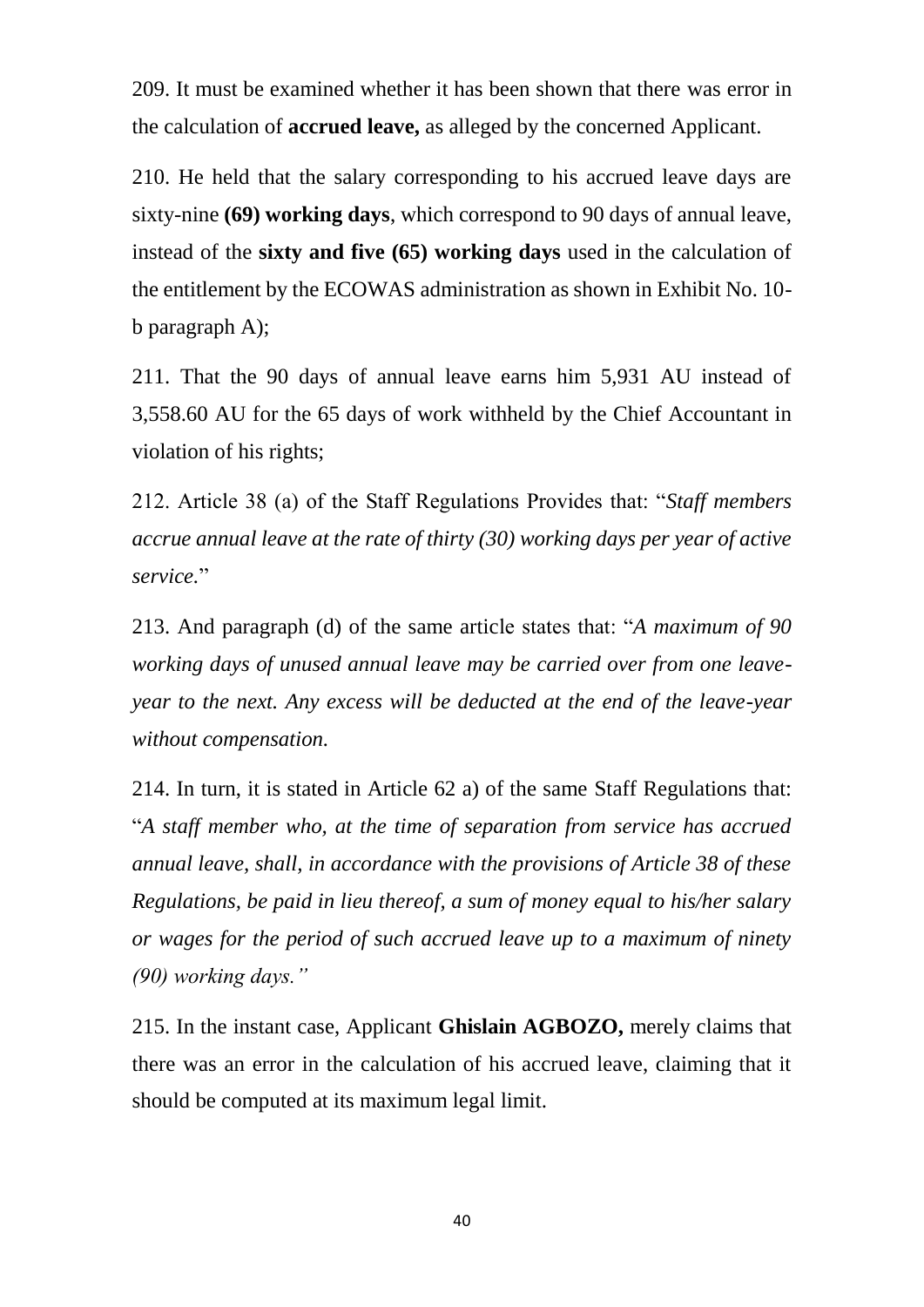216. However, it was up to the Applicant to demonstrate the number of days of his leave that were accrued.

217. For in this regard the burden of proof was on the Applicant insofar as it was not impossible for him to obtain from the administrative services a statement proving the number of days of his accrued leave.

218. Therefore, the Court finds that the Applicant's argument is not sufficient to conclude that the administrative and financial services erred in calculating the number of accrued leave days in his favor.

219. Consequently, the Court concludes that for lack of evidence, the Applicant's claim in this regard cannot stand.

## **XII – REPARATION**

220. It should be noted, by way of conclusion that this Court found that, the Applicants were recruited in the category of professional staff and under fixed-term contracts; they performed their duties until the termination of their contracts.

221. With the termination of the respective contracts, their benefits have been settled, but not paid:

- 1. The **resettlement allowance** provided for in Article 35(b) and equivalent to 3 months of his salary, to Applicant **ZANNOUBO Vinagnon** in the amount of FCFA 7,836,828;
- 2. The **separation allowance** provided in Article 35(d) to each of the Applicants, for the duration of their respective contracts, as follows: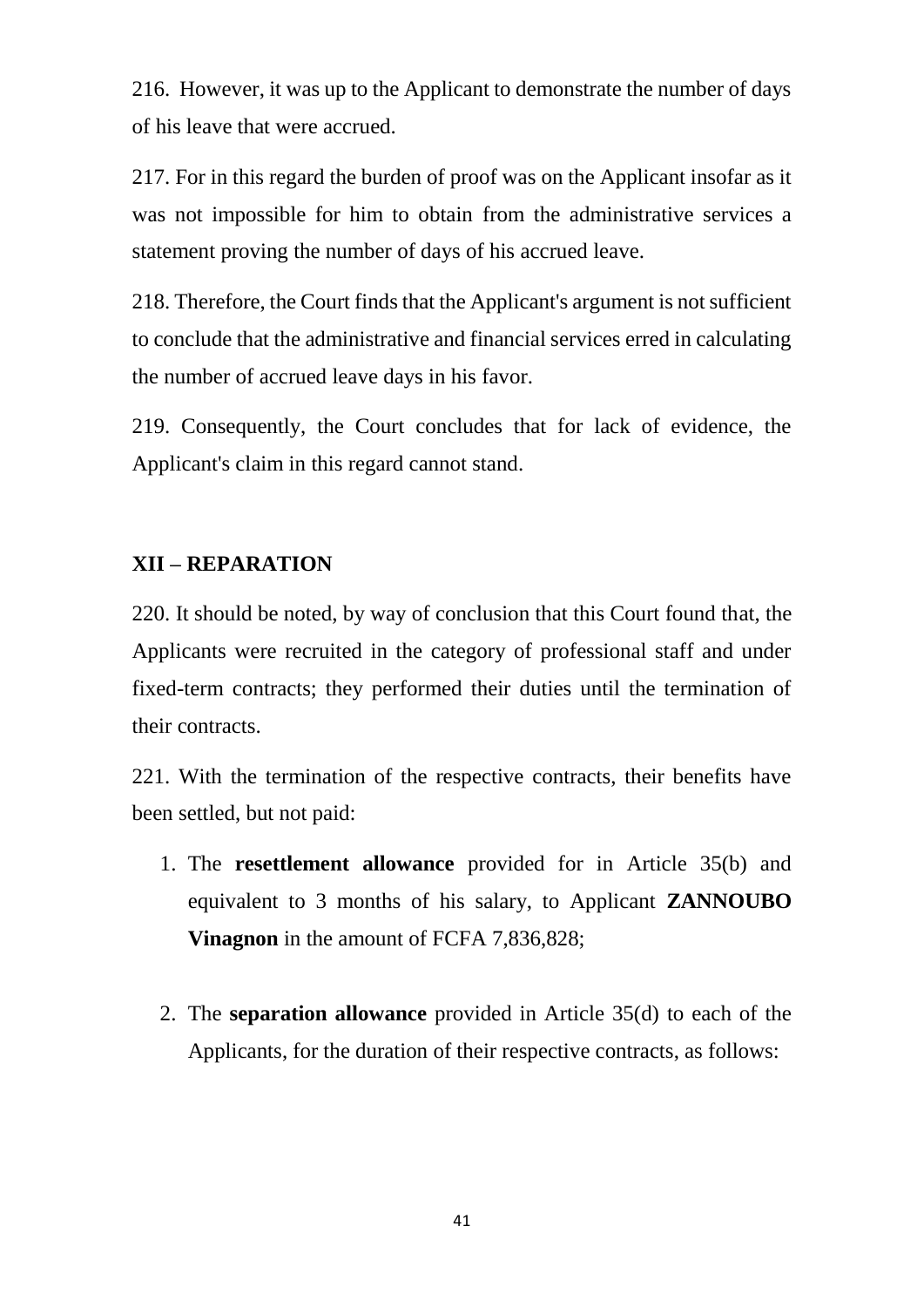**- GNIMAGNON Francis Elie,** corresponding to the period of nine (9) years and three (3) months he was in the Defendant's service, in the aggregate amount of FCFA 23,510,484;

**- SOGOYOU Cossi,** corresponding to the period of eight (8) years and three (3) months he was in the Defendant's service, in the aggregate amount of FCFA 17,722,421;

**- ZANNOUBO Vinagnon,** corresponds to the period of 5 years and nine months during which he was in the Defendant's service, in the aggregate amount of FCFA 15,673,656;

**- BILGHO Palakwindé Ted Rodrigue,** corresponds to the period of three (3) years and four (4) months he was in the Defendant's service, in the aggregate amount of FCFA 5,532,193.63;

**- SOW Idrissa,** corresponding to the period of three (3) years and four (4) months he was in the Defendant's service, in the aggregate amount of FCFA 5,532,193.63;

**- ALCIDES Bartolomeu SILVA,** corresponding to the period of three (3) years and seven (7) months during which he was in the Defendant's service, in the aggregate amount of FCFA 6,645,674.69;

**- SARA Seidi SAEIGH,** corresponding to the period of three (3) years and seven (7) months during which she was in the Defendant's service, in the aggregate amount of FCFA 6,645,674.69;

**- EDNENSA MENDY Andrelino,** corresponding to the period of three (3) years and seven (7) months she was in the Defendant's service, in the aggregate amount of FCFA 6,645,674.69;

**- MAIGA Abdoulawahidou,** corresponding to the period of three (3) years and ten (10) months he was in the Defendant's service, in the aggregate amount of FCFA 5,532,193.63;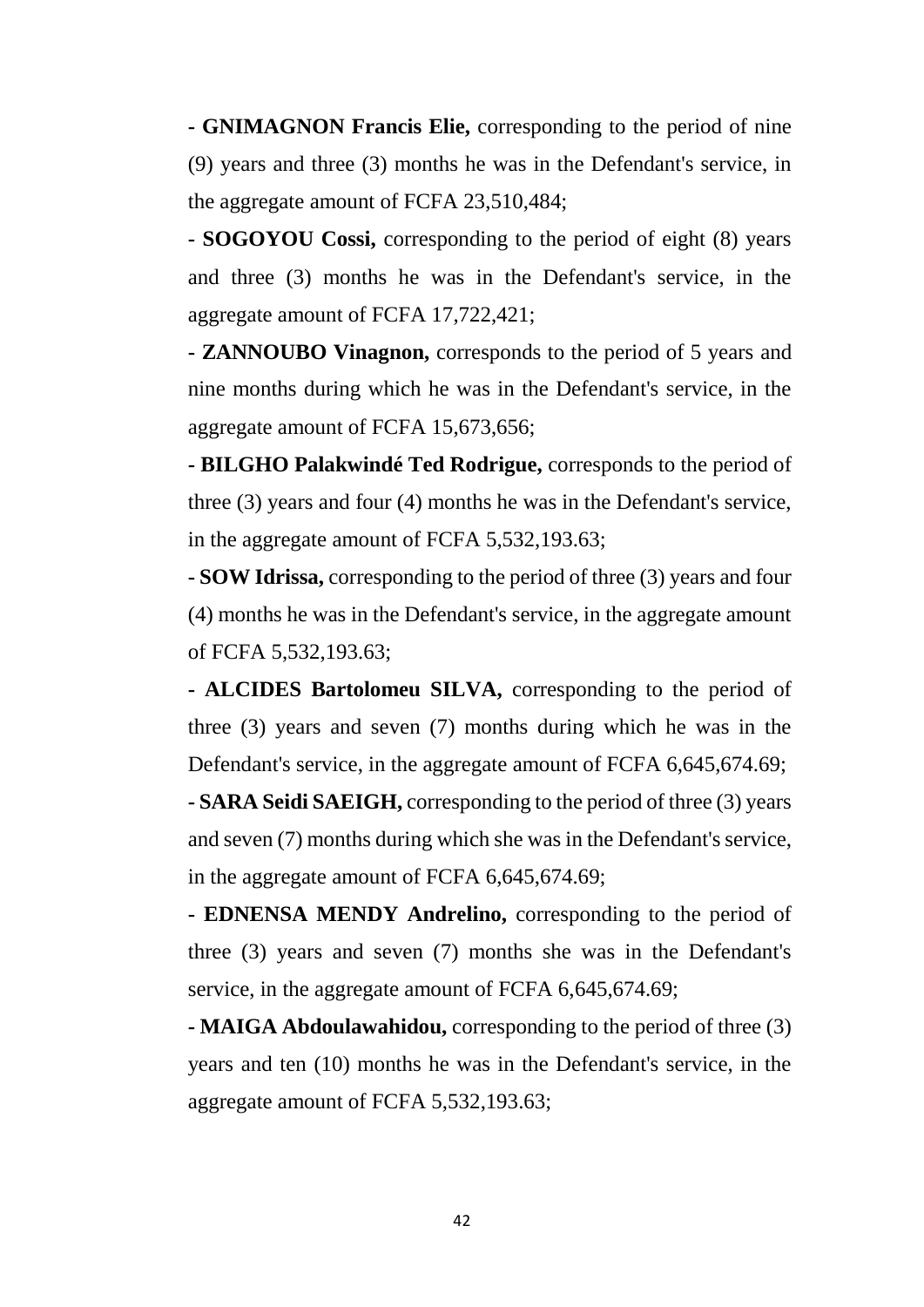- **- GHISLAIN AGBOZO,** corresponding to the period of four (4) years and seven (7) months he was in the Defendant's service, in the aggregate amount of FCFA 7,376,258.17;
- 3. The **separation** allowance of 12.5% of his annual base salary, to Applicant **SOGOYOU Cossi** for the period of one year during the extension of his contract, in the amount of FCFA 2,868,105

The Court found that by failing to pay such benefits, the Defendant violated articles 35 b) and d) and 62 c) of the Staff Regulations.

### **On the claimed damages**

222. The Applicants claim that the delay in the payments of their benefits has caused them enormous losses, and they are therefore entitled to compensation and grounds for claiming default interest.

223. They maintained that the Applicants, former retired employees, had planned, once the gratuities were paid on time, to invest in banks to obtain financial interest at the legal rates.

224. That similarly the Applicants, former employees of the ECOWAS Court of Justice have suffered losses, due to the delay in payment and seek redress.

225. That the Applicants are well grounded in claiming default interest.

226. That such damages open up the right to payment of compensation.

227. The Court concluded that the failure to pay the claimed allowances, for years, is attributable to the Contractor who must assume its responsibility.

228. That by choosing not to pay the allowances due, the ECOWAS Commission has committed a fault which has made the financial situation of the Applicants more vulnerable with regard to their family responsibilities and the situation of some, already retired.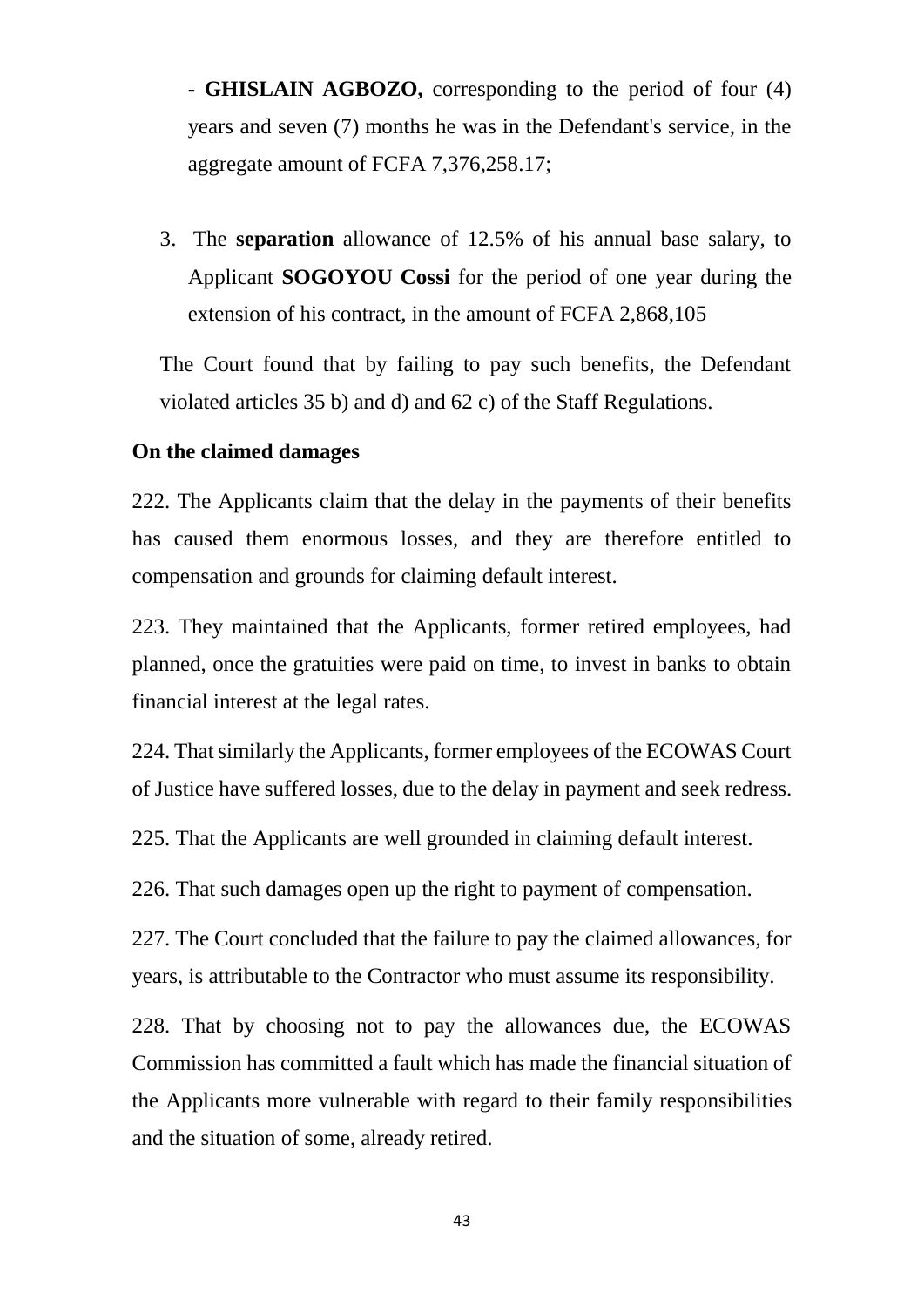229. That the failure to pay the allowances created in the Applicants a lack of support for their health, which also created a huge psychological distress.

230. They conclude that the conditions are met to order the Defendant to pay damages in FCFA 5,000,000 for the first three Applicants and for the Applicant Gislain AGBOZO, and 2,000,000 for the remaining Applicants, without specifying the grounds for the settlement of such amounts.

 $\checkmark$ 

231. Indeed, as this court pointed out in the cited case *KOMLAN RAYMOND KOUDO v. ECOWAS PARLIAMENT:* "*The terms of a contract is sacrosanct and are unequivocally enforceable to the extent that all parties are in conformity with their obligations therein. A party in breach will be obliged to remedy the wrong as appropriate."*

232. However, the Court considers that the Applicants' argument is generic in that it does not specify the material or moral damages actually suffered by them, nor the causal link between such damages and the delay in payment of the aforementioned benefits owed to them by the Defendant.

233. Therefore, the Court concludes that the assumptions of the Defendant's civil liability have not been established by the Applicants, and therefore, their claim is unfounded and should be dismissed.

## *Default interest*

*234.* The Applicants sought that the Defendant be ordered to pay default interest for the delay in payment of their rights, in the amounts they have settled as follows: 10,000,000 FCFA for the first 3 Applicants; FCFA 7,000,000 for Applicant Gislain AGBOZO and FCFA 5,000,000 for each of the remaining Applicants.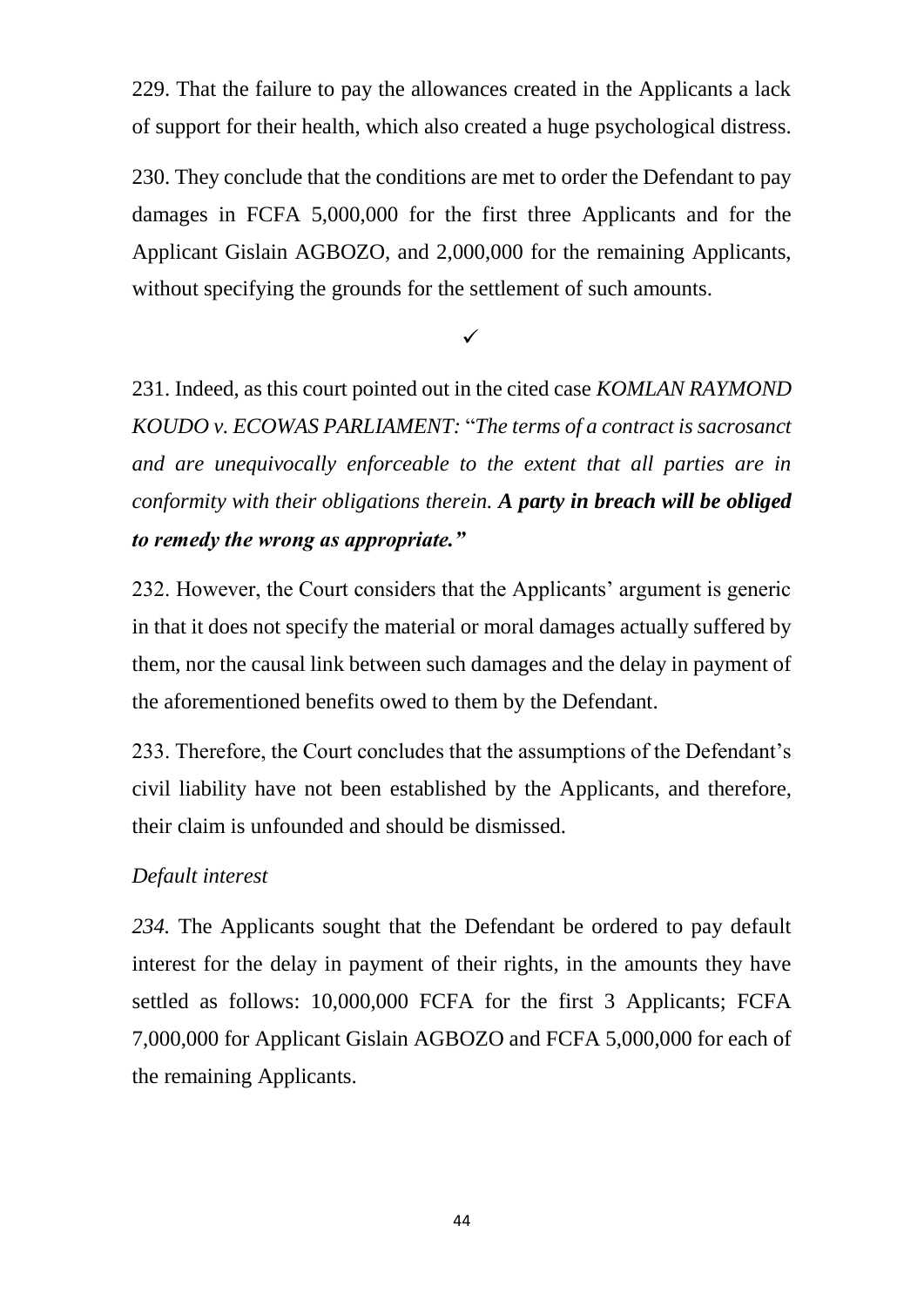235. However, the Applicants do not clarify how they reached the amounts they claim by way of default interest.

236. It is a generally accepted principle that the breach of contract will result in the party at fault being obligated to compensate the counterparty by paying compensatory interest, calculated at the legal or conventional rate.

237. In the instant case, being a breach of financial obligations arising from contracts - in this case of a labor nature -, the Court considers that the Defendant must compensate the Applicants, for its failure, through the payment of default interest, to be calculated based on the interest rate used for savings, by the ECOWAS Bank for Investment and Development, from the date .... of the Defendant's notice, until actual payment.

#### **XIII – COSTS**

238. The Applicants sought that the Defendant, the ECOWAS Commission, be ordered to pay the entire costs.

239. Article 66 (1) of the Court's Rules of Procedure provides that "*A decision as to costs shall be given in the final judgment or in the order, which closes the proceedings."*

240. Paragraph 2 of the same Article states that "*The unsuccessful party is ordered to pay the costs if so decided."*

241. Thus, in light of the above provisions, the Court considers that the Defendant, as the losing party, will bear the costs of the proceeding, and the Chief Registrar is responsible for the settlement of the cost.

### **XIV – OPERATIVE CLAUSE**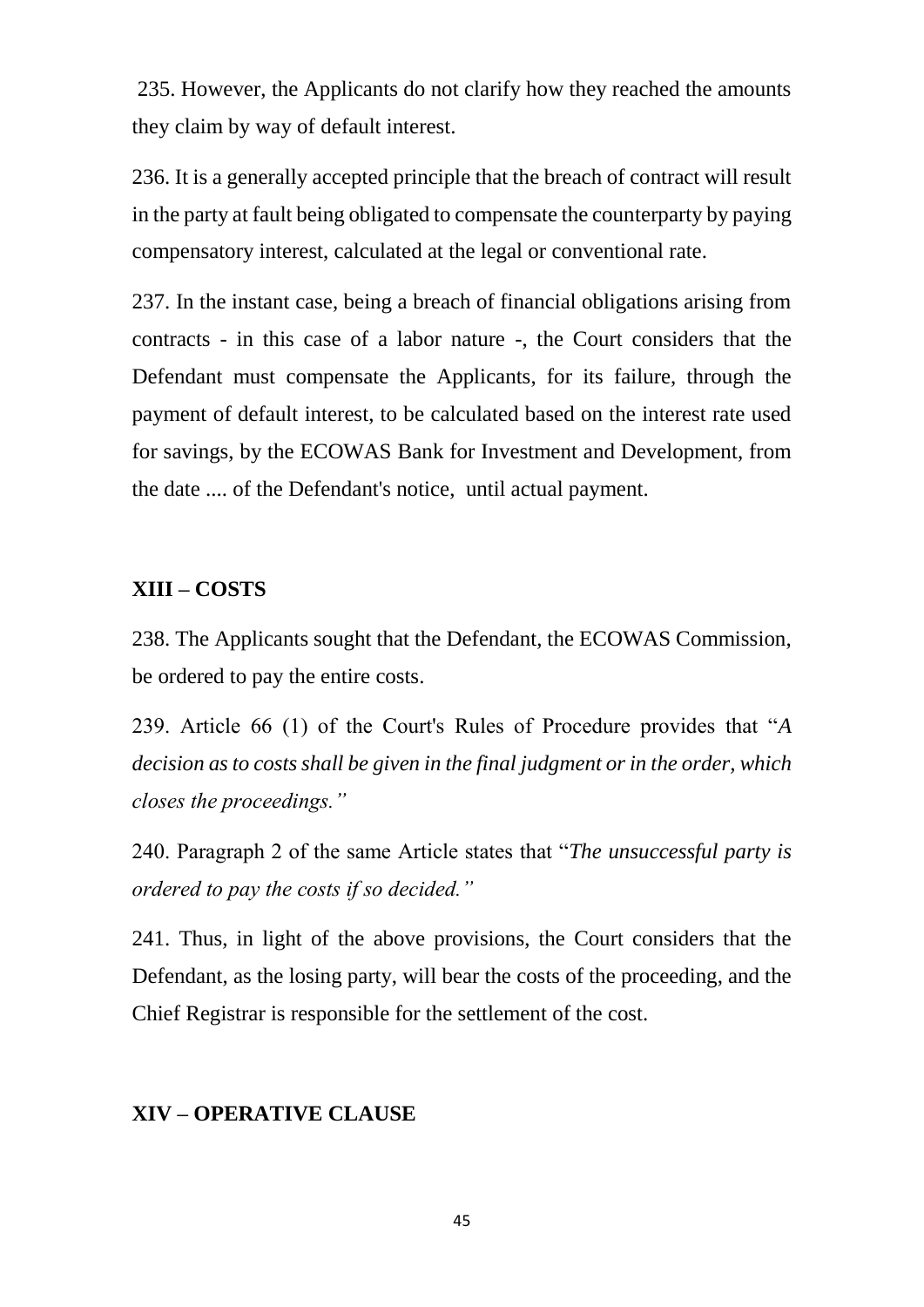242. For these reasons, the Court held a public hearing and having heard both parties:

### **As to jurisdiction:**

i. **Declares** that it entertains jurisdiction to examine the cause.

## **As to admissibility:**

ii. **Declares** that the application is admissible.

## **As to merit:**

iii. Declares that the Applicants are beneficiaries of the application of Articles 35 d) and d) and 62 c) of the ECOWAS Staff Regulations.

## **AS TO REPARATION**

iv. Orders the Defendant to pay, by way of resettlement allowance:

- To Applicant ZANNOUBO Vinagnon, the amount of seven million, eight hundred thirty-six thousand, eight hundred twenty-eight FCFA (7,836,828);

v. Orders the Defendant to pay, by way of separation allowance, to the following Applicants:

1. Mr. Elie Francis GNIMAGNON, the sum of twenty-three million five hundred and ten thousand four hundred and eighty-four FCFA (23,510,484);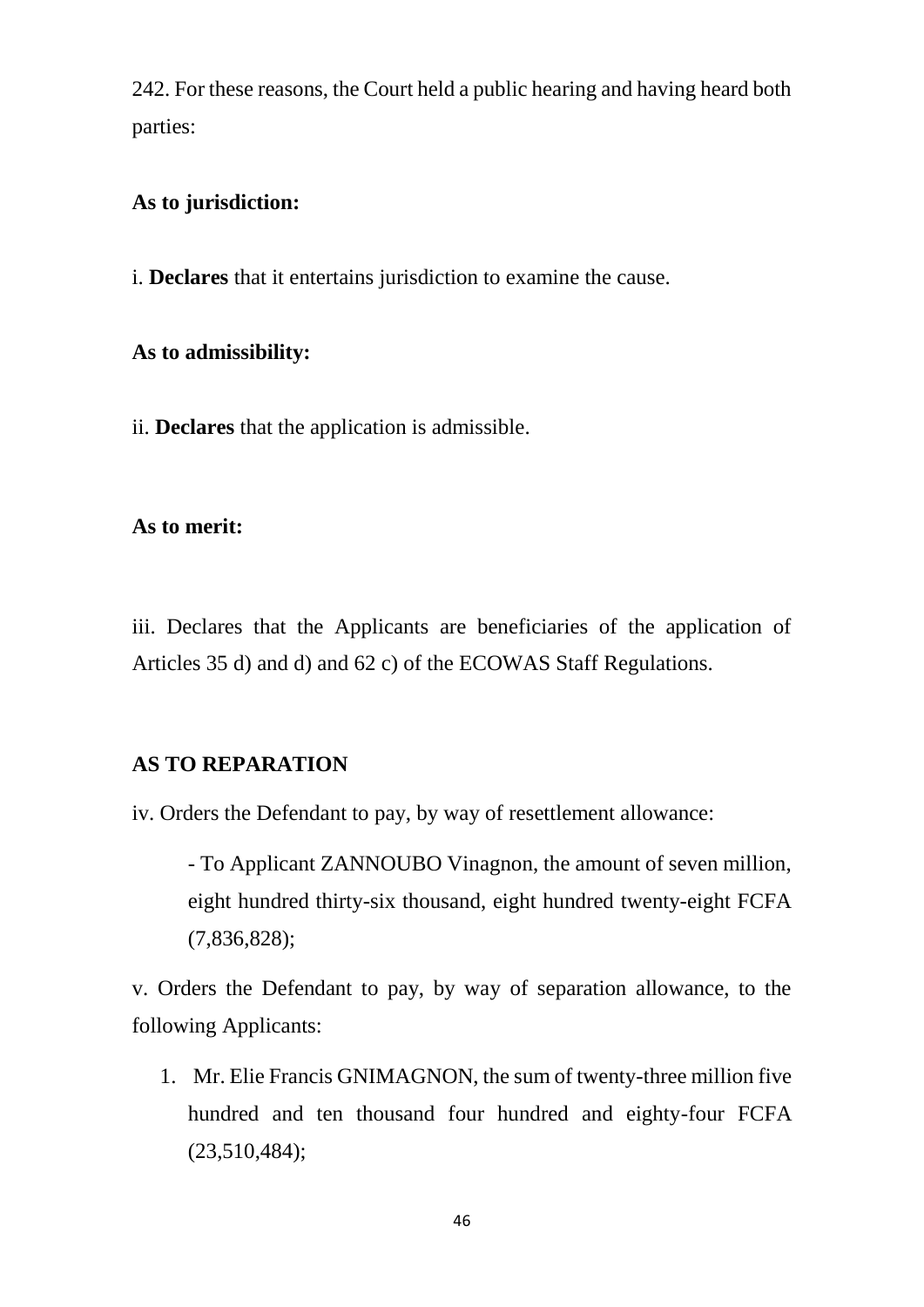- 2. Mr. SOGOYO Cossi, the sum of seventeen million, seven hundred and twenty-two thousand, four hundred and twenty-one FCFA (17,722,421);
- 3. Mr. ZANNOUBO Vinagnon, the sum of fifteen million, six hundred and seventy-three thousand, six hundred and fifty-six FCFA  $(15.673.656);$
- 4. Mr. BILGHO Palakwindé Ted Rodrigue, the sum of five million five hundred and thirty-two thousand, one hundred and ninety-three point sixty-three FCFA (5,532,193.63);
- 5. Mr. SOW Idrissa, the sum of five million five hundred and thirty-two thousand, one hundred and ninety-three point sixty-three FCFA  $(5,532,193.63);$
- 6. Mr. ALCIDES Bartolomeu SILVA, the sum of six million six hundred and forty-five thousand six hundred and seventy-four point sixty-nine FCFA (6,645,674.69);
- 7. Ms. SARA Seidi SAIEGH the sum of six million six hundred and forty-five thousand six hundred and seventy-four point sixty-nine FCFA (6,645,674.69);
- 8. Ms. EDNENSA MENDY the sum of six million six hundred and forty-five thousand six hundred and seventy-four point sixty-nine FCFA (6,645,674.69);
- 9. Mr. MAIGA Abdoulawahidou the sum of five million, five hundred and thirty-two thousand, one hundred and ninety-three point sixtythree FCFA (5,532,193.63);
- 10.Mr. Ghislain AGBOZO the sum of seven million three hundred and seventy-six thousand, two hundred and fifty-eight point seventeen FCFA (7,376,258.17).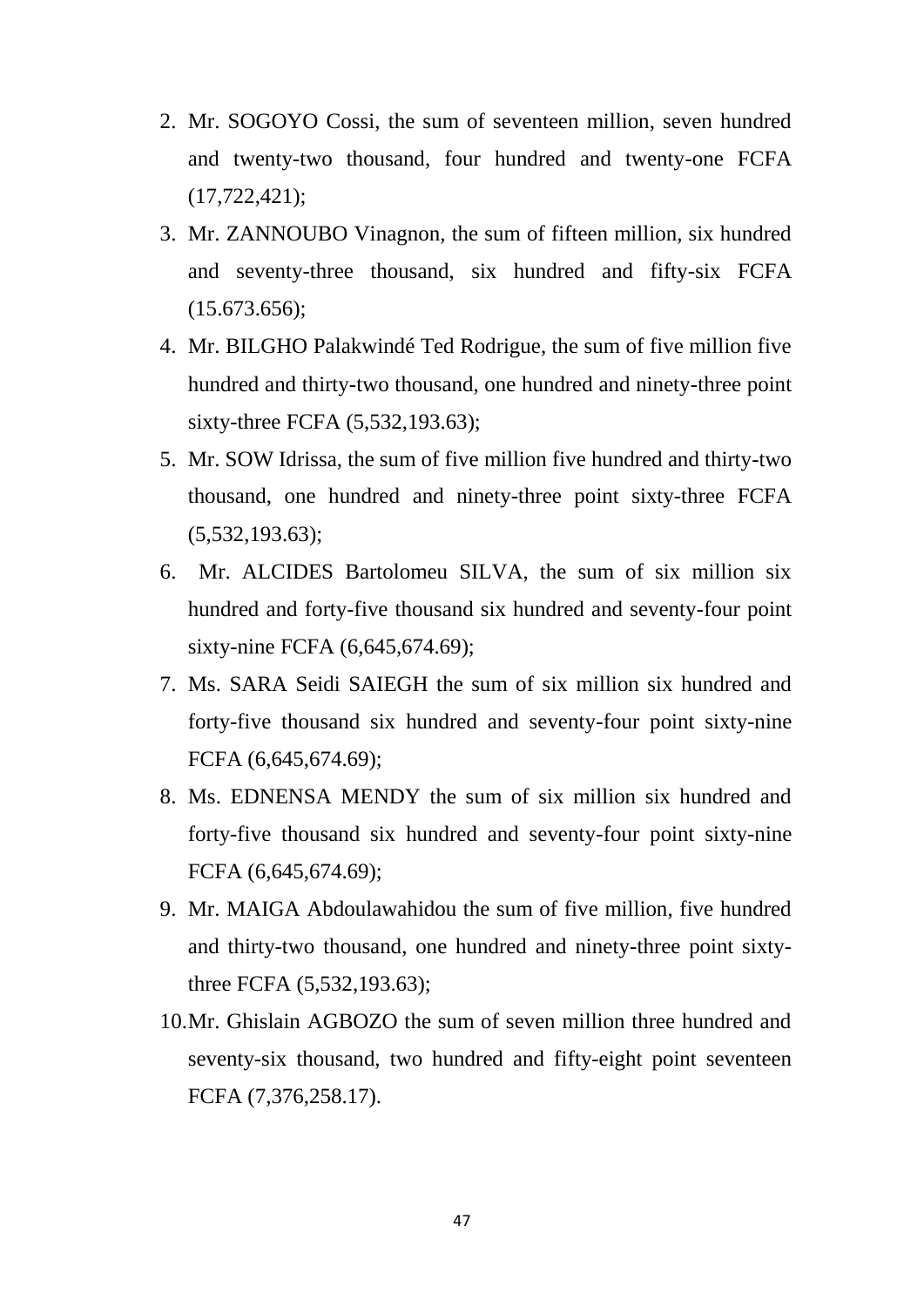11. Orders the Defendant to pay as separation allowance 12.5% of his annual base salary:

- To Applicant **SOGOYOU Cossi**, the amount of two million, eight hundred and sixty-eight thousand, one hundred and five FCFA  $(2,868,105)$ ;

vi. Orders the Defendant to pay default interest, to be calculated, on the amounts due to each of the Applicants, at the interest rate charged on savings by the *ECOWAS Bank for Investment and Development,* counting from 30 days from the date on which the Defendant was served with the instant action until the payment is effected.

vii. Dismisses Applicant Gislain AGBOZO's claim about the alleged error in the calculation of accrued leave.

## **XIV.COSTS**

viii. Pursuant to Article 66 (2) of the Rules of the Court, the Respondent bears the costs of the proceedings, which must be settled by the Chief Registrar.

### **XV.COMPLIANCE AND REPORTING**

ix. Orders that the Defendant to submit to the Court, within two (2) months from the date of notification of the present judgment, a report on the measures taken to implement the orders herein imposed.